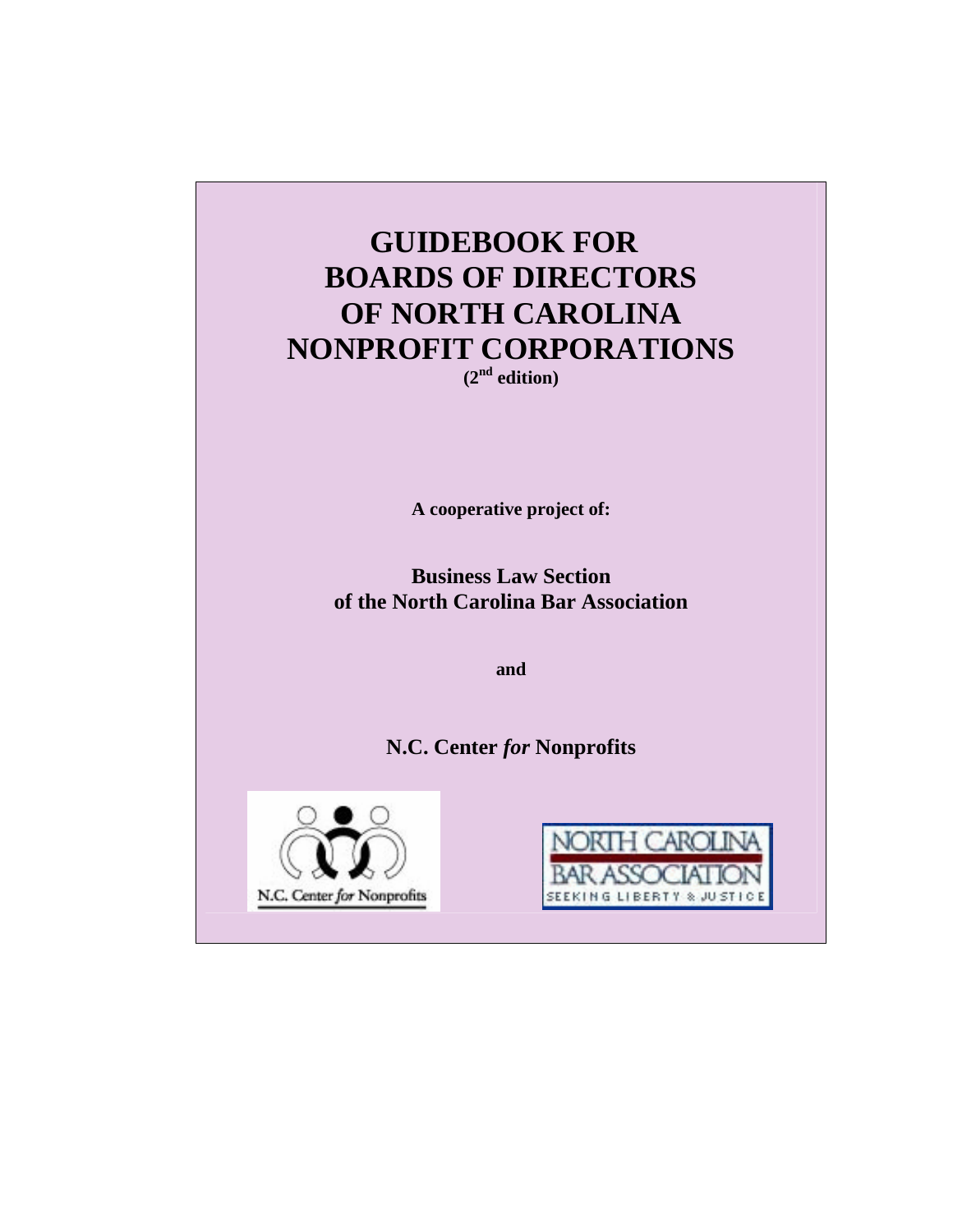## **ACKNOWLEDGMENTS**

This guidebook reflects a collaborative effort. The idea of a reference book outlining the roles and responsibilities of board members of North Carolina nonprofit corporations arose from conversations between the Executive Council of the Business Law Section of the N.C. Bar Association and the N.C. Center *for* Nonprofits. With guidance and encouragement from Steve Poe and Tom Watkins (successive chairs of the Executive Council) and Trisha Lester (vice president of the Center), the project evolved and took form over a couple of years.

Primary thanks to the principal drafters, a team of attorney volunteers of the Business Law Section:

- Jean Brooks Brooks, Pierce, McLendon, Humphrey & Leonard, LLP (Greensboro)
- Benji Jones Smith Anderson Blount Dorsett Mitchell & Jernigan, LLP (Raleigh)
- Tom Lyon Maupin Taylor & Ellis PA (Raleigh)
- Alan Palmiter Wake Forest University, School of Law (Winston-Salem)

Special thanks to reviewers:

- Ranlet Bell Womble Carlyle Sandridge & Rice PLLC (Winston-Salem)
- David Kyger Smith Moore LLP (Greensboro)
- Sally Migliore, N.C. Center *for* Nonprofits (Raleigh)
- Alan Briggs, Save Our State (Raleigh)
- Robert Epting, Epting & Hackney (Chapel Hill)

The initial printing of the guidebook was funded by the Business Law Section. Additional copies and updates can be downloaded without charge from the websites of the Business Law Section and the N.C. Center *for* Nonprofits.

http://business.ncbar.org/Legal+Resources/Publications/3571.aspx http://www.ncnonprofits.org

February 2003

 Trisha Lester, N.C. Center *for* Nonprofits Alan Palmiter, Wake Forest University

## **NOTE ON THE SECOND EDITION**

This guidebook was revised, updated and expanded in 2008. Special thanks to David Heinen, Eric Johnson, David Kyger, Alan Palmiter, and Whitney Passmore.

**Copyright © 2008.** 

 **This guidebook may be copied (in whole or in part) if the full names of the sponsoring organizations are included.**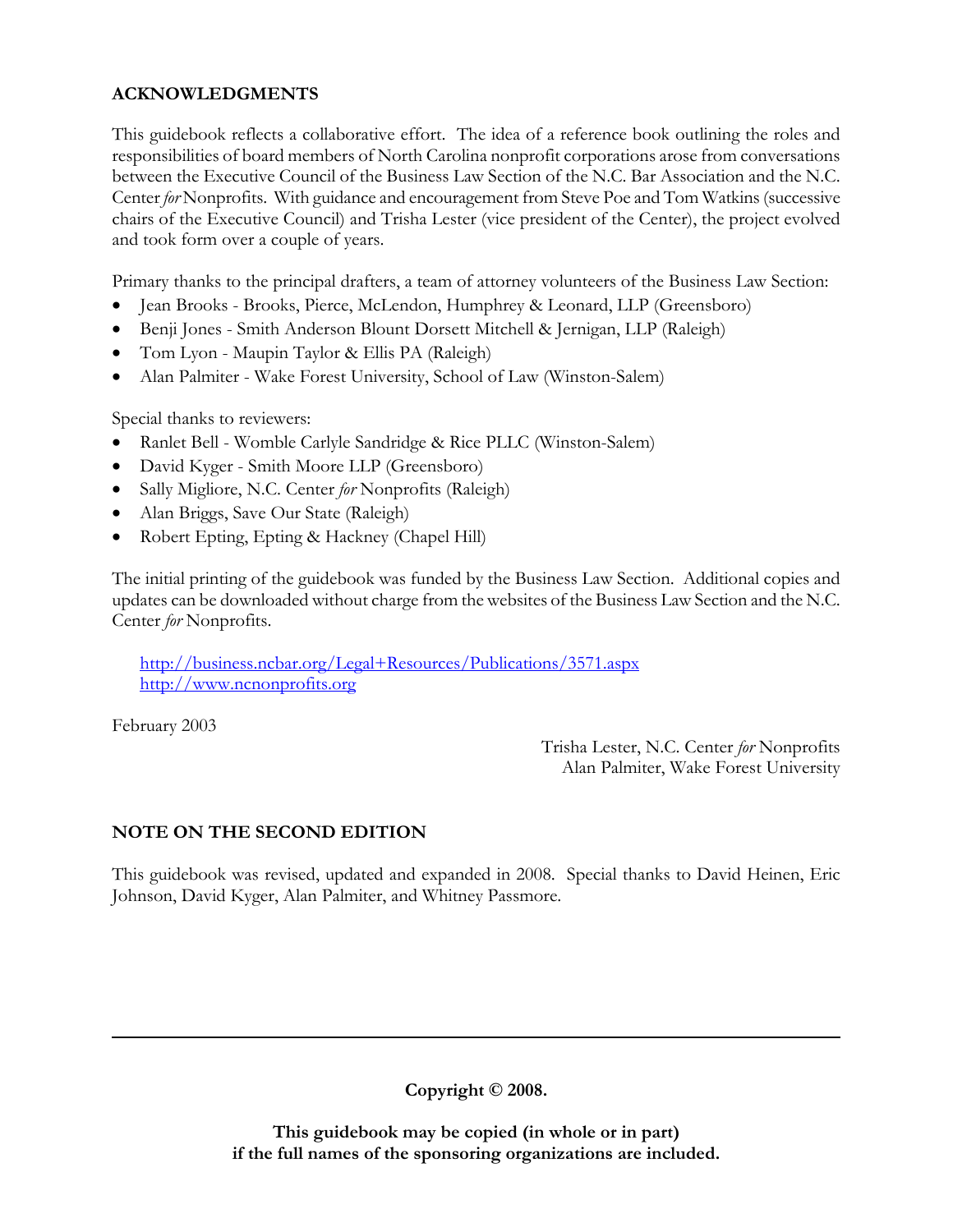### **GUIDEBOOK FOR BOARDS OF DIRECTORS OF NORTH CAROLINA NONPROFIT CORPORATIONS (2nd edition)**

## **TABLE OF CONTENTS**

| Part 1 |  |  |
|--------|--|--|
|        |  |  |
|        |  |  |
|        |  |  |
|        |  |  |

1.4 How can a nonprofit restructure itself?.......................................................................................10

## **Part 2**

## **Part 3**

#### **Part 4**

| 4.3 |  |
|-----|--|
|     |  |
|     |  |

## **ADDITIONAL SOURCES OF INFORMATION** ............................................................................48

#### **This Guidebook is not intended to give legal advice.**

 Please contact an attorney licensed in your jurisdiction for legal advice.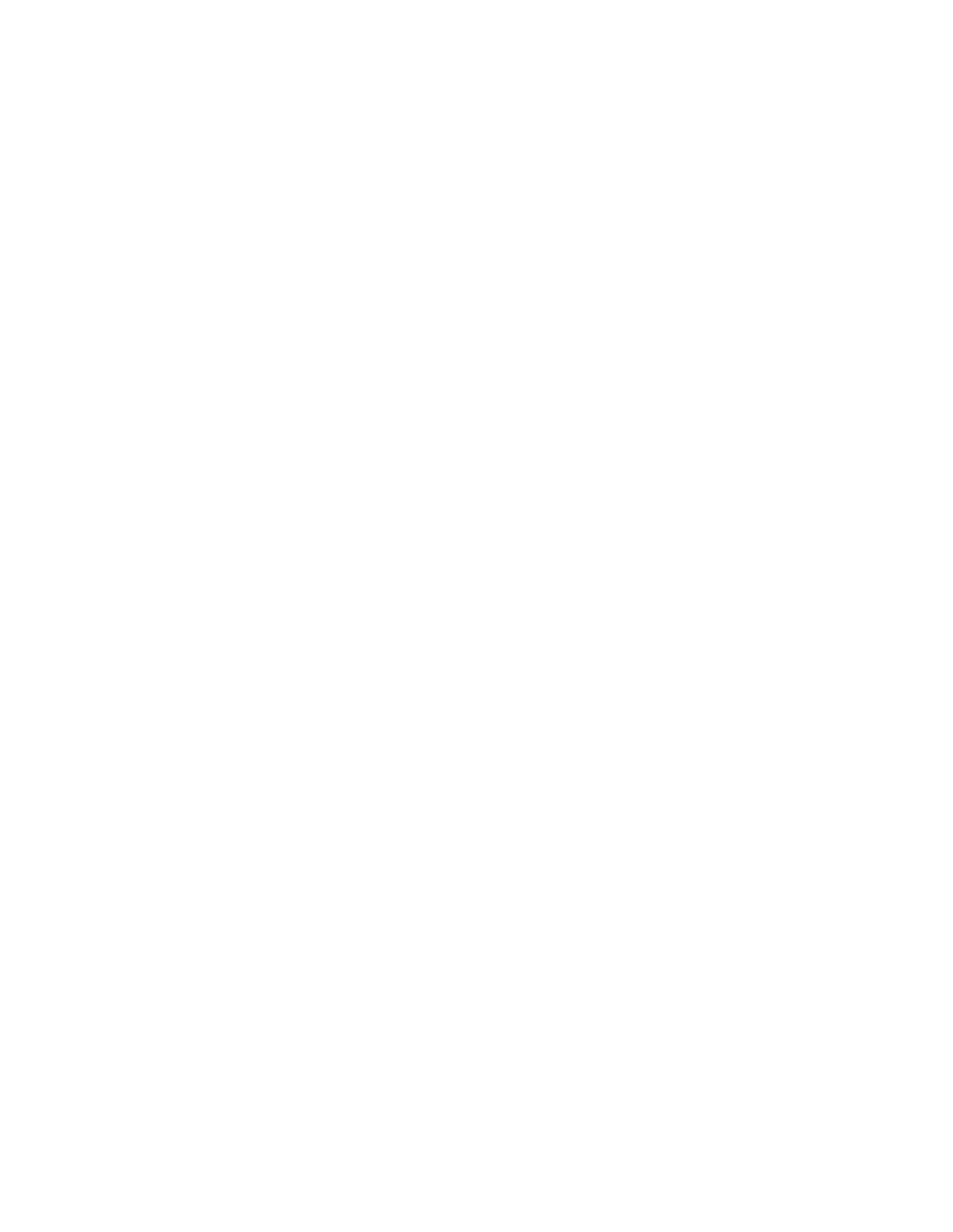## **INTRODUCTION**

Welcome to the board of directors! As a nonprofit board member, your talents and wisdom will be appreciated – and tested. You will face challenges, and there will be successes and disappointments. Your reward will come from working with fellow board members and the nonprofit's staff to create value for the people whom the nonprofit serves.

This guidebook provides an overview of your role and responsibilities as a board member of a North Carolina nonprofit corporation. It has four parts:

- The Nonprofit Corporation A Primer
- The Nonprofit Board Some Essentials
- The Duties and Liabilities of Nonprofit Board Members Take Note
- Tax Exemptions for Nonprofits "Need-to-Know" Basics

**Purpose of guidebook.** The guidebook is meant as a checklist of matters for you to consider and questions for you to ask as a nonprofit board member. Sprinkled throughout the book are pointers describing "good practices" for nonprofit boards, along with examples drawn from the experiences of other nonprofits. Often this guidebook will urge you to adopt formalities that you might find excessive. These formalities are not mere ceremony – they are meant to assure that you and your fellow board members stay focused on your mission. Observing formalities will also help to protect you and the organization from potential liabilities.

#### **What This Guidebook Is** *Not*

This guidebook is intended as a resource for individuals who serve as board members of nonprofit corporations in North Carolina. It is not meant to be a comprehensive manual on structuring, forming, or financing a nonprofit organization.

Nor is this book meant to give legal, accounting, or tax advice, though it identifies when obtaining professional services will be worthwhile. Whenever in doubt, you should seek professional advice – including through the N.C. Center *for* Nonprofits' "One-Hour Pro Bono Program," described at www.ncnonprofits.org.

**Nonprofits in context.** Nonprofit organizations are a vital part of the fabric of communities across this country. According to recent estimates, nonprofits account for 12% of our national economy. The IRS has tracked the growth of nonprofits over the last half century, which have multiplied twenty-fold – from 50,000 in 1950, to 250,0000 in the mid-1960s, to more than one million by the mid-1980s, and to 1.4 million in 2006 (National Center for Charitable Statistics).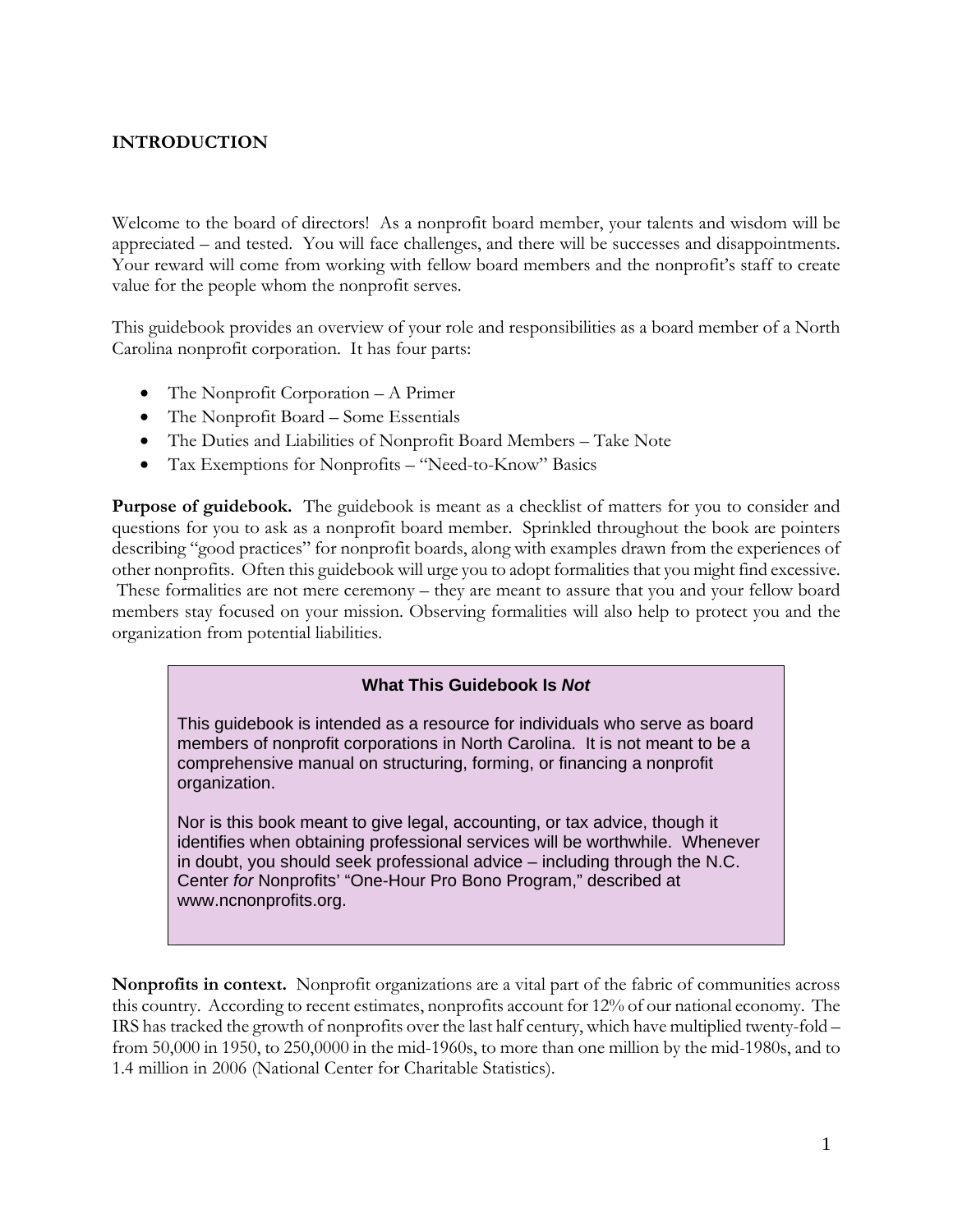Nonprofits, small and large, play a growing and critical role in American life. Unlike some other countries that leave to government the delivery of health care, arts programs, indigent services, crisis counseling, youth programs and higher education, we have turned to private self-help – in the form of nonprofits. And over the last decade, as government services have contracted, the importance of our nonprofits has expanded.

Nonprofits count on volunteer leaders -- people like yourself -- to help solve the many problems we as a society entrust to them. By joining the board, you have become part of the solution!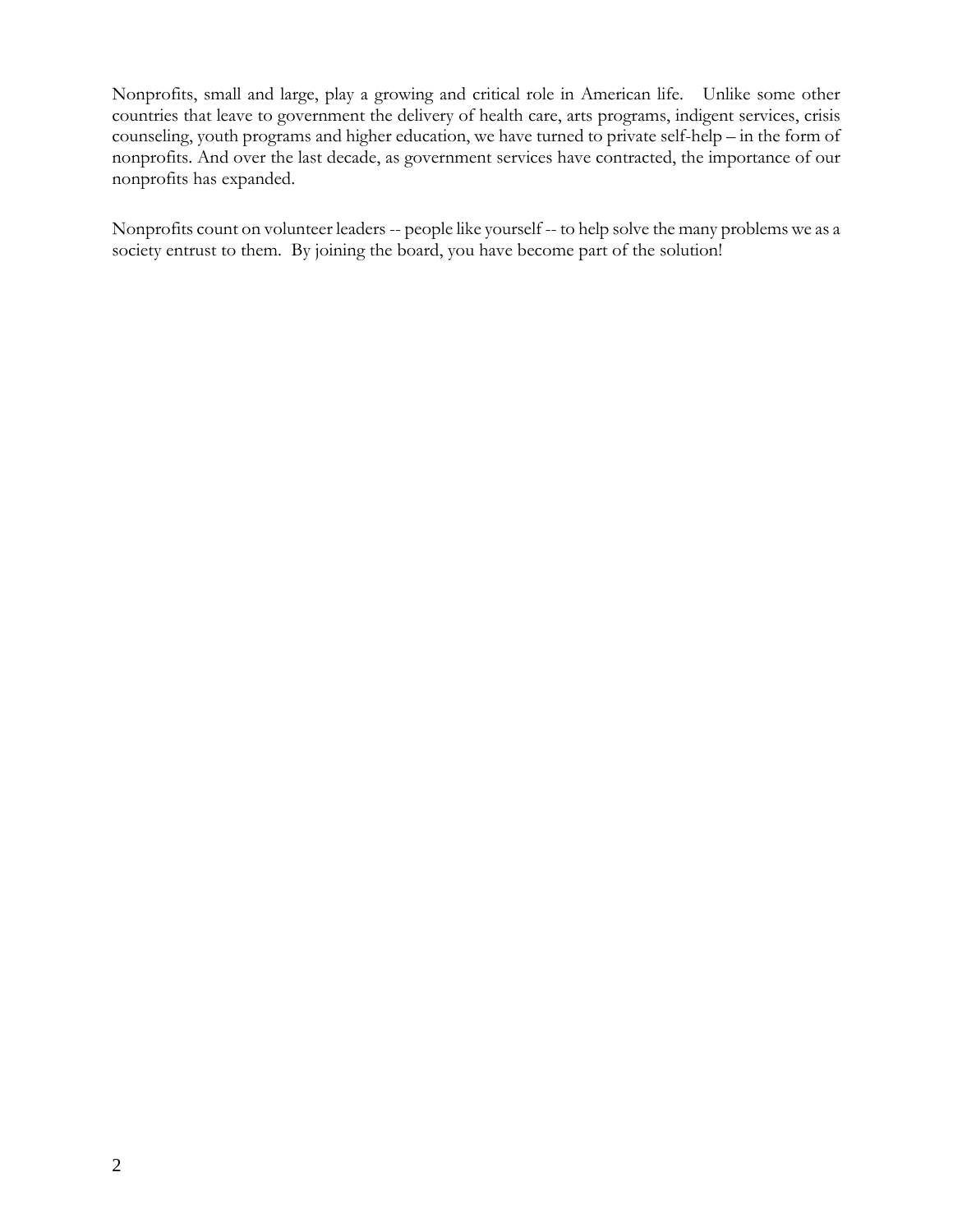## **Part 1 The Nonprofit Corporation - A Primer**

This part describes –

- the nature of a nonprofit corporation
- the reasons for incorporating a nonprofit organization
- the basic nonprofit documents articles of incorporation and bylaws
- the ways a nonprofit can restructure itself

As a board member, you should become familiar with the organizational structure of your nonprofit. What does it mean that the nonprofit is a corporation? How are powers distributed in the corporation? What documents lay out corporate powers, duties, and rights?

There are many kinds of nonprofit organizations – including art museums, private schools, health care providers, social clubs, foundations, business leagues, and homeowner associations. Despite wide differences in their functions and operations, most nonprofit organizations choose the same legal structure. Generally, nonprofits are organized as corporations, with a single board of directors composed of unpaid volunteers who oversee the nonprofit's work.

## **"Good Practices" Pointer** If you are considering forming a nonprofit, the following are excellent resources for forming a nonprofit corporation: • The N.C. Center for Nonprofits describes the initial steps in creating a  $501(c)(3)$  nonprofit organization  $$ www.ncnonprofits.org/faq/HowToStartA501(c)(3)Nonprofit.pdf. • The N.C. Secretary of State's office has a set of instructions and forms on its website – www.secretary.state.nc.us/corporations. • *How to Form a Nonprofit Corporation* by Anthony Mancuso (8th edition, Nolo Press 2007).

## **1.1 What is a nonprofit corporation?**

**Some "corporation" basics.** A corporation is an entity recognized by law as separate from the individuals who form it and who participate in its activities. A nonprofit corporation, like a business corporation, requires government recognition. To obtain that recognition, the entity must go through a process called *incorporation.* It is not enough that people with a common purpose simply agree to act as a corporation.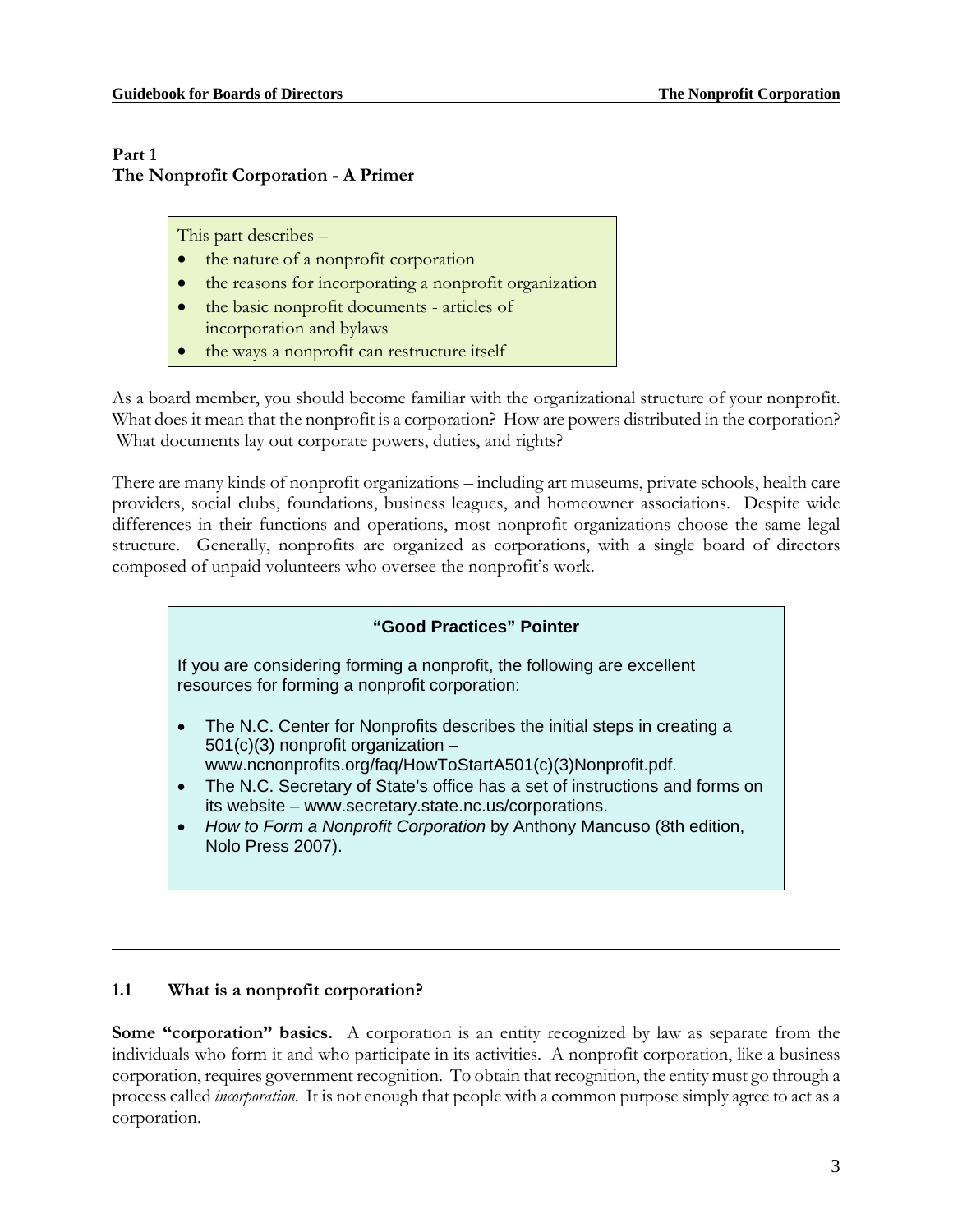A nonprofit corporation can be formed in North Carolina by filing a document, called *articles of incorporation*, to the Secretary of State's office in Raleigh. The articles of incorporation (sometimes called a *charter*) list certain fundamental terms of the corporation. After incorporation, nonprofits must adopt detailed rules on how the nonprofit will be run. These rules are called *bylaws*. In the event of a conflict between the articles of incorporation and the bylaws, the articles prevail.

North Carolina's nonprofit corporations statute provides for a *board of directors.* (In this Guidebook, we refer to "board members" rather than "directors" to avoid confusion with the nonprofit's chief executive, who is often referred to as the nonprofit's "executive director" or "ED.") The board is presided over by an officer of the corporation who sometimes is called the *board president* or the board chair.

The board exercises corporate powers, including appointing the chief executive officer (CEO) or executive director (ED) and other officers. The board delegates powers to *officers*, *administrators, executives,*  and *staff* who act for the corporation in its day-to-day operations. By contrast, individual *board members* generally have no power to act for the corporation, except by participating and acting as a member of the board.

Some nonprofits, particularly those that rely on membership fees, have *members* with voting rights that are specified in the articles of incorporation or bylaws. One of the most common voting rights given to members is the right to elect board members. Many nonprofits do not have members. In such cases, the board often elects the board members and is said to be "self-perpetuating."

#### **"Good Practices" Pointer**

As a board member, you should have a folder or binder that contains your nonprofit's important documents (which you should keep in an accessible location so you can refer to them easily):

- a calendar of nonprofit meetings and events
- the articles of incorporation and bylaws
- the nonprofit's mission statement
- a list of board members (including board committees and chairs) and staff liaisons – with addresses, phone numbers, and e-mails
- the nonprofit's most recent financial statements.

Before your term of office begins, you should read the mission statement and the articles and bylaws. You should know the corporation's purposes, the mechanics of board meetings and voting, and the various functions of the officers. You should also determine whether the nonprofit has members and, if the members have voting rights, what matters they can vote on.

**North Carolina's Nonprofit Corporation Act.** The structure of nonprofits incorporated in North Carolina is described in the state's statute for nonprofit corporations. (The North Carolina Nonprofit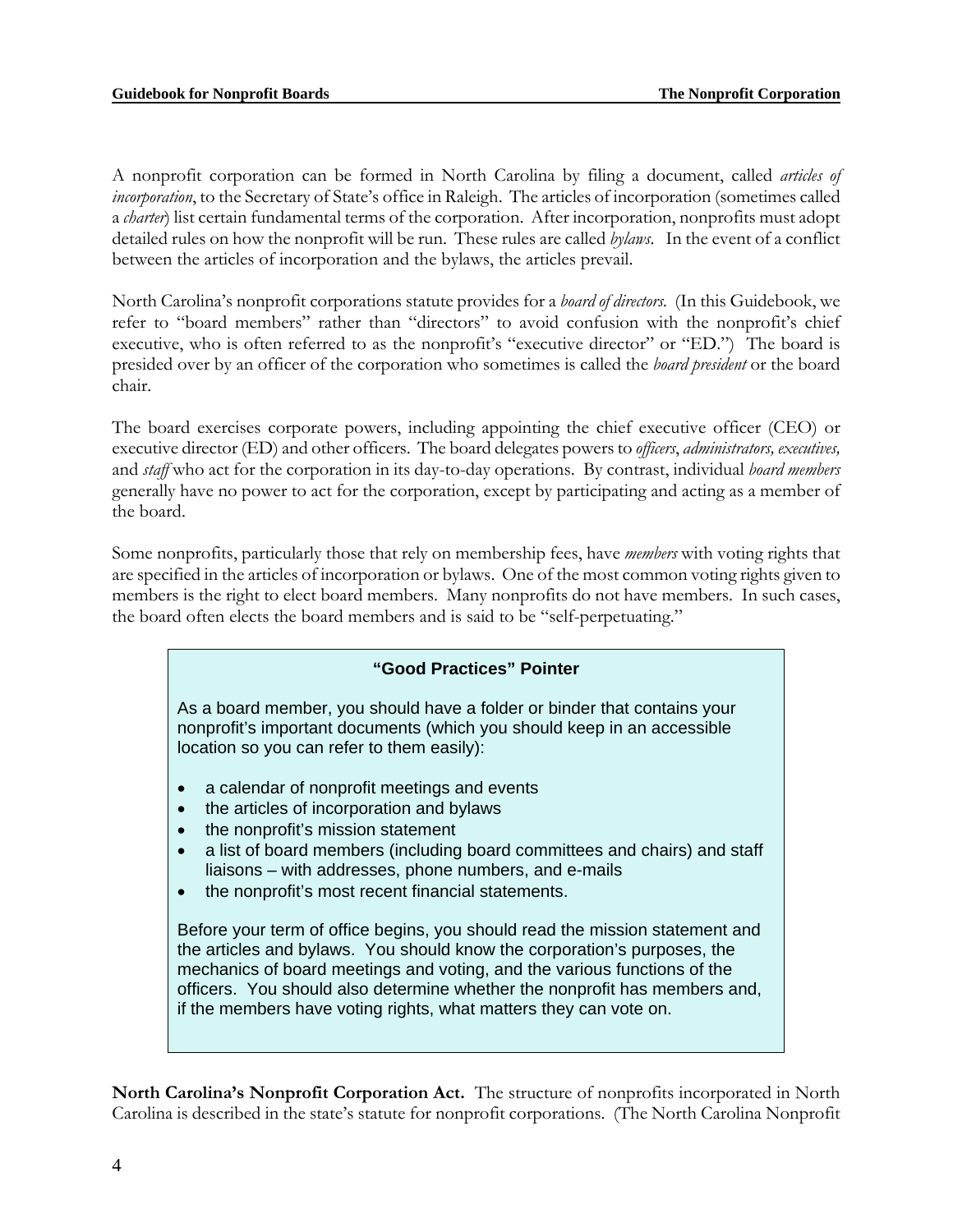Corporation Act, Chapter 55A of the General Statutes, is available on the website of the N.C. General Assembly - www.ncleg.net/gascripts/statutes/Statutes.asp).

The statute specifies that a nonprofit corporation can be formed for any legal purpose. This allows North Carolina nonprofits to engage in business activities, so long as they ultimately serve nonprofit purposes. There is a significant limitation for *charitable and religious* nonprofit corporations. Charitable and religious corporations cannot distribute their income to members, directors or officers – except to pay reasonable salaries, and, in most but not all circumstances, as fees for services or for other value received. Other nonprofit corporations, if creditors are not impaired, can distribute their income to purchase membership interests from their members.

#### **"Good Practices" Pointer**

If a question arises whether the statute permits particular activities of the nonprofit, you may be in a "gray" area where you should consider seeking legal advice. Be aware also that some activities, even though permitted by state statute, may affect the nonprofit's tax-exempt status or subject a nonprofit and its board members to penalties (discussed in Part 4).

**Other organizational forms.** Corporations are not the only game in town. A nonprofit can also choose to be organized as a limited liability company (LLC), an unincorporated association, or a trust. An LLC, like a corporation, is a separate legal entity that must file organizational documents with the North Carolina Secretary of State. Under recently enacted legislation, an unincorporated association offers its members and its governing body protection against individual liability similar to that offered by a corporation or an LLC.

This guidebook focuses on nonprofit corporations, which are the most common organizational form for North Carolina nonprofits exempt from federal income tax under section  $501(c)(3)$  of the Internal Revenue Code – so-called  $501(c)(3)$  nonprofit organizations.

**A taste of history.** The first nonprofit corporation in the United States was Harvard College, which in 1636 the Massachusetts legislature placed under the authority of a board of 12 overseers (6 ministers and 6 magistrates) and later chartered in 1650 as a corporation with an administrative body consisting of a president and fellows. This division of function, between an oversight board and accountable executives, continues to this day in most nonprofits.

From the beginning, U.S. nonprofits have felt the tension between their private and public natures. Is a nonprofit an extension of government or is it autonomous? In 1816 the New Hampshire legislature attempted to take over Dartmouth College by passing a bill that removed the College's self-perpetuating board of trustees and replaced them with new trustees appointed by the governor. The deposed trustees brought a lawsuit in state court, and the legislature responded by asserting that the College was a public institution over which the legislature had complete authority. The state court dutifully agreed. The case then went to the U.S. Supreme Court, where Daniel Webster argued that the state law was an unconstitutional interference with contract – namely, the College's original charter. In a landmark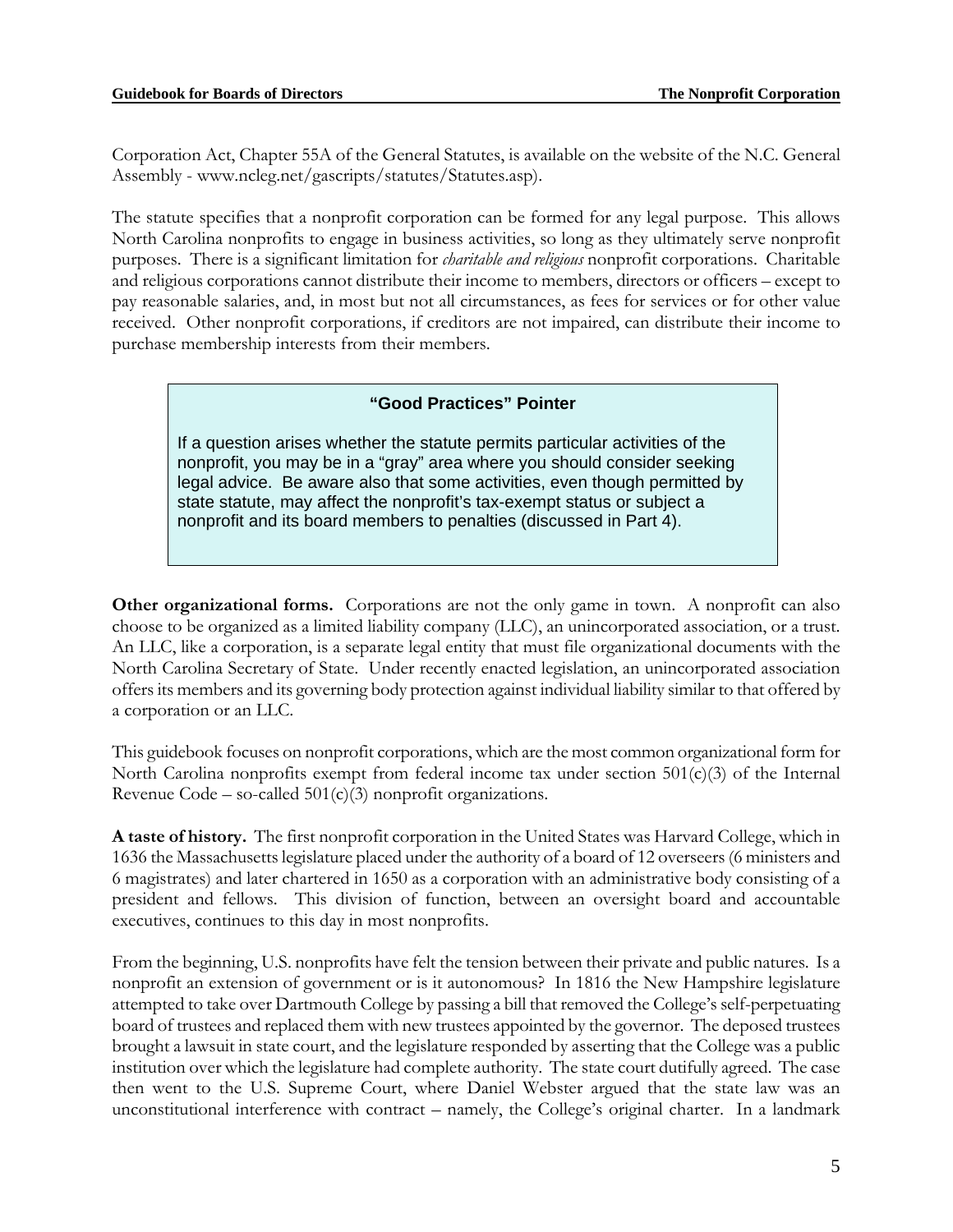decision by Chief Justice John Marshall, the U.S. Supreme Court held that the charter, which had been the basis for persons making charitable donations to the College, was binding and the legislature could not interfere with it. In short, the public will could be expressed not only through government institutions, but also through private associations.

Although the Jeffersonian view – that private charitable and educational institutions are accountable to government – lost in the *Dartmouth College* case, this view has flourished in the last several decades. Courts have imposed greater duties on nonprofit board members; the Internal Revenue Code has imposed conditions (such as nondiscriminatory policies) on nonprofits seeking tax-exempt status; and some state statutes even authorize state attorneys general to gauge the "charitableness" of exempt organizations.

#### **1.2 Why are nonprofits formed as corporations?**

Forming a nonprofit as a corporation – rather than as a limited liability company, unincorporated association or trust – creates a number of desirable *corporate* attributes.

**Separate entity.** Once incorporated, the nonprofit becomes a recognized legal entity, separate from the individuals who carry out its operations. The corporation has a life of its own and continues as individual members come and go. The nonprofit corporation can enter into contracts, hold property, sue and be sued – just like any other person. A corporate employer can offer employee benefits such as health insurance, group life insurance, and retirement plans.

**Limited liability.** The corporation's board members, officers, staff, and members are not personally liable for the corporation's obligations. In most situations, participants in the nonprofit are insulated from liability for the corporation's contracts or the negligence of its employees or agents.

**Governance structure.** An incorporated nonprofit adopts the structure of a "nonprofit corporation," with all the powers and rules that nonprofit corporate law lays out for such entities. Under North Carolina law, for example, a nonprofit corporation can do most things a for-profit corporation can do, except distribute surplus funds in the form of dividends. Surplus funds must remain in the nonprofit, for use in its operations and programs.

Choosing the corporate form also simplifies a non-profit's tax-exempt status, since the IRS has clearer guidelines for recognizing tax-exempt status and determining compliance with tax-exemption rules for corporations than for the other organizational forms.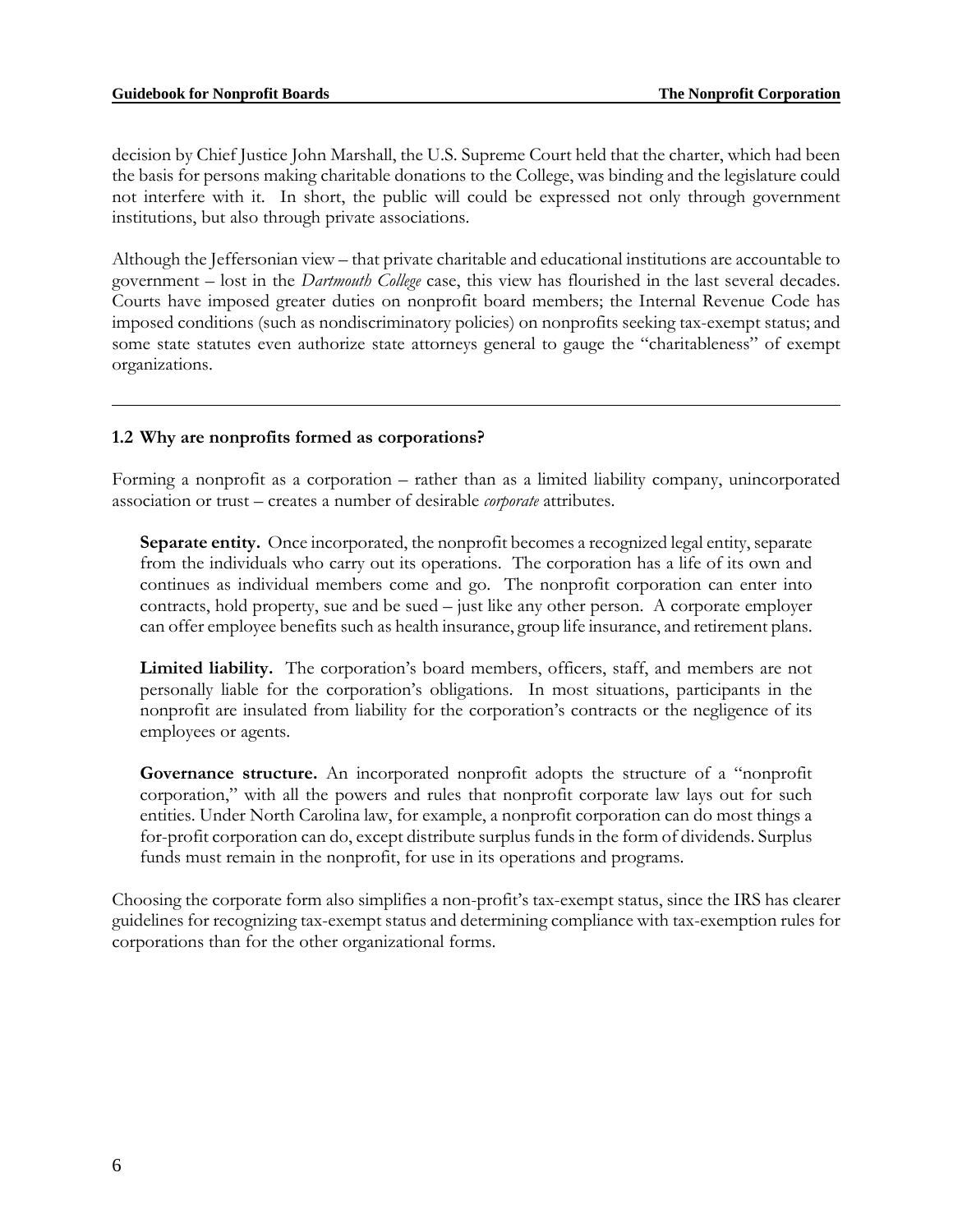### **Example**

The nonprofit's van runs over a neighbor's flower garden – and the employee who drove the van is found to be negligent. The corporation can be liable, and also the employee who drove the van, but normally the corporation's board members are not liable and their individual assets cannot be seized to satisfy the judgment.

**Volunteer's liability.** Limited liability has become important as nonprofits become more exposed to litigation risks. For example, following a trend in other states, North Carolina no longer recognizes the doctrine of "charitable immunity" which made charitable nonprofits immune from lawsuits arising from injuries caused by employees or agents (including volunteers). North Carolina law still provides immunity for nonprofits and volunteers in cases of non-vehicular civil liability when the volunteer acted in good faith and was reasonable under the circumstances, except to the extent liability insurance covers the volunteer's negligence.

#### **"Good Practices" Pointer**

Legally, volunteers are agents of the nonprofit, and their negligence can bind the corporation. Just because the volunteer was uncompensated does not exonerate the nonprofit. The board should make sure that volunteers are trained and supervised. It may also be useful to check whether the corporation's insurance covers the organization for actions of volunteers.

**State licensing of charitable solicitations.** As a general matter, nonprofit corporations (once incorporated) may conduct their operations in the state without further state filing requirements. There is, however, one licensing requirement. North Carolina regulates the solicitation of charitable contributions. Absent an exemption, any nonprofit that plans to solicit charitable contributions or engage in charitable sales promotions must first obtain a license. (Exemptions exist for religious and educational institutions, hospitals, hospital foundations, non-commercial radio and TV stations, qualified community trusts, volunteer fire departments, rescue squads, emergency medical services, YWCAs, YMCAs, and continuing care facilities.)

Licensing is required even if the soliciting is done by non-professional fundraisers, such as the nonprofit's board members and staff. A license can be obtained from the Charitable Solicitation Licensing Section of the Office of the Secretary of State. (Nonprofits that receive less than \$25,000 per year in contributions are exempt from this licensing requirement, so long as they do not compensate their board members, officers, fundraisers, or solicitors.)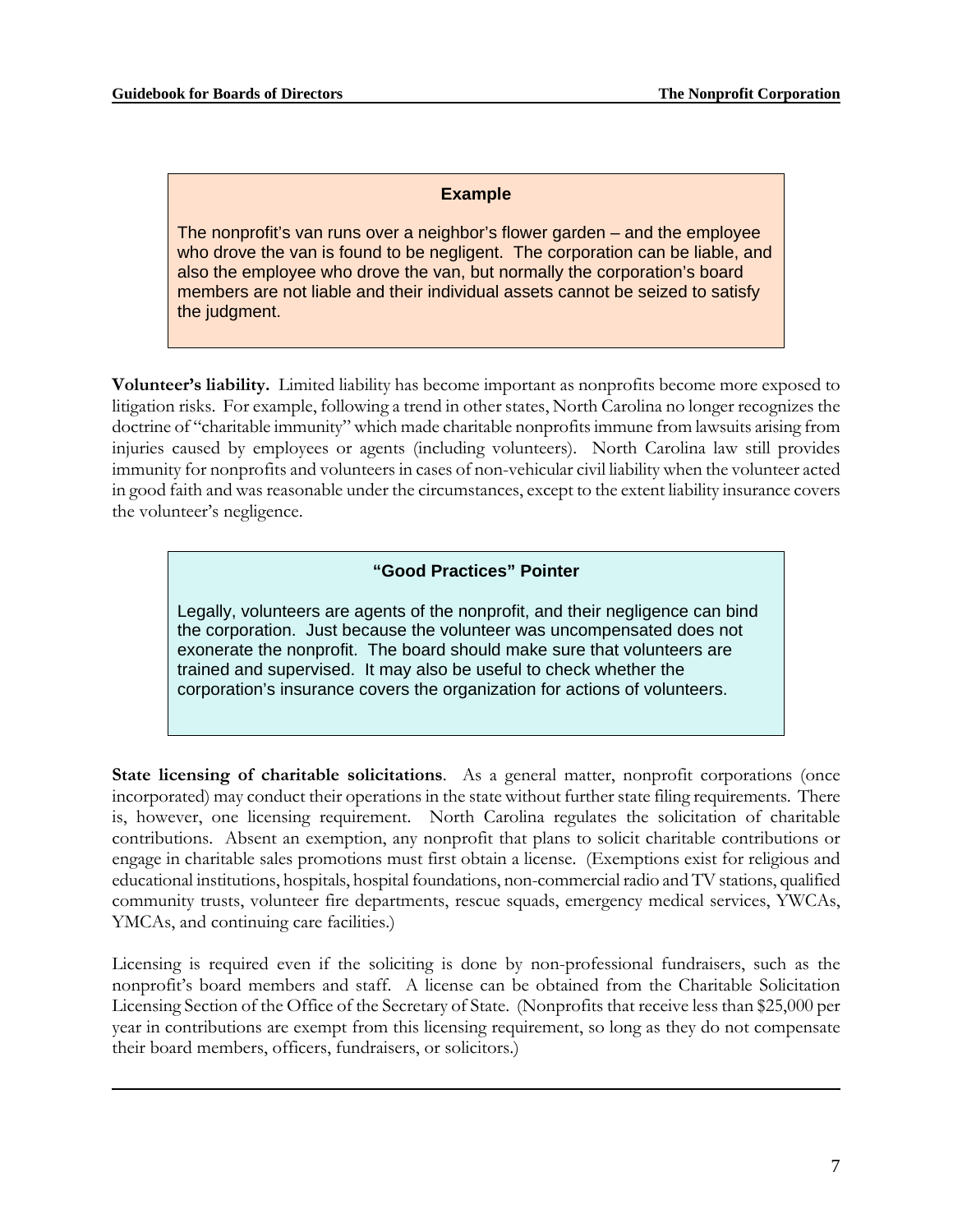### **1.3 What should the articles of incorporation and bylaws contain?**

Here is a checklist of what you should find in the corporation's articles of incorporation and bylaws.

**Articles of incorporation**. North Carolina's Nonprofit Corporation Act requires that the articles of incorporation contain the following information:

- the corporation's name
- a statement whether the corporation is a "charitable or religious corporation"
- the name of the registered agent (the person who receives legal notices for the corporation)
- the address of the registered office (for official correspondence)
- the address of the principal office (the main place of operations)
- a statement whether the corporation has members
- provisions for the distribution of assets on dissolution
- the name and address of the incorporators

**Purposes.** The corporation's statement of purpose, though not required under North Carolina law, is important for its tax-exempt status. For  $501(c)(3)$  organizations, the articles of incorporation must state expressly that the corporation's purpose is one or more of the following: "charitable," "religious," "educational," "scientific," "literary," or "lessening the burdens of government," and also should articulate the particular purposes for which the nonprofit is organized and operated. If the nonprofit's mission changes significantly, it is important to amend the articles to reflect the changed purposes.

**Members.** If the nonprofit has members, this will be stated in the articles. Under North Carolina law, simply stating that the corporation has members does not define their rights and duties. The members' voting and informational rights (if any) must be specified in the articles of incorporation or bylaws.

**Distribution of assets on dissolution.** The final stage in a nonprofit's life is "dissolution" – the process by means of which the legal existence of the corporate entity ceases. A statement in the articles of incorporation describing how assets will be distributed on dissolution is important to assure recognition of tax-exempt status. Under North Carolina law and the Internal Revenue Code, a "charitable or religious corporation" may distribute its assets only to another "charitable or religious corporation," another  $501(c)(3)$  nonprofit organization, or to federal or state government. This ensures that assets meant for charitable or religious purposes remain dedicated to the original intent of the dissolving nonprofit.

**Powers.** Generally, a nonprofit corporation can do anything a for-profit corporation can do, except distribute surplus funds in the form of dividends. Specific restrictions may be necessary to qualify for  $501(c)(3)$  tax-exempt status – for example, limits on distributing net earnings, paying only reasonable compensation, not engaging in *substantial* lobbying activities (although 501(c)(3) nonprofits can lobby within limits), and not participating in political campaigns. Unless stated otherwise in the articles of incorporation, a nonprofit corporation has perpetual life.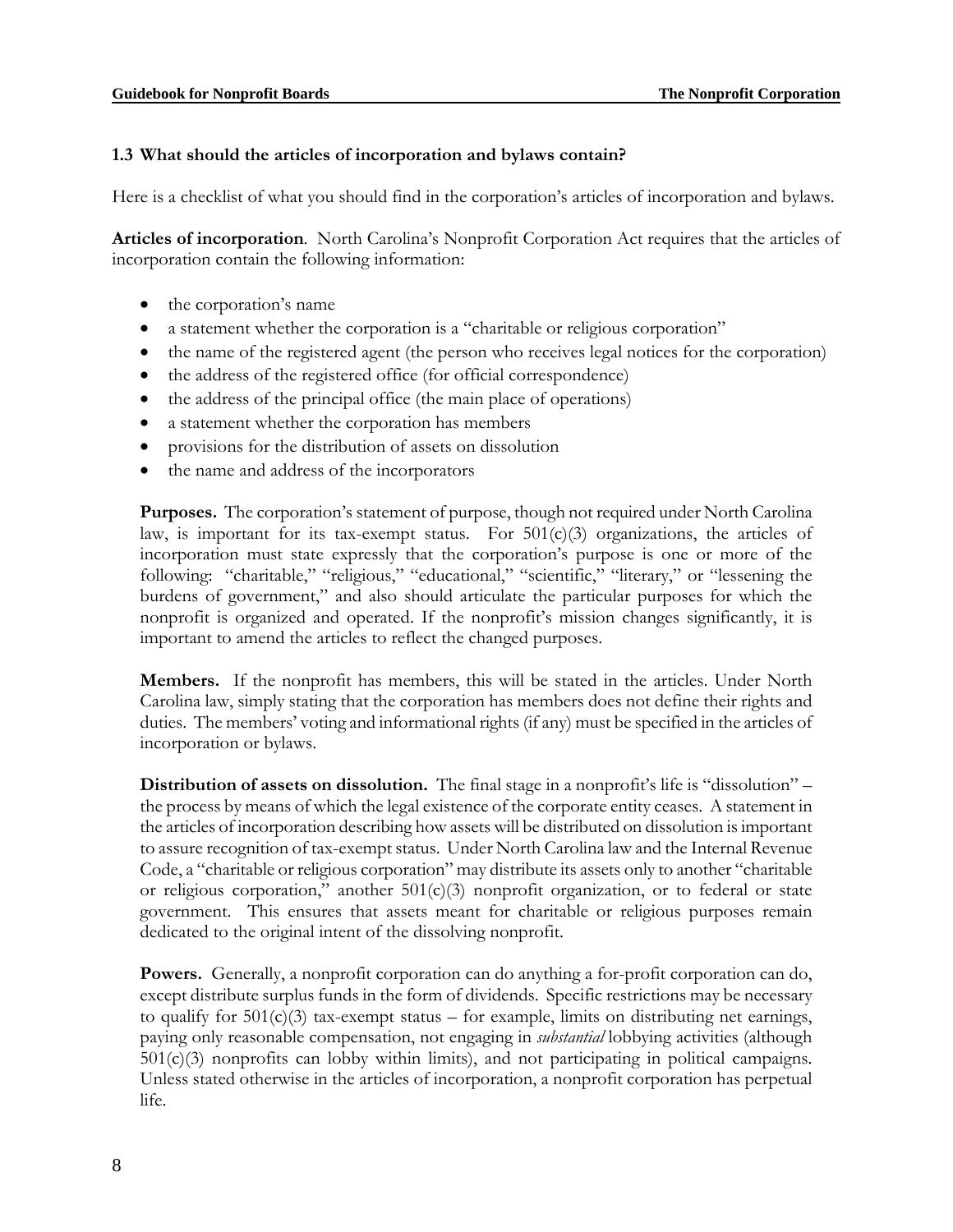**Requirements for 501(c)(3) organizations.** To qualify for  $501(c)(3)$  tax-exempt status, nonprofits must include provisions in their articles of incorporation that provide: (a) no part of net earnings will inure to the benefits of the nonprofit's directors, officers, members, or any other private person; (b) no substantial part of its activities will be attempts to influence legislation; (c) it won't, directly or indirectly, participate in, or intervene in any political campaign on behalf of, or in opposition to, any candidate for public office; and (d) it has no authority to issue capital stock. For private foundations, the articles should acknowledge that the organization will abide by the rules for private foundations set forth in Sections 4941- 4945 of the Internal Revenue Code.

**Additional optional provisions.** The articles can include additional provisions on such matters as indemnification of board members and officers, limitations on director liability, and any limitations on rights and powers of members. Generally, any amendments to the articles must be approved by the board and, in a membership nonprofit, also by the voting members.

**Bylaws.** The bylaws lay out the nonprofit's internal rules. They are not filed with the Secretary of State, and there are no requirements on what they contain, except that they must be consistent with the articles of incorporation. Typically, bylaws will contain the following provisions:

**Purpose.** The statement of purpose typically will be the organization's mission statement. These purposes should be consistent with those articulated in the articles and should be amended (along with the articles) if the nonprofit's mission changes significantly.

**Principal offices**. The bylaws should state the address of the current principal office. This should be amended if the nonprofit moves its offices.

**Members.** If the nonprofit has members, and if the articles of incorporation do not specify the rights of the members, the bylaws should specify their rights. Under North Carolina law, members of nonprofit corporations have no rights other than those provided in the articles and the bylaws. If the members have voting rights, there should be procedures that address how members vote, on what matters, and how much notice is required.

**Board members.** The bylaws should describe the number of board members (or the range for the number of board members), any qualifications required, and the procedures for board meetings, including notice requirements. Under North Carolina law, only one board member is required, but it is good practice to have at least 5-7 board members. The bylaws should also specify the names, functions, and powers of board committees. Sometimes the bylaws will contain (or repeat) the provisions on indemnification of board members and officers.

**Officers.** The bylaws should specify the nonprofit's officers and their functions – such as executive director, president (or chair), vice president (or vice chair), secretary, and treasurer. North Carolina law permits one person to hold multiple officer positions simultaneously, but it doesn't permit the individual to act in more than one capacity where the authority of two or more officers is required. Generally, even on a very small board, it is good practice to have a separate president or board chair and treasurer. It is important to specify their functions to make clear who has the authority to enter the nonprofit corporation into binding contracts and other transactions with third parties. Often, the executive director will have the authority to enter into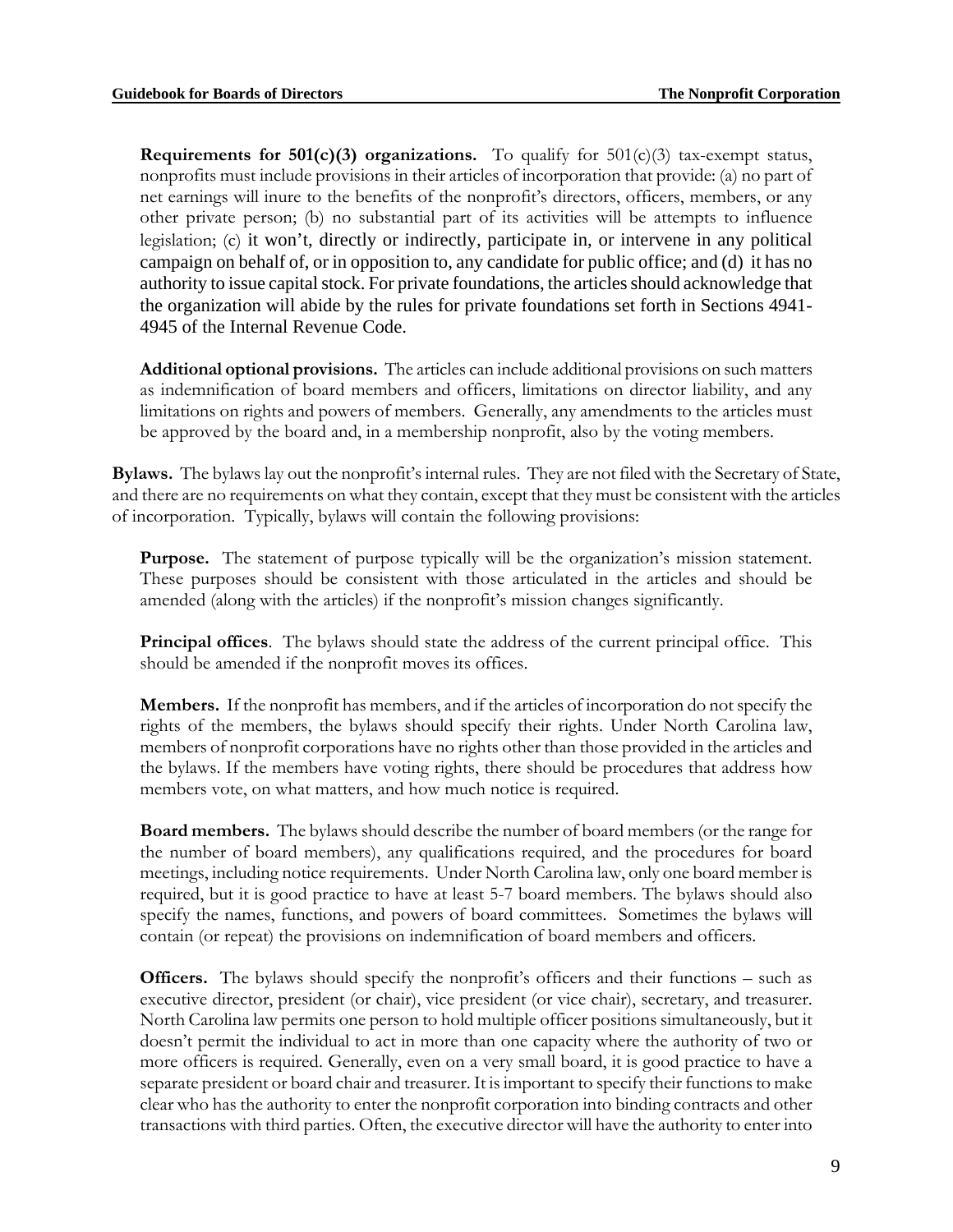small contracts, but the board must approve transactions exceeding a certain dollar amount.

**Conflicts of interest.** The bylaws should specify the nonprofit's rules and procedures for conflict-of-interest transactions involving board members, executives, staff, and volunteers – such as the sale of goods to the nonprofit or the use of nonprofit property. In addition, the nonprofit should have a written conflict-of-interest policy applicable to its board, executives, staff, and volunteers. Board members should understand the policy before agreeing to serve, and all affected persons should sign the policy and provide written notice of any actual or potential conflicts of interest upon beginning service and afterward on an annual basis.

**General provisions.** The bylaws should specify the nonprofit's fiscal year and describe how the bylaws can be amended (typically requiring board approval and member approval for at least some types of bylaws amendments in membership nonprofits). Bylaws, which in general are easier to amend than the articles of incorporation, are frequently amended. The version you read should have a date with an indication of when it was last amended.

#### **"Good Practices" Pointer**

Sample articles of incorporation and bylaws are available on the Internet. Forms related to North Carolina nonprofits can be found at:

- N.C. Secretary of State's website www.secretary.state.nc.us/corporations/
- N.C. Center for Nonprofits' website www.ncnonprofits.org/faq/HowToStartA501(c)(3)Nonprofit.pdf

#### **1.4 How can a nonprofit restructure itself?**

Nonprofits, like for-profit businesses, live in a world of change. As funding shifts or needs change, nonprofit boards should periodically reassess their mission, strategy, and service niche. When this happens, it may become apparent that the nonprofit should undertake a fundamental change. But restructuring may not be easy, since it sometimes involves acknowledging that the nonprofit faces a financial or programmatic crisis. What are the restructuring options?

Fiscal sponsorship allows an established nonprofit to act as "host" for a new 501(c)(3) nonprofit project. In this way, charitable funds can be directed to nonprofit activities while the nonprofit develops an organizational structure. The established nonprofit must exercise oversight, since it becomes financially and legally liable for the project it is sponsoring. Sometimes the new project will become a separate nonprofit corporation; other times it will be absorbed into the established nonprofit or another nonprofit, or it may prove not to be viable.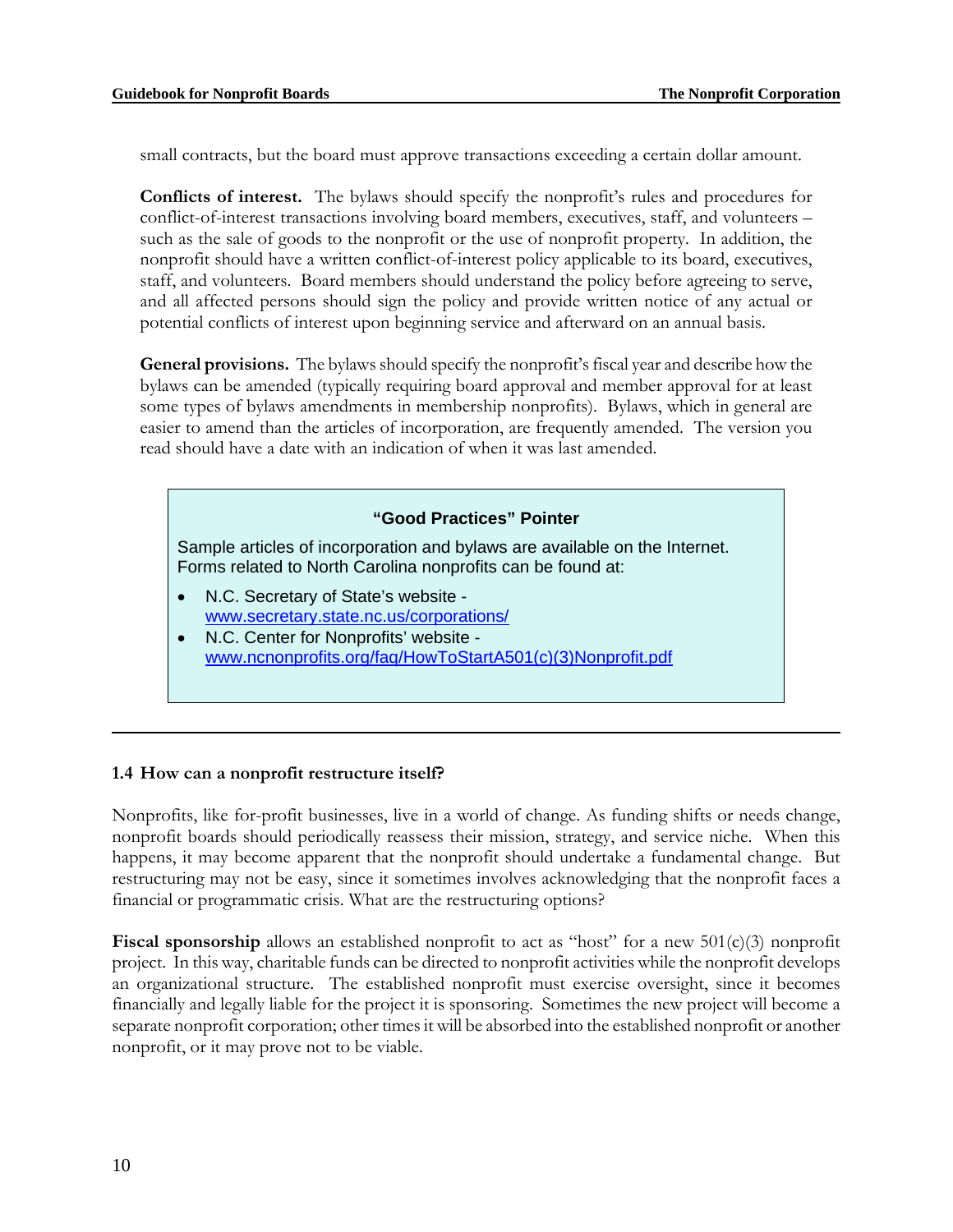## **"Good Practices" Pointer**

If the nonprofit plans a major change in its use of assets that are subject to restrictions by donors, it may be necessary to obtain permission from the N.C. Attorney General's office and the N.C. Secretary of State's office. You might want to consult an attorney. Sometimes permission can be obtained informally, other times it may be necessary to bring a so-called *cy pres* (equitable interpretation) proceeding in court so any original limitations can be re-interpreted according to their general intent.

**Collaboration** through consolidating functions has become more common. For example, a group of community health-care clinics might decide to lower costs by sharing back-room functions (management information, billing, human resources, contracting) while continuing to serve their own geographic constituents. Collaboration is often challenging because of differences in organizational cultures and the fear of losing control. Building trust and understanding between nonprofits takes time, but collaboration can, in some cases, be the key to accomplishing a joint mission.

**Joint ventures** are a formal collaboration in which nonprofits enter into defined-purpose undertakings with other organizations. For example, three nonprofits that provide foster care for troubled children may form a new nonprofit corporation or limited liability company in which they are the only members. As members in this nonprofit, they share capital costs while reducing competition and their own risks.

A **business combination** changes a nonprofit's legal status – combining the functions, assets and liabilities of two (or more) nonprofits. Inevitably, there is a change of control to the surviving board. A business combination can be accomplished in a number of ways:

**Formal merger.** Nonprofit A and Nonprofit B agree to combine into a new entity, Nonprofit C (surviving corporation). As a result, all of the assets and liabilities of A and B transfer automatically to C, and A and B disappear. Filings must be made with the Secretary of State. Moreover, since C is a new entity, a new tax-exemption recognition must be obtained from the IRS and the N.C. Department of Revenue. (This might also be accomplished by having A merge into B which becomes the surviving entity.)

**Transfer of assets.** Nonprofit X transfers its assets and liabilities to Nonprofit Y. After the transfer, X ceases operations and dissolves. Y (now expanded) continues to operate. In this way, Y never changes its legal personality, which avoids having to obtain a new tax exemption and generally preserves Y's existing contracts and debt obligations. Structuring the transaction as a transfer may avoid triggering a call of Y's debt, which often happens in a formal merger. A dissolution is also cheaper and simpler than a formal merger.

In any restructuring of a "charitable" or "religious" nonprofit, North Carolina limits who can be merger partners and sometimes even requires that the merger plan be submitted to the Attorney General for that office's consent. Similarly, a "charitable" or "religious" nonprofit that wishes to sell or transfer all or substantially all of its assets must provide the Attorney General with prior notice.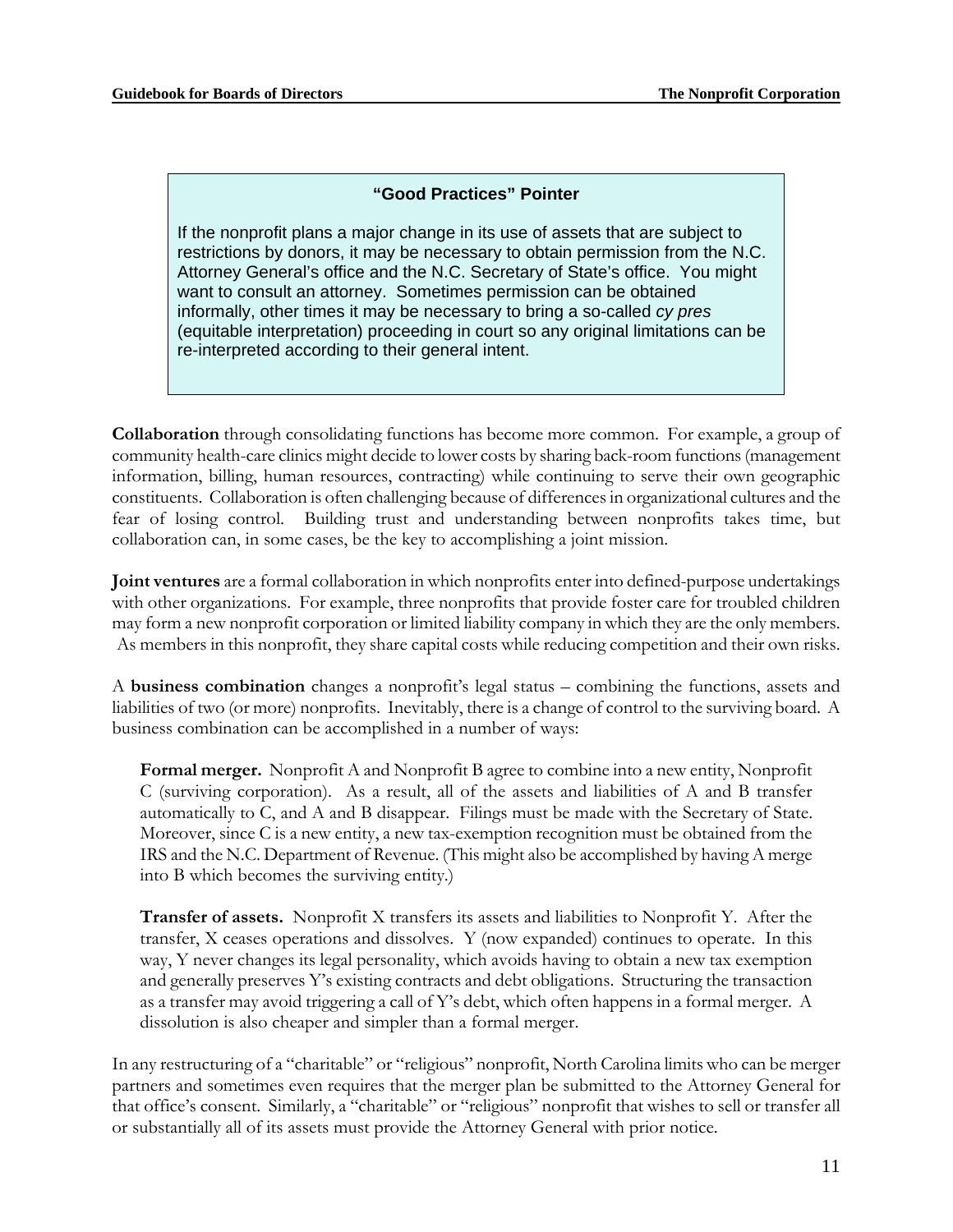ī

## **Example**

In 1992 the board of trustees of the University of Connecticut at Bridgeport agreed to have control of the college pass to the Professors World Peace Academy, an entity controlled by Korean cultist Sun Young Moon. Various alumni, faculty and trustees asked a Connecticut court to annul the takeover. The Connecticut Supreme Court ruled that since the attorney general had not intervened on behalf of the public to oppose the takeover, the plaintiffs lacked standing to challenge the board's actions.

Even when restructuring makes sense, there may be other considerations – nonprofit leaders and executives may not want to give up autonomy, or the board might have a clinging sense of ownership. Nonprofit boards and staff should be aware of these emotional (and understandable) concerns and be willing to listen and accommodate.

**Liabilities in a restructuring.** In for-profit corporations, which have seen a significant increase in takeover activity in the last 20 years, courts have developed a deep body of law. This has not happened for nonprofits – creating uncertainty about the standards that apply when the board fundamentally restructures the nonprofit. In one respect, however, North Carolina law is clear. Nonprofit board members can become personally liable if they vote or assent to distributions in liquidation without discharging or providing for known or reasonably known obligations of the corporation.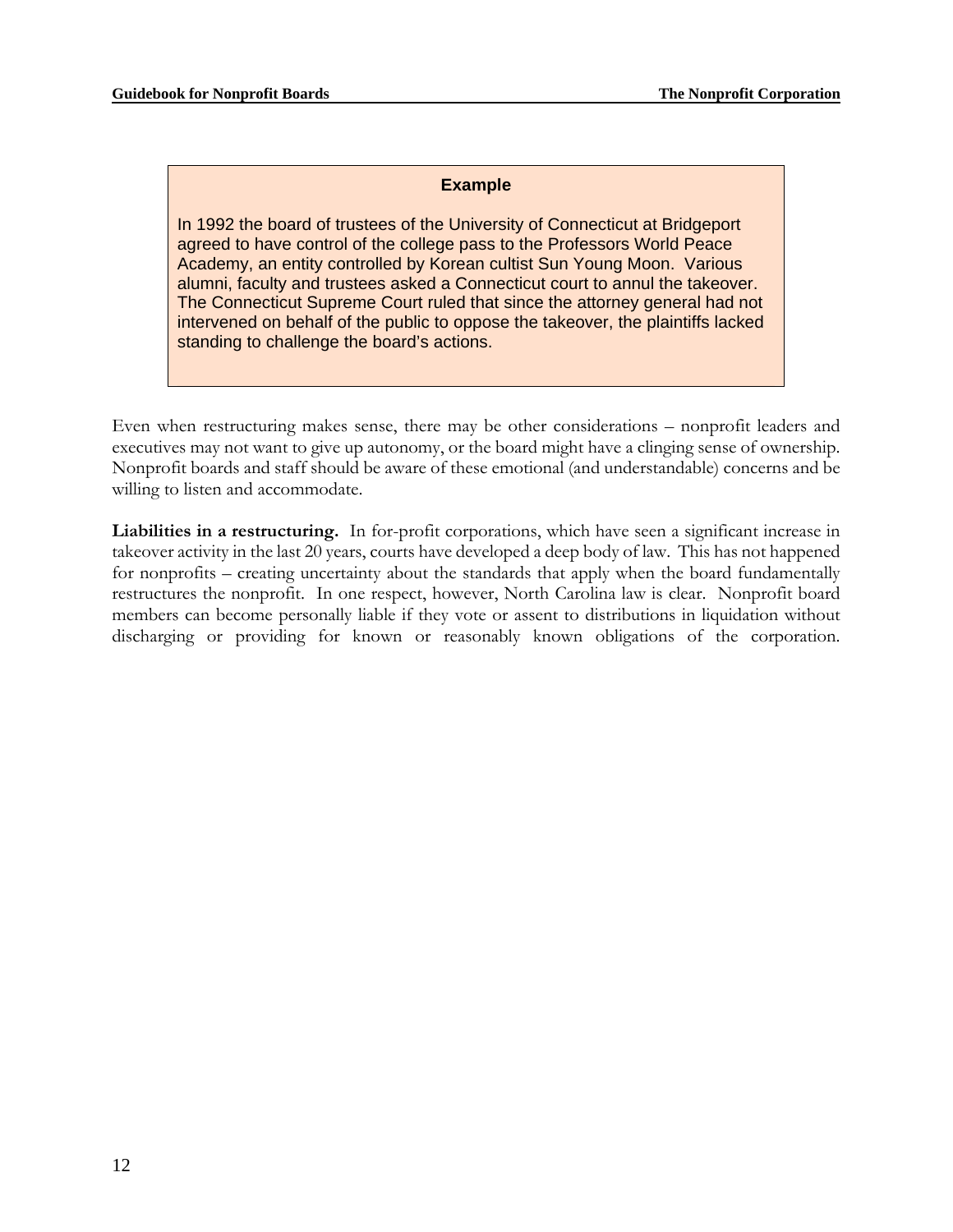### **Part 2 The Nonprofit Board - Some Essentials**

This part describes:

- the selection of board members for nonprofit boards;
- the composition of nonprofit boards;
- the functions of nonprofit boards (and committees); and
- the conduct of nonprofit board meetings.

As a board member, you should understand how board membership is decided, why you are on the board, and how nonprofit boards function generally. You should be aware of your nonprofit's mission and purposes, the allocation of powers between the board, its committees and the nonprofit's executives, and how executive compensation is set. You should also know how board meetings are scheduled, conducted, and documented.

## **2.1 How are nonprofit board members chosen?**

How nonprofit board members are chosen depends on the type of nonprofit corporation:

**Membership nonprofits**. In a nonprofit membership corporation, the members with voting rights usually elect board members just as shareholders in a for-profit corporation elect directors. Usually, the election is conducted at an annual meeting, according to procedures specified in the bylaws. By law, the members must receive notice before the meeting. At the meeting, a slate of candidates is presented, and those candidates with the most votes are elected. Many membership nonprofits also conduct elections by mail ballots.

**Non-membership nonprofits.** Many nonprofits do not have members. Usually, these boards are "self-perpetuating" – that is, incumbent board members elect or re-elect those who serve as board members. Nomination and election procedures are usually specified in the bylaws.

## **"Good Practices" Pointer**

If the nonprofit has voting members, it is essential to have an accurate and current list of members. (This is one of the biggest compliance problems in membership nonprofits!) This list should be updated on a regular basis, at least annually when notice goes out for the election of board members. The list should include *only members with voting rights*, as described in the corporation's articles and bylaws. Be careful that the list does not include simply donors or friends, people who technically have no voting authority.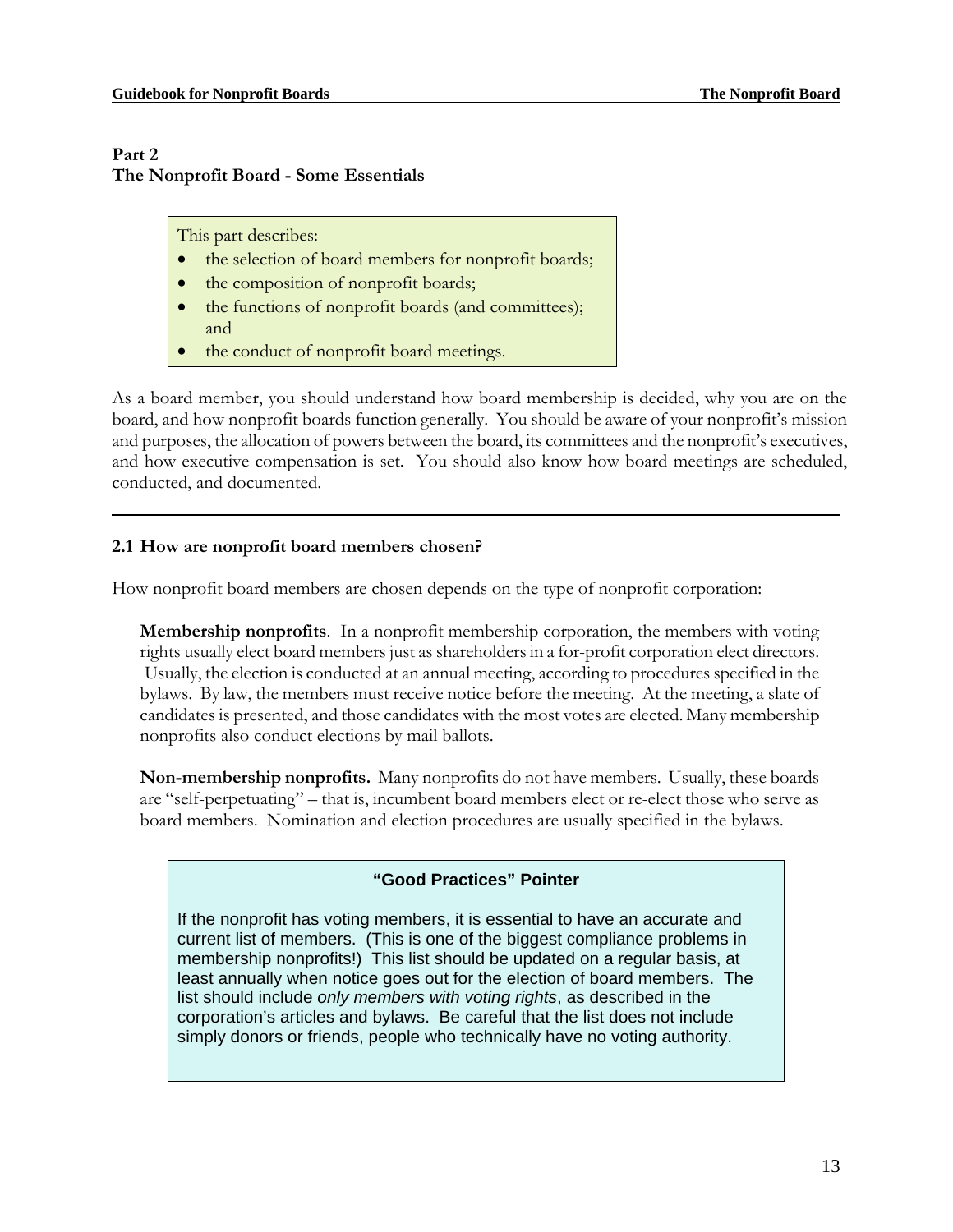**Period of service**. In most cases, board members are elected for a fixed period of service specified in the articles of incorporation or in the bylaws. Often, board members serve two- or three-year terms. The board terms can be staggered so that only one-half or one-third of the board is up for election each year. This creates greater continuity on the board.

| "Good Practices" Pointer                                                                                                                                                                                                                                                                                                                                                                                                                                                                                                                                                        |  |
|---------------------------------------------------------------------------------------------------------------------------------------------------------------------------------------------------------------------------------------------------------------------------------------------------------------------------------------------------------------------------------------------------------------------------------------------------------------------------------------------------------------------------------------------------------------------------------|--|
| New board members should receive a binder with copies of the following:                                                                                                                                                                                                                                                                                                                                                                                                                                                                                                         |  |
| basic corporate documents (articles of incorporation, bylaws and mission<br>statement)<br>minutes of the board for the prior year<br>an explanation or summary of the nonprofit's "directors and officers" liability<br>insurance policy (if there is none, an explanation of why)<br>financial reports for the prior year (including Form 990)<br>a list of current board members and key executives (including contact and<br>biographical information);<br>a list of committees and committee members<br>information about the corporation's outside accountants and lawyers |  |
| Annual orientations for incoming board members are highly recommended. At<br>a minimum, the new board member should have a conversation with the<br>nonprofit's board chair and its chief executive about current issues and plans,<br>as well as long-range objectives.                                                                                                                                                                                                                                                                                                        |  |

**Number of board members.** The number of board members should be stated in the bylaws. Sometimes the number is fixed. Other times the number can be set by the board, subject to a minimum and maximum. In either case, the board should be sure the correct number of board members is serving. North Carolina law permits a one-person board, and the single director's act constitutes board action. *Principles & Practices for Nonprofit Excellence: A Self-Help Tool for Organizational Effectiveness*, a project of the N.C. Center *for* Nonprofits, recommends no fewer than 5-7 board members.

**Special categories of board members.** Board members may be on the board because of another position they hold – in that case, they are called *ex officio* board members. For example, the articles of incorporation or bylaws may specify that the corporation's executive director is automatically a director, by reason of his or her office. Does an *ex officio* board member have full director rights, including the right to vote? Or is the *ex officio* board member just an honorary or political position? That depends. The bylaws should define the rights and duties of any *ex officio* board member.

Sometimes people designated as "board members" are not true board members, but instead attend board meetings in a special non-voting capacity. For example, "honorary," "life," or "emeritus" board members typically do not have voting rights, do not count toward a quorum at meetings, and do not count toward the minimum or maximum number of directors on the board. Instead, they are invited to attend meetings and may be permitted to participate in meeting discussions and even to state how they might vote, if they could. The bylaws should specify the rights of these non-voting board members.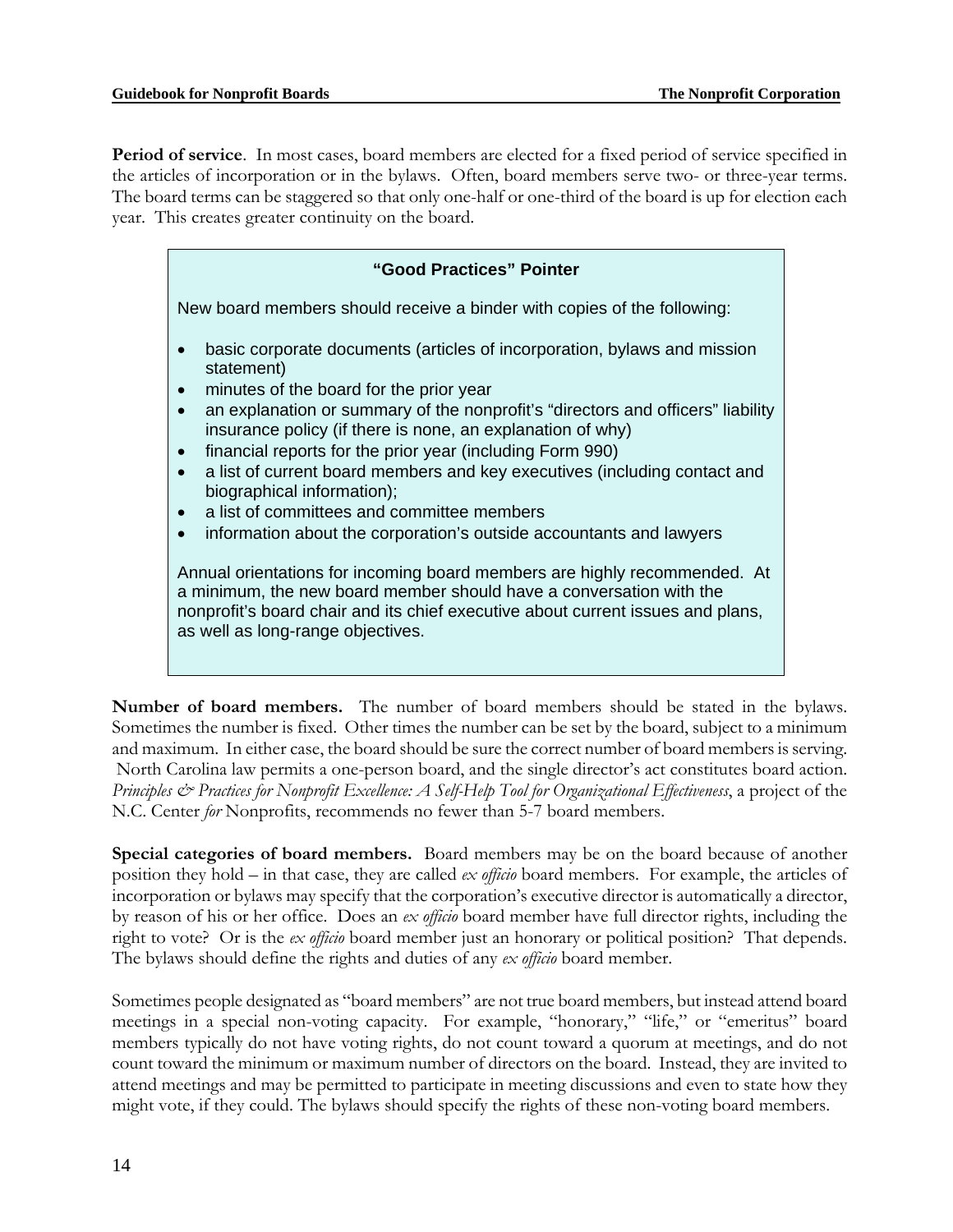**Board members as legal counsel.** Sometimes the nonprofit will want to seek legal counsel, including from a lawyer who serves on the board. Nonprofits should recognize that retaining a board member as legal counsel can create conflicts of interest and reduce counsel's independence and objectivity. A board member who acts as legal counsel may also jeopardize the privileges of the attorney-client relationship (such as confidentiality) when the board member wears both the hat of attorney and of board member.

## **"Good Practices" Pointer**

Sometimes the board will open its meetings to non-board members, such as honorary board members, special presenters, or even community members. The board should realize that the presence of non-board members at the meeting may jeopardize the *attorney-client privilege* if the board consults with legal counsel about matters affecting the nonprofit. If there will be discussions with legal counsel, it may be a good idea to ask any non-board members (and even staff without an interest in the matter) to leave the meeting and to hold the meeting in executive session. This also applies to confidential documents meant as communications between the nonprofit's attorney and the board.

**Removal of board members**. Board members may be removed in accordance with statutory procedures, or in accordance with procedures set out in the bylaws that do not conflict with the statute. The statutory procedures vary depending on whether board members are elected by members or the board. For example, directors elected by the board may be removed by a majority of directors then in office – subject to any provision requiring a greater vote or other limitation in the articles of incorporation or the bylaws.

The articles of incorporation or bylaws sometimes specify that a board member who misses a specified number of board (or committee) meetings is removed from the board automatically. In these circumstances, however, it may be advisable for the board chair to ask a board member who has failed in his or her duties or attendance to resign. The resignation should be in writing and directed to the president/chair of the board.

**Compensation of board members.** Nonprofit board members normally serve without compensation. Although North Carolina law allows for director pay, most nonprofits only reimburse board members for necessary expenses (such as travel to board meetings and lodging). This avoids questions of improper personal benefits. Also, the statutory immunity available to volunteer board members is lost if the board member is paid for service on the board.

**Board members of nonprofit subsidiaries.** Sometimes nonprofit corporations will allocate nonprofit operations and activities among subsidiaries – that is, separate nonprofit corporations whose board is elected or appointed entirely by the parent nonprofit. For example, a nonprofit hospital might decide to place its air ambulance service in a separate nonprofit corporation. To maintain control, the air ambulance board members would be chosen by the nonprofit hospital, typically in its capacity as sole member.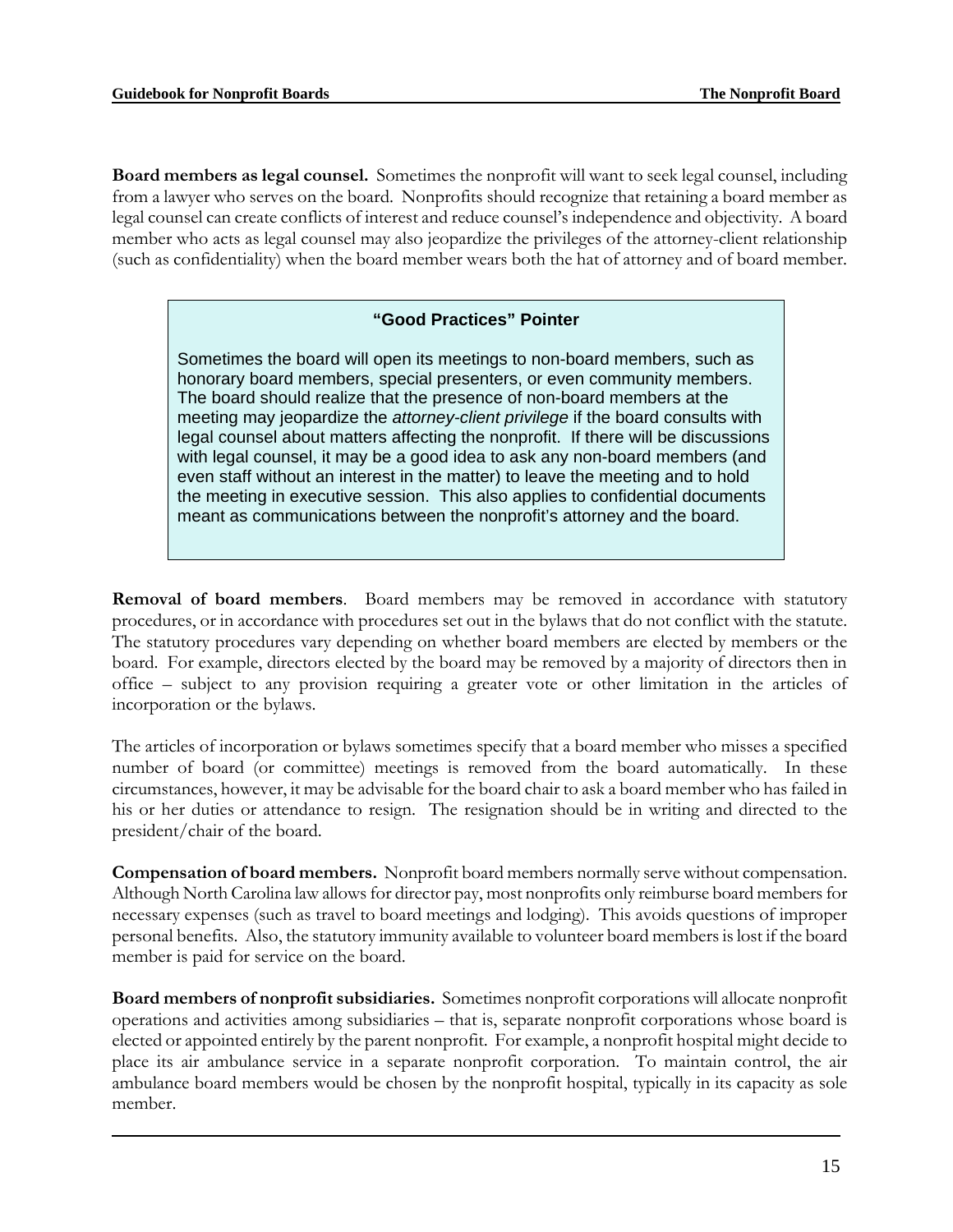#### **2.2 Who can (and should) be on the board?**

**Director qualifications.** The articles of incorporation or bylaws may specify director qualifications. Board members of a North Carolina nonprofit need not be residents of the state or members if the nonprofit is a membership corporation, unless the articles of incorporation or bylaws require it.

**Type of director.** Even if a person satisfies the formal qualifications (if any) for a board member, choosing the right persons for the board is critical to your nonprofit's success. The answer may depend on the nonprofit's stage of life. Depending on where a nonprofit is in its organizational development, the need for different types of board members who bring the appropriate expertise will change. The seven stages of nonprofit life cycles include the idea, start-up, growth, maturity, decline, turnaround, and terminal stages. An excellent resource is *Nonprofit Lifecycles: Stage-Based Wisdom for Nonprofit Capacity* by Susan Kenny Stevens.

**Diversity.** Board members with diverse backgrounds, expertise, and perspectives can make points and ask questions that the rest of the board has never considered. Diversity includes characteristics like race, ethnicity, and gender, but also encompasses other factors as well. A nonprofit board should include at least one individual with knowledge of accounting and other financial topics. Nonprofits may wish to include individuals with legal or business expertise, and they may seek representation from the private, public, and nonprofit sectors. Individuals who have been served by the nonprofit, or other stakeholders of the nonprofit, can often make unique and important contributions to the board. Finally, the presence of diverse philosophical perspectives can challenge shared assumptions and stimulate new approaches to problems.

#### **2.3 What are the functions of a nonprofit board?**

**Knowing the nonprofit's purposes.** You should know your nonprofit's purposes and the constituencies it serves. That is, what does the nonprofit do and for whom?

You can find a general statement of the nonprofit's purposes in the *articles of incorporation* and the *bylaws.*  In addition, the organization should have a *mission statement* to provide clarity and focus. You should be familiar with these documents.

#### **"Good Practices" Pointer**

If there is no document that clearly states the nonprofit's purposes, you should urge that one be created. It should summarize the organization's reasons for existence in a few focused sentences. This helps give direction to the nonprofit and avoids misunderstandings about the purpose of the collective enterprise. Brief mission statements for specific projects (consistent with the nonprofit's main mission) also are useful to identify a consensus of what the project is meant to accomplish and for whom.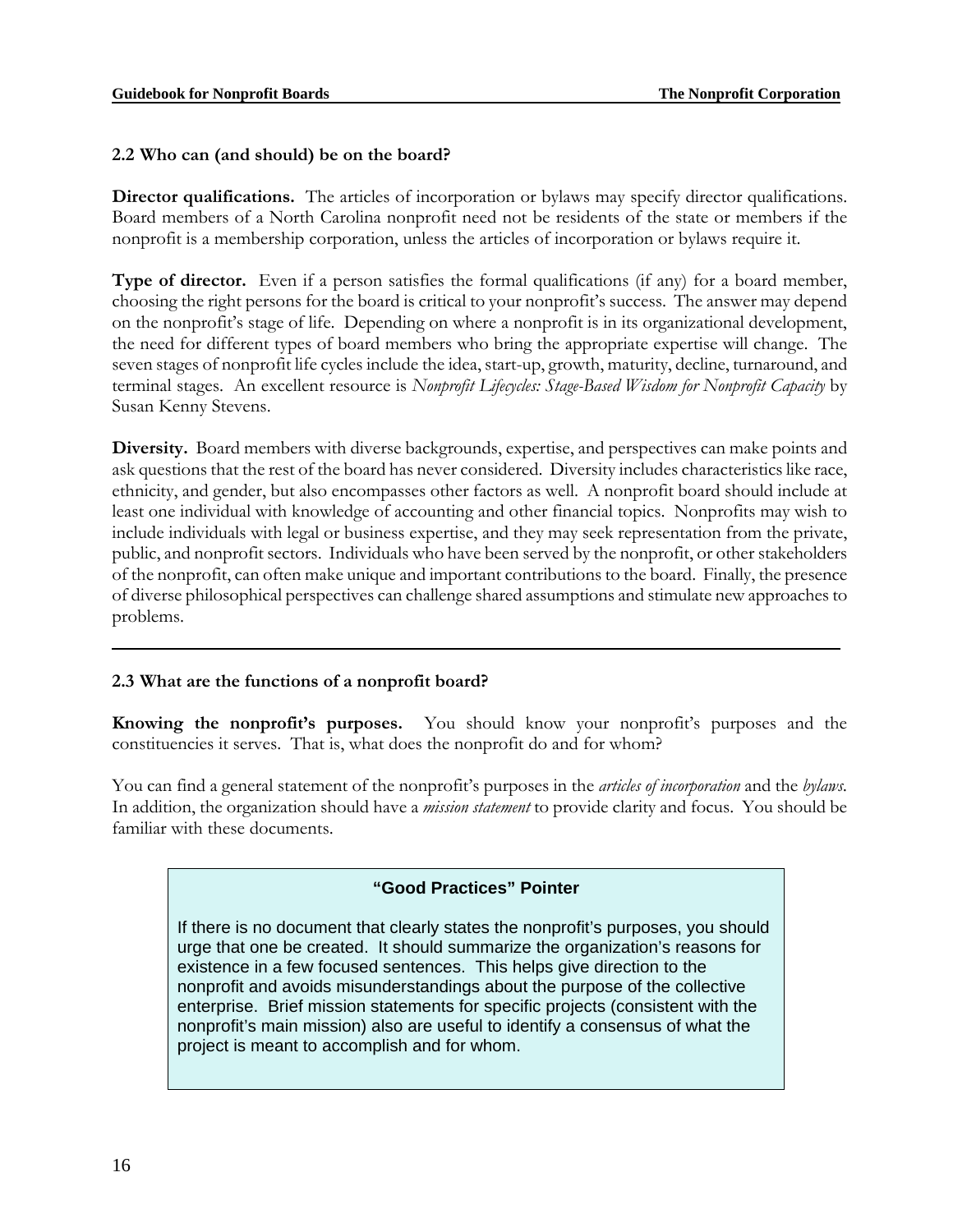stakeholders.

What should be in a mission statement? That depends. For fixed-purpose nonprofits (like a homeless shelter), the mission statement should be consistent with its articles of incorporation and specify who is being served and in what ways. For broader-purpose nonprofits (like local community organizations) the mission statement identifies the general constituency being served and the kinds of services being offered. A mission statement also serves as a promotional tool to be used with the organization's many

## **"Good Practices" Pointer**

Mission statements, like nonprofits themselves, should not remain static. *Principles & Practices for Nonprofit Excellence: A Self-Help Tool for Organizational Effectiveness* recommends that "as part of ongoing planning and with input provided by the organization's stakeholders, the mission statement should be evaluated periodically by the board against the organization's current activities."

**Board's authority over nonprofit.** According to North Carolina law, "all corporate powers shall be exercised by or under the authority of, and the affairs of the corporation managed under the direction of, its board of directors." This means that individual board members do not have the power to act for the corporation (unless the nonprofit has only one board member). The board's power is the cornerstone of corporate law.

The board is not expected to operate the nonprofit's day-to-day operations. These tasks are delegated to nonprofit executives, staff, and sometimes outside agents. The board is responsible for overseeing these persons and their activities.

As a general rule, nonprofit boards must meet in order to act. To encourage collegial decision-making, North Carolina law generally requires that board decisions be made during board meetings. Meetings can be conducted in person or through electronic means, so long as all "present" can simultaneously hear each other during the meeting – as on a telephone conference call. The one exception to the meeting rule is that board action can be approved by the board members' *unanimous* written consent, unless the articles of incorporation or bylaws do not permit this.

#### **"Good Practices" Pointer**

As a board member, you should feel free to contact the nonprofit's chief executive if you have questions or concerns. It is inappropriate, however, to undercut his or her authority by contacting other staff members about nonprofit operations. If you volunteer with the nonprofit, you should see yourself as no different (or more important) than any other volunteer.

**Rights to information.** To carry out their functions, board members are entitled to information about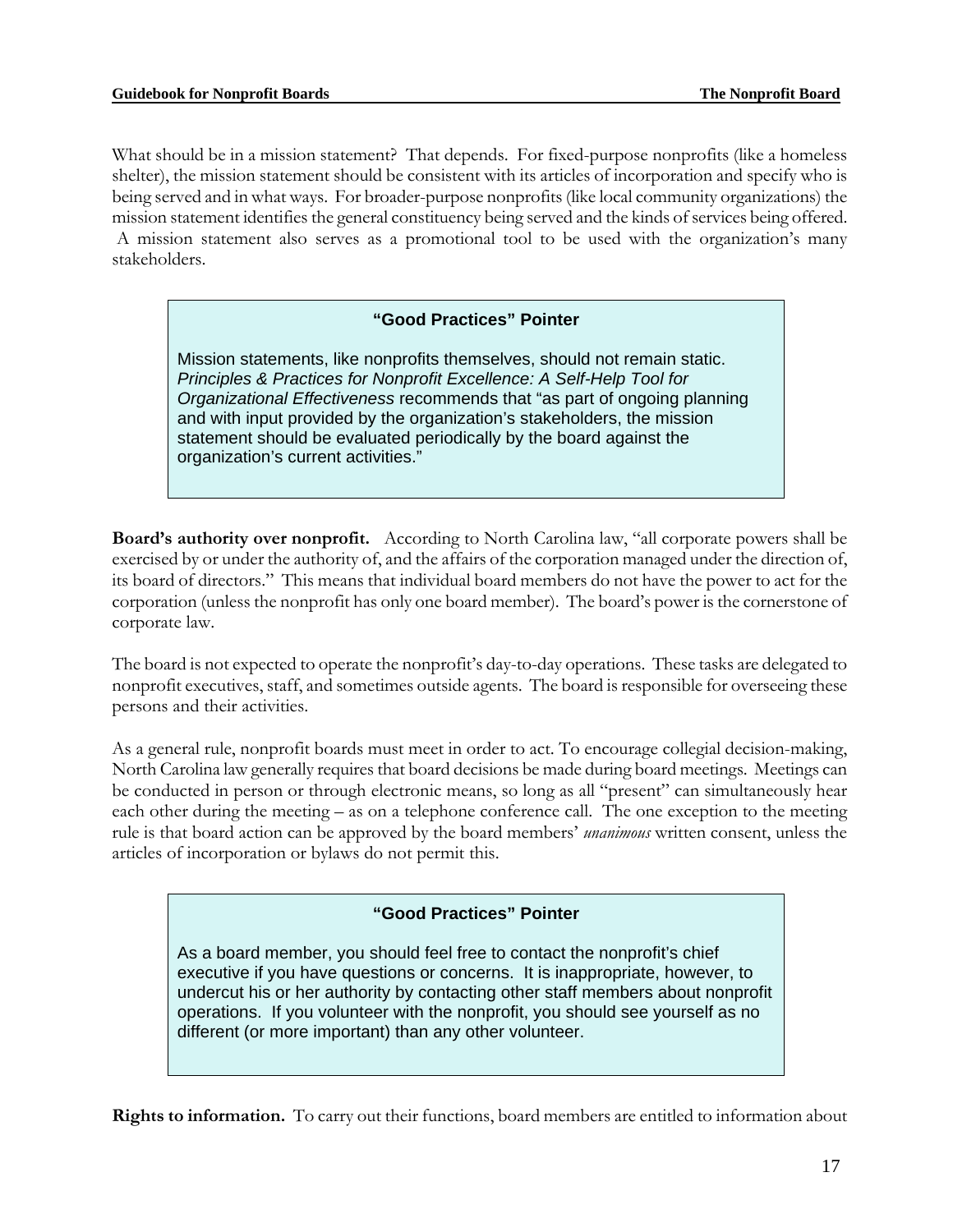the nonprofit. Generally, nonprofit board members have a right to inspect, for reasonable purposes and at reasonable intervals, the corporation's books and records. The board member may ask the nonprofit's chief executive to have the data compiled. The board may give information about the nonprofit to an accountant or attorney hired to provide professional advice, but should do so with the knowledge of the chief staff executive (unless there is reason to suspect financial or other impropriety).

**Board committees.** Nonprofit boards frequently do their work through committees that are formed by the board. The purposes, powers, and limitations of any committee should be stated in the bylaws or board resolution. Under North Carolina law, a board committee must have at least two members to have the authority of the board on any matter. There are three kinds of board committees:

**Special committees.** These can be advisory or created with limited powers for a specific purpose. For example, a special committee (sometimes called *ad hoc*) might be asked to recommend whether to rent new office space, to plan a special year-end gala, or to represent the nonprofit before the state housing authority.

**Standing committees.** These are committees that the board uses to allocate and discharge its functions. Permanent standing committees (such as Executive, Finance, Human Resources, Investment, Membership, Nomination, Planning, and Audit) should be authorized in the bylaws. Especially important are the Finance, Nomination, and Audit Committees.

The **Nomination (or Board Development) Committee** may be charged with recommending new or continuing board members, recommending the midterm removal of board members in unusual circumstances, suggesting expansion and contraction of the board, and recommending committee composition.

The **Finance Committee** is often responsible for monitoring the cash flow and overall financial health of the nonprofit, including working with staff to prepare an annual budget for board approval and developing financial plans for the future. the Finance Committee should be composed of non-employee board members who have the appropriate expertise and independence, but should include the CEO/ED and/or the chief financial staff member.

The **Audit Committee** is especially important, particularly in the wake of several widelypublicized accounting scandals in recent years. The Audit Committee oversees the accounting and auditing practices of the nonprofit. It is responsible for retaining and consulting with outside auditors, reviewing the audit report and other financial statements, and approving internal procedures and controls. This committee should be composed solely of non-management directors and should be independent of the Finance Committee.

The **Investment Committee** (particularly useful for nonprofits with endowments or large cash reserves) is often charged with overseeing the nonprofit's funds and ensuring that the organization is in compliance with applicable legal standards governing the management of the corporation's funds.

Rotating new members into these committees protects against complacency.

The **Executive Committee** often includes all officers and sometimes the chairs of standing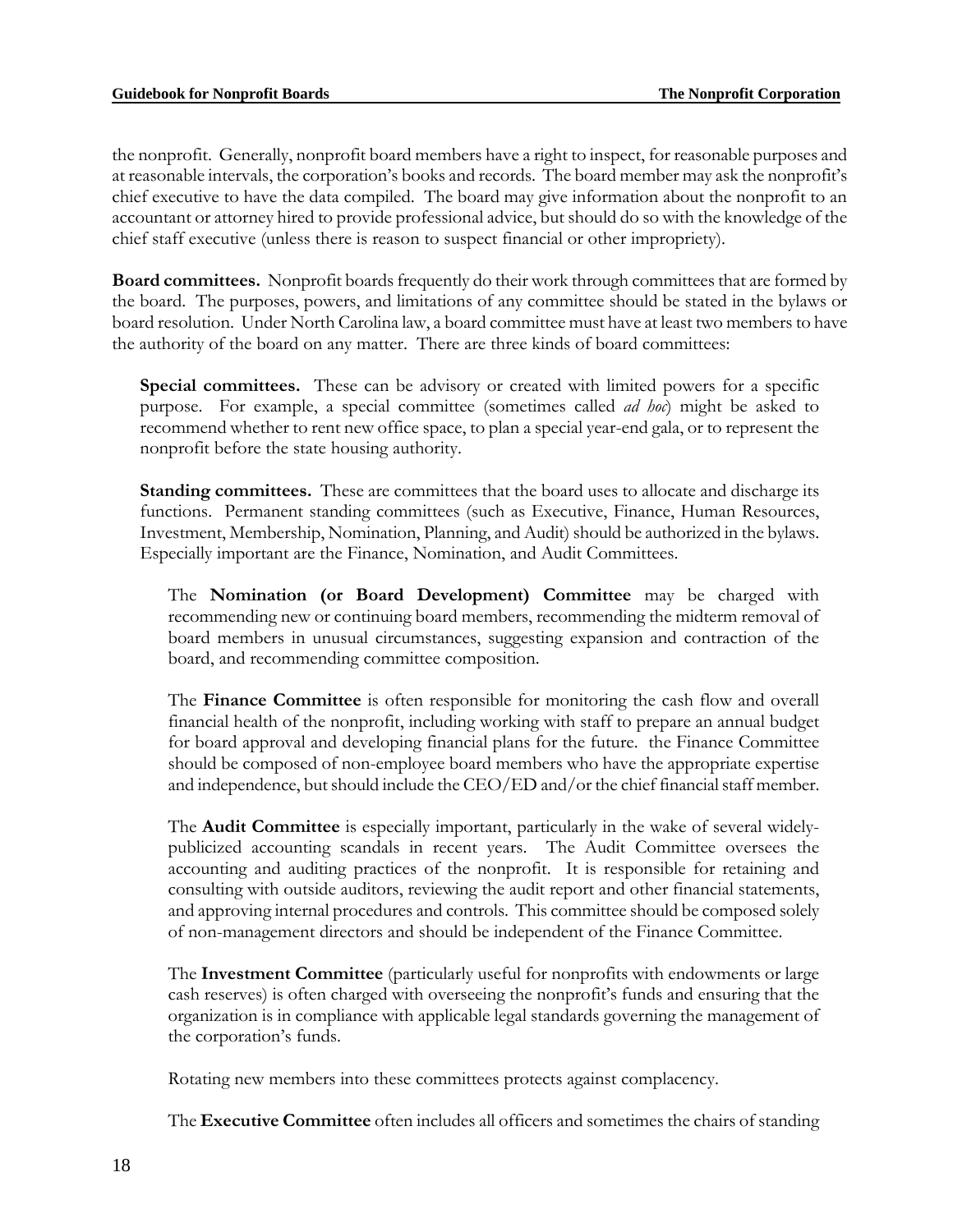committees, as well as the CEO/ED. The Executive Committee generally has the most of the powers of the board to act between board meetings. By law, the Executive Committee cannot be delegated certain significant matters such as the election of officers, appointment of committee members (even to fill vacancies), distribution of assets, dissolution or merger, sale of substantially all of the assets, or amendments or repeal of the corporate articles of incorporation or bylaws. The board should be informed of any actions taken by the Executive Committee since the last board meeting.

Committee members, particularly if the board has delegated power to the committee, generally have the same rights as board members to notices of meetings, quorum requirements, access to information, and a right to record dissent. The directorial duties of care, loyalty and obedience (discussed in Part 3) apply also to committee members. Committees should keep minutes of their meetings and provide reports to the board as requested.

#### **"Good Practices" Pointer**

To be effective, committees should be small (3-7 members). This assures that committee members take their role seriously. Committee membership should not be a political "perk," but should be based on a person's ability and willingness to carry out the committee's functions. Every year, the board chair should review the committee structure to identify which committees are authorized and functioning, whether they are operating within their prescribed powers, whether they are making proper reports, and whether there are any functions that should be delegated to other committees or returned to the board.

Committees may include non-board members, but in such a case the committee's powers should only be advisory. To have power to make decisions that bind the nonprofit, the committee should be composed only of board members.

Sometimes nonprofits will form advisory boards (or boards of advisors) to provide the board with input from the communities they represent. Advisory boards may make recommendations that will be attributed to the nonprofit. Their membership and purposes should be chosen with care.

**Financial oversitght.** Although standing committees may have specific responsibilities relating to the nonprofit's finances, every board member should be familiar with the financial health of the organization. Board members should review and seek to understand the nonprofit's balance sheet, income statement, statement of cash flows, and other financial documents. Financial statements are often based on a set of assumptions, including those involving future revenues and expenses, and board members should ensure that those assumptions are reasonable.

**Setting executive compensation.** One of the most important – and sensitive – functions of the board is setting compensation for the nonprofit's top executive. Finding the right balance between fairly compensating the executive for his or her services and being a steward of the nonprofit's finances is not easy. Many nonprofits, particularly larger ones, have a Personnel (or Human Resources) Committee that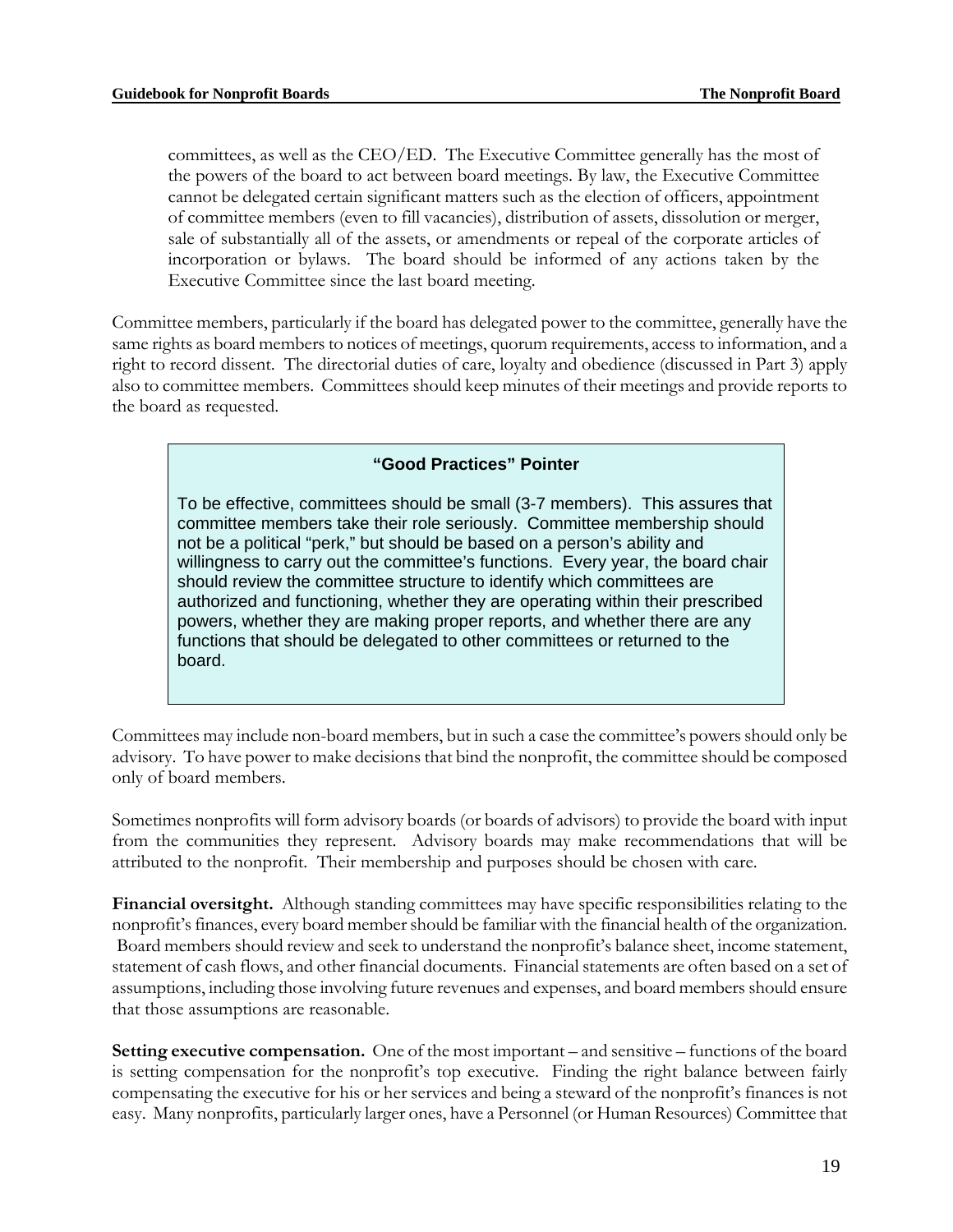receives and evaluates the chief executive's performance, reviews comparative data, and recommends compensation packages to the board. The entire board then reviews the recommendation and approves (or modifies) the final packages.

| <b>Example</b>                                                                                                                                                                                                                                                                                                                                                                                                                                                                                                                                                                                                        |
|-----------------------------------------------------------------------------------------------------------------------------------------------------------------------------------------------------------------------------------------------------------------------------------------------------------------------------------------------------------------------------------------------------------------------------------------------------------------------------------------------------------------------------------------------------------------------------------------------------------------------|
| Executive compensation of nonprofit executives has been controversial. Pay<br>should be related to performance (as measured by stated goals) and based on<br>comparisons of similar executives in other nonprofits.                                                                                                                                                                                                                                                                                                                                                                                                   |
| In 1992, the President of United Way of America, William Aramony, was forced<br>to resign after reports that he had misused the nonprofit's money to pay for<br>vacations, luxury apartments, and other benefits for himself and his teen-age<br>girlfriend. His earnings of \$463,000 in salary and benefits took many by<br>surprise, including state prosecutors. Mr. Aramony was eventually convicted<br>on 25 felony counts of looting United Way of America to subsidize his<br>high-flying lifestyle that included lavish European vacations and gambling trips.<br>He was sentenced to seven years in prison. |
| In response to this and other selected stories of compensation abuse in<br>nonprofits, Congress enacted a law in 1996 that allows the IRS to assess a                                                                                                                                                                                                                                                                                                                                                                                                                                                                 |

nonprofits, Congress enacted a law in 1996 that allows the IRS to assess a penalty against nonprofit executives who receive excessive salaries and benefits, as well as against the nonprofit board members who approved the arrangements. These "intermediate sanctions" are meant to give the IRS more oversight of nonprofit pay. Before the new law, the IRS could only revoke the tax-exempt status of the organization – a somewhat ill-suited tool.

Discussions and recommendations on compensation are generally confidential. The CEO/ED is often responsible for working within a board-approved budget to set salaries for the nonprofit's staff. This is a responsibility of the CEO, who may seek advice of the board. The board should resist the temptation to micro-manage this function. It is reasonable for the board to estimate staff salary ranges and direct the CEO/ED to work within these limits.

**Publicity.** Public statements – such as annual reports, brochures, and press releases – are an important way for the nonprofit to maintain a public presence. Public statements on controversial subjects not only raise public-relations issues, but may create legal liability if they contain misrepresentations or impugn reputations.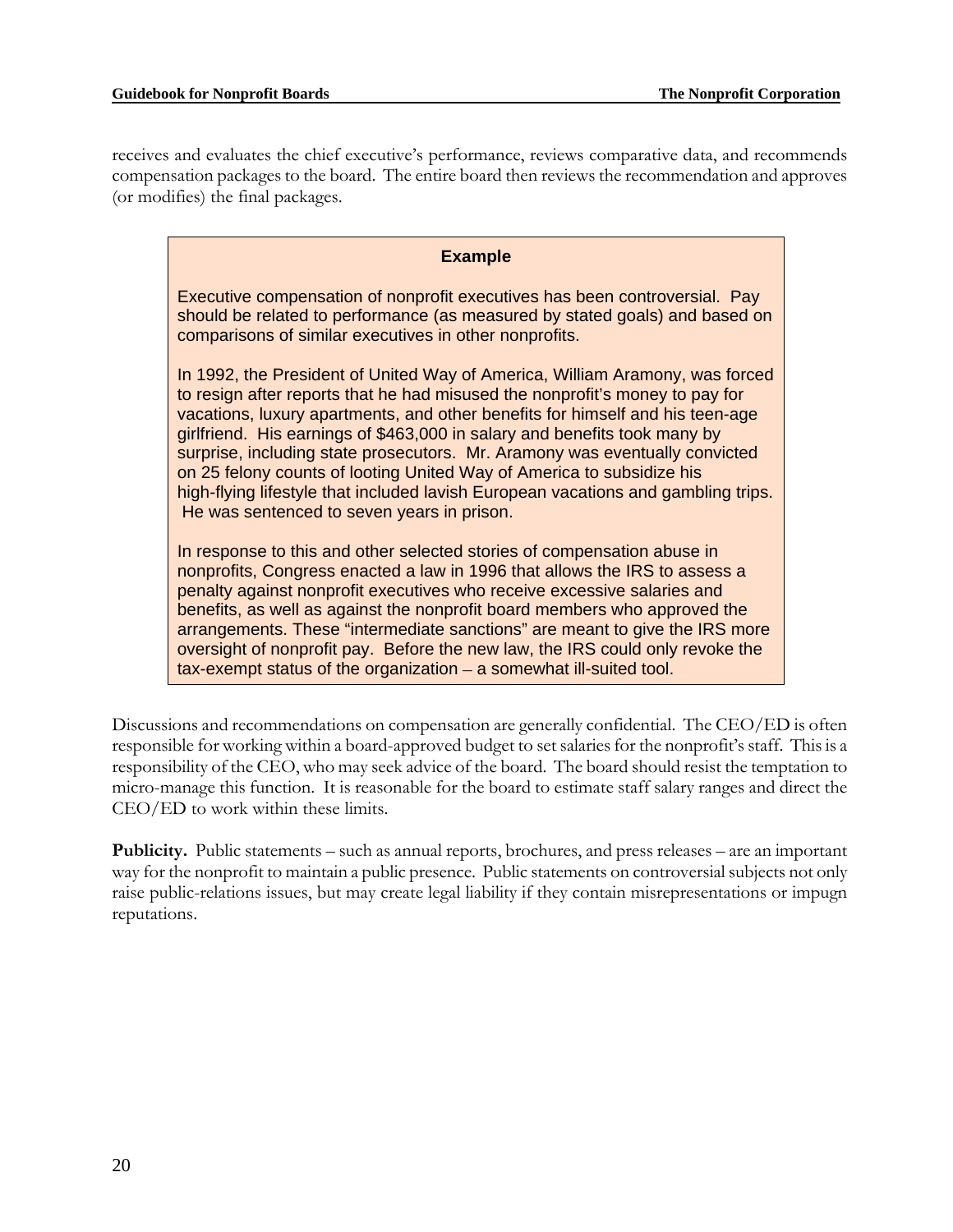## **"Good Practices" Pointer**

Public statements should be reviewed with care. The legal and practical implications of public statements on employees, volunteers, and donors should be considered. The nonprofit should have a procedure that specifies those officers responsible for approving public statements, as wells as their content and timing.

**Fundraising.** Raising money is one of the primary tasks of a nonprofit board of directors. Board members should be actively involved in the fundraising process, working in collaboration with staff. All board members should make a financial contribution, however small, to the nonprofit. There are other ways for board members to contribute to fundraising efforts, such as identifying prospective donors, making introductions, or writing letters or making phone calls to acknowledge gifts. Fundraising efforts also require board members to fulfill an oversight function, ensuring that money is raised in an ethical manner and in compliance with laws regulating fundraising activities (which 46 states, including North Carolina, have passed).

**No one board member model.** The life of a nonprofit is always changing – which usually is a good sign. Your role as a board member may depend on the nonprofit's stage of development. For a young, emerging nonprofit, you may be expected to perform particular tasks or to advise the nonprofit's leader. If the nonprofit is more mature, you will probably take on an oversight and policy role. In a large nonprofit, your role may be institutionalized. That is, the job of nonprofit board member comes in many flavors and sizes.

#### **2.4 How does the board conduct meetings?**

Nonprofit boards act at meetings. In fact, board actions taken outside of meetings are invalid, unless all the board members have given their written consent. You should know how board meetings are scheduled, conducted, and documented.

**Scheduling of meetings.** There is no legal requirement on how often the board must meet. But the board, whether large or small, should meet regularly. For many boards, the meeting schedule may be fixed at the beginning of the year so board members can place the meetings on their calendars. For other boards, board members may decide at each board meeting when to hold the next meeting. In either situation, a regular meeting schedule (every quarter or every month) is important for the board to exercise its functions.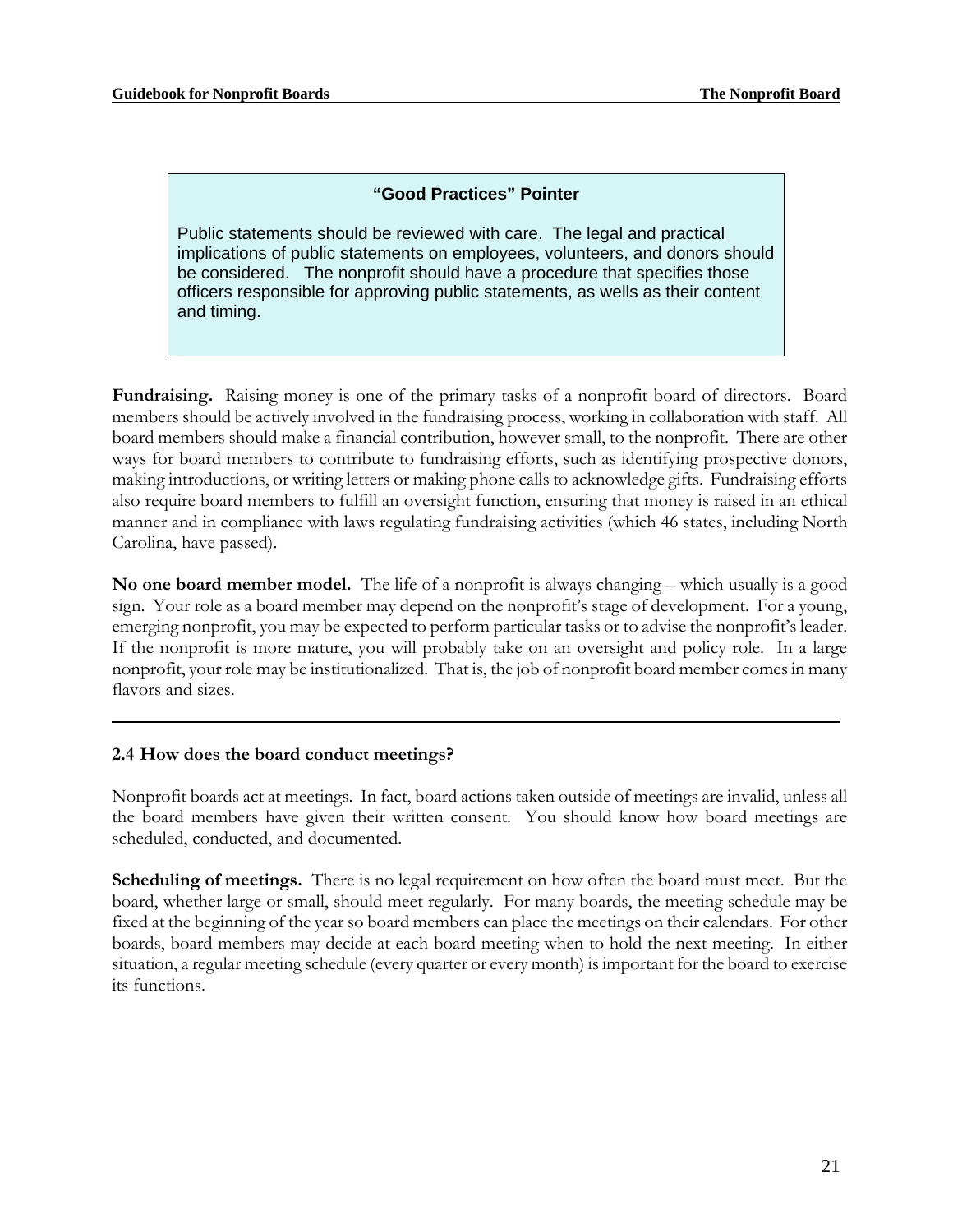## **"Good Practices" Pointer**

Not only are regularly scheduled meetings important, but there should be regularity in the *written* information that the board receives. This includes an agenda for the board meeting, minutes of the last meeting, any resolutions to be proposed, financial reports, committee reports, program reports, and so on. This information should go to all board members. The bylaws may specify a minimum amount of time prior to the meeting that board members should receive the information. Good practices recommend at least two weeks so that board members will have time to review the materials. As a director, you'll want to make sure you do.

All board members are entitled to advance notice of all board meetings. Notice for regular meetings can be contained in a schedule of meetings for the year. Notice of special meetings must be sent at least five days before the meeting, unless the articles of incorporation or bylaws specify a different period. Under North Carolina law, special meetings can be called by the board chair or president, or at least 20% of the current directors, unless the articles or bylaws provide otherwise.

**Meeting rule.** Board members must be present in person at board meetings. You cannot give your proxy or appoint another person (even another director) to represent you. Why is this? The idea is that the board considers and makes decisions as a group. It is more than the sum of its individual parts. Each board member, including you, is on the board to contribute unique perspectives and values, thus strengthening collegial decision-making. Moreover, you cannot delegate your fiduciary duties to another person.

#### **"Good Practices" Pointer**

If not in the bylaws already, the board should consider adding a policy that board members are expected to attend a specified percentage of meetings. The bylaws can specify that failure to attend the requisite number of board or committee meetings would permit, or even require, the removal of the director. The board might consider offering an "honorary" board membership to valued persons who have difficulty regularly attending meetings.

Can board members be "present" by telephone or other electronic means? North Carolina law allows this so long as all board members participating may "simultaneously hear" each other during the meeting. For there to be a valid board meeting, there must be a quorum present equal to at least a majority of the board members in office. (The articles and bylaws can authorize a smaller quorum, but it must be at least one-third of the board members in office.) In addition, there must be a quorum present at the time any board action is taken for the action to be valid.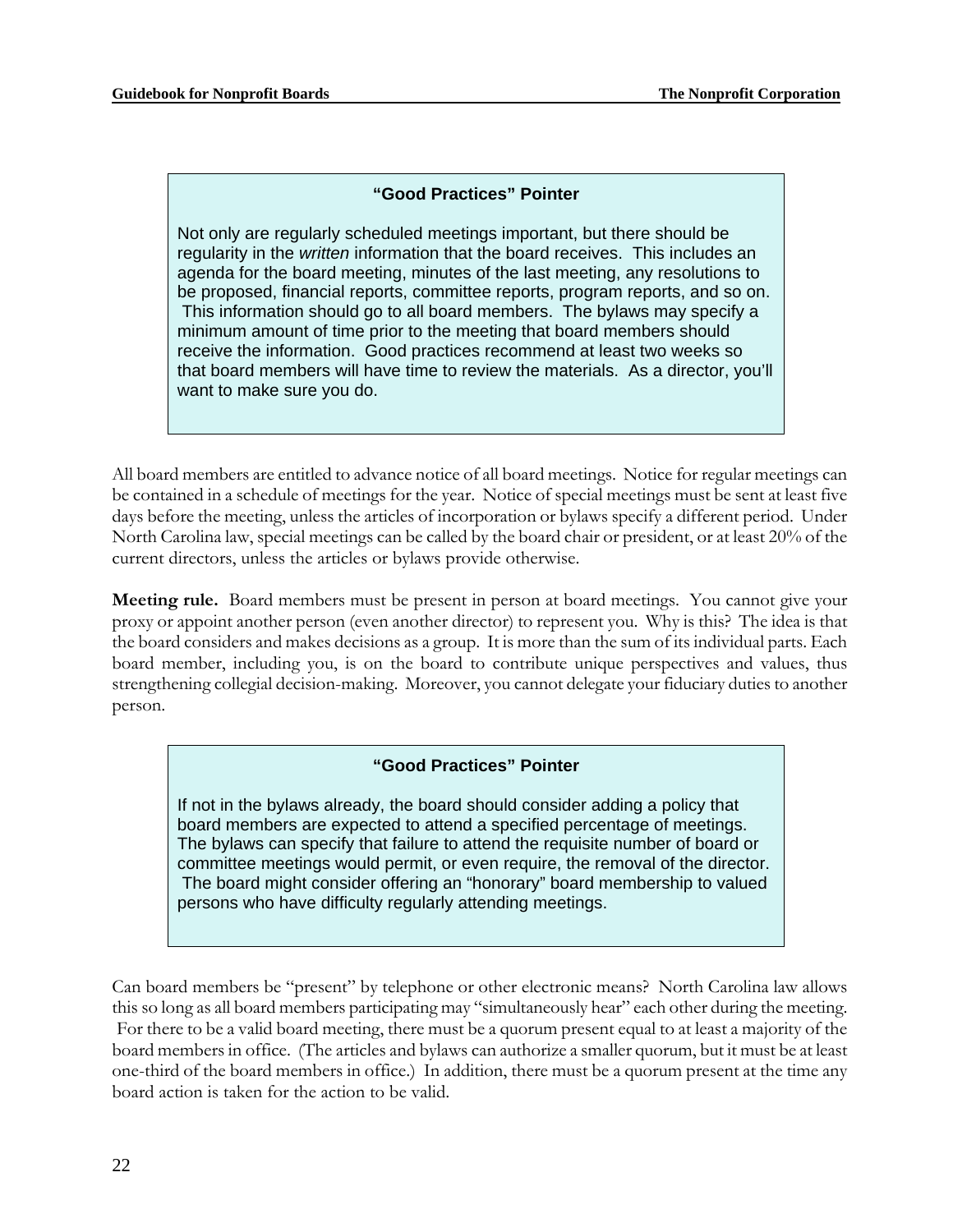There is one exception to the meeting rule. In some circumstances, it may be necessary or convenient for the board to take an action without a formal meeting. North Carolina law allows board members to act without a meeting, so long as each director consents to the action in writing. Unanimous written consent might be used when time is of the essence and all the board members cannot be brought together, or for routine matters when discussion is not needed. It is good practice for the board at its next regular meeting to ratify any action that had been taken by unanimous written consent.

**Rules of procedure (and minutes)**. There is no mandated procedure for conducting nonprofit board meetings (although many nonprofits provide in their bylaws that meetings are governed by the thencurrent version of Robert's Rules of Order), except that each director has one vote, and the affirmative vote of at least a majority of the board members present at the meeting is the minimum necessary for most board actions. The articles of incorporation or bylaws may require a higher threshold, or "supermajority." Moreover, the nonprofit corporations statute requires a higher threshold for certain specific types of actions – for example, an amendment to the bylaws must be approved by a majority of the individuals *then serving as directors*, not just a majority at the meeting. The board may adopt whatever rules are appropriate to its size and membership. Nonetheless, there should be a standard agenda and some formality in dealing with important matters. It is the role of the board chair/president to conduct the meeting.

#### **"Good Practices" Pointer**

You should speak your mind at meetings, but be courteous and civil. Communicating false and harmful things about others could make you liable for defamation. North Carolina provides a "qualified privilege" for nonprofit board members, so long as the board members' communications are made in good faith on a subject appropriate to their role in the nonprofit and only to others with similar roles. This means you can share information about an employee, volunteer, or donor with others who have a need to know, provided you do not know the information is false and you believe that sharing the information is useful to the organization.

If you disagree with an action proposed at a meeting, you should state your disagreement and vote against the action. If you do not, North Carolina law deems your silence to be assent. If you disagree with an action, you should have your negative vote recorded or your dissent entered in the minutes of the meeting. You can also file a written dissent with the meeting's secretary before adjournment or forward it by registered mail to the secretary immediately after adjournment.

For each meeting, there should be a secretary who will be responsible for preparing minutes of the meeting. Usually, this will be the person holding the office of secretary, but it need not be. Important actions should be presented as a formal resolution and the vote recorded in the minutes.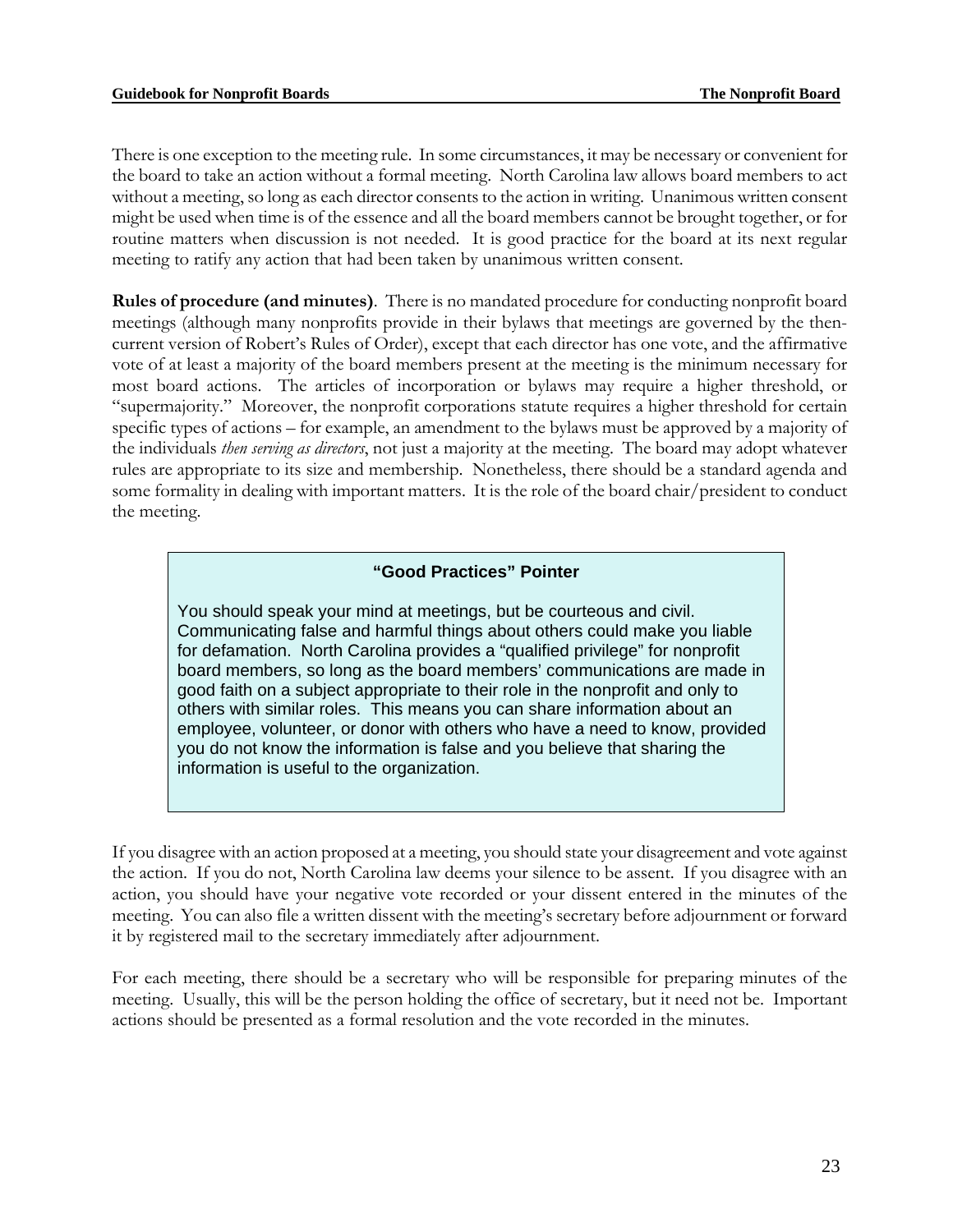## **"Good Practices" Pointer**  The minutes of each meeting should – state the date and location of the meeting, indicate whether the meeting is regular or special, and describe how notice of the meeting was given • list the board members and others present at the meeting, including a note of any late arrivals or early departures • summarize in chronological order the matters discussed, with headings for easy reference (such as "Approval of minutes") • state clearly any matters presented for board approval, and the specific action taken by the board (generally the vote count need not be recorded); • note specific votes *against* board action, whenever a director asks that her abstention or dissent be recorded • refer to any documents presented at the meeting, with significant documents attached to the minutes

The minutes of every board meeting (or meeting of the executive committee exercising board powers) should be prepared and made available to the board for approval at its next meeting. The minutes should then be kept in a "minutes binder." As a board member you are entitled, on request, to receive and review minutes of past meetings.

**Open meetings.** Generally, the board may decide whether to open its meetings to people other than board members. This means that these individuals may attend meetings only at board invitation. Sometimes there may be specific obligations to have an open meeting. This may be true if the nonprofit receives public monies and is subject to government "sunshine laws," which require certain meetings be open to the public. This may also be true in some membership corporations whose bylaws require that meetings be open to members.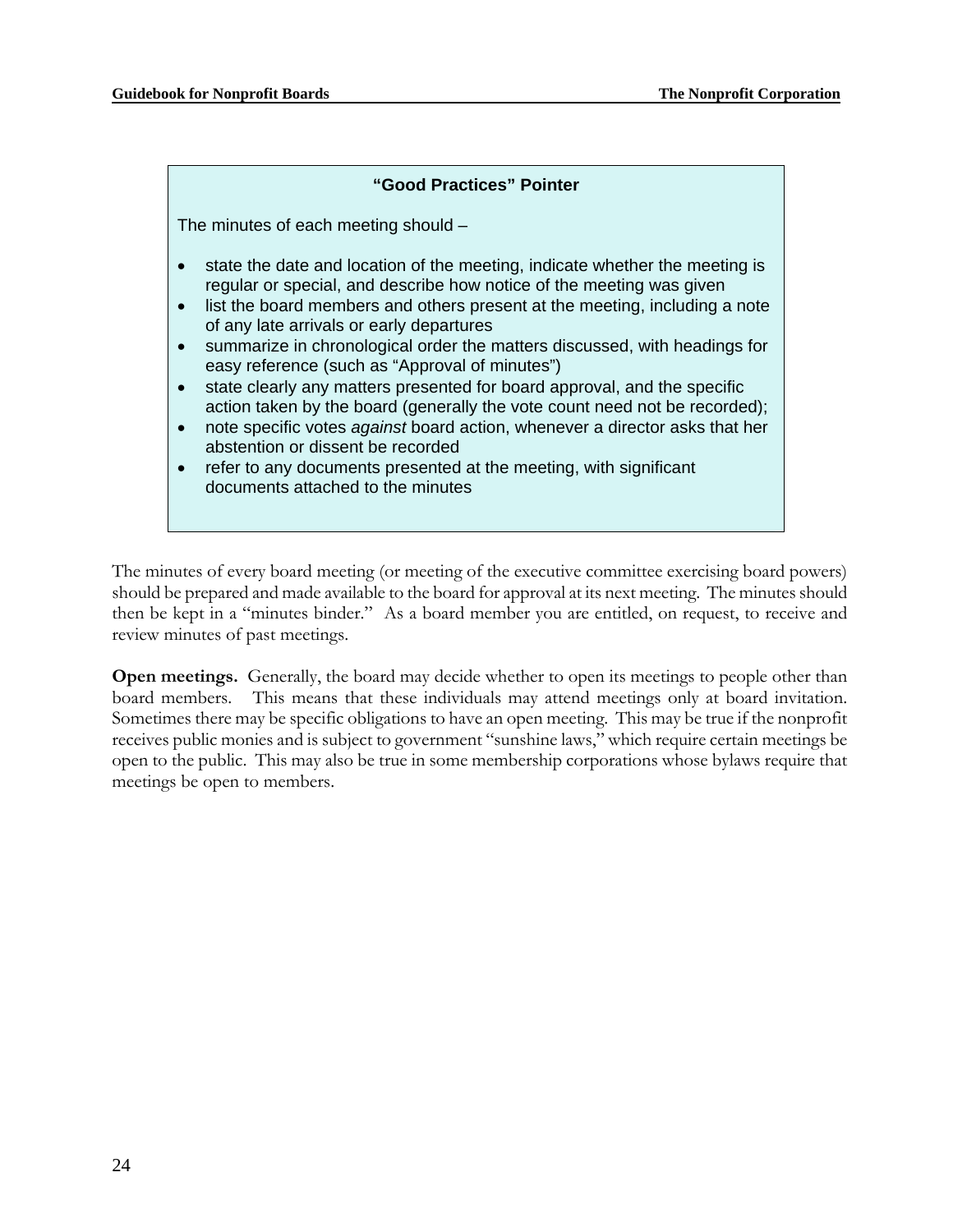## **Part 3 The Duties and Liabilities of Nonprofit Board Members – Take Note**

This part describes:

- the basis of legal liabilities for nonprofit board members
- the nature of board members' "fiduciary duties"
- the enforcement of legal liabilities against nonprofit board members
- the protections against individual board member liability

Board member liability is an important matter and one that should give any nonprofit board member pause. You should understand how nonprofit board members might become personally liable. You should be familiar with your fiduciary duties and how to carry them out, as well as how you might become legally liable for breaching your duties. You should know what protections are available to you and make sure your nonprofit has these in place.

## **3.1 How might a nonprofit board member become liable?**

Nonprofit board members may become liable as a result of their corporate role in three ways:

**Liability to the nonprofit corporation (or person suing on its behalf)**. Board members may be liable for breaching their corporate or fiduciary duties, which are enforceable in a lawsuit brought by the nonprofit corporation or someone suing on its behalf – often a member or another key stakeholder.

**Liability for corporate harm**. Board members may be liable for having participated in a corporate decision that directly harms somebody, such as negligently authorizing a dangerous policy that resulted in injuries at a day care center.

**Liability for violating statutory requirements**. Board members may be directly liable for making decisions or taking actions that violate statutory provisions dealing with such matters as environmental protection, tax compliance, or antitrust law.

## **3.2 What are a nonprofit board member's fiduciary duties?**

Fiduciary duties are at the core of the American corporation, including nonprofits. As a nonprofit board member, you have duties to the corporation and its stakeholders. Some of these duties are legally enforceable in court, and they create the potential for personal liability. Some of the fiduciary duties are merely aspirational and are not enforceable in court, but failing to comply with them disserves the nonprofit and can be the basis for your not continuing as a board member.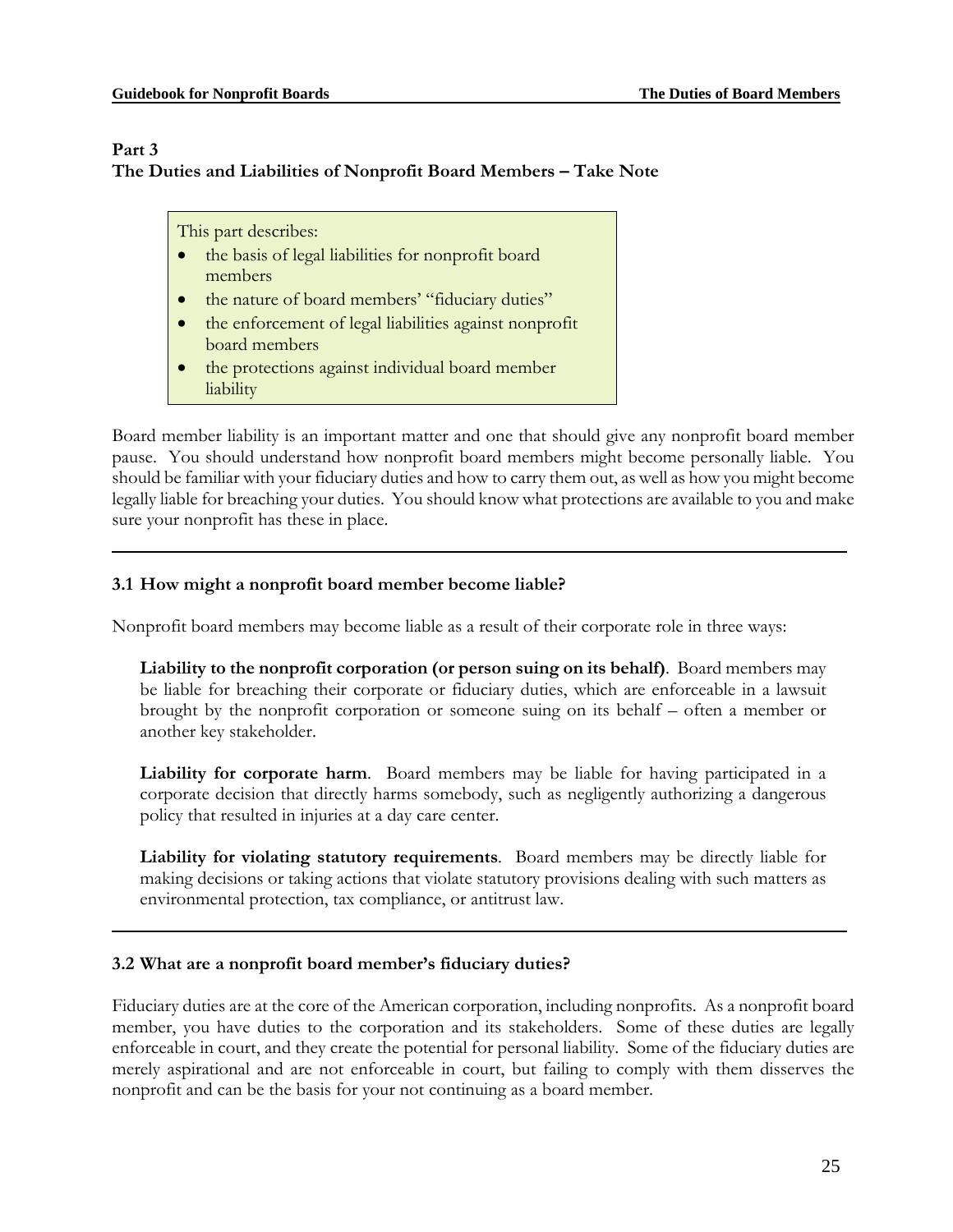There are three fiduciary duties. The *duty of care* describes the attention and judgment you are expected to exercise in performing your board member functions. The *duty of loyalty* arises when you or another board member has a personal interest that conflicts with the nonprofit's interests. The *duty of obedience* requires board members to comply with the nonprofit's governing principles as contained in its corporate documents.

**Duty of care.** Under North Carolina law, board members must discharge their duties with "the care an ordinarily prudent person in a like position would exercise under similar circumstances." What does this mean? Here are some guidelines:

**You should attend board meetings**. Board members act as a group, and your attendance at board and committee meetings is important. Even if you perform other tasks for the nonprofit like soliciting funds or participating in a specific program, repeated absences from board meetings shows indifference and may violate your duty of care.

**You should become informed**. You should read the information presented to you before and at meetings. You should be curious. Generally this information will come from the nonprofit's staff, and you must decide whether it is sufficient. If not, you should request additional information. If you are not adequately informed, you may violate your duty of care.

**You can rely on trustworthy information.** You are expected to be familiar with the financial, legal, and operational issues facing the nonprofit, but you are not expected to be an expert. By law, you may rely on "reports, communications and information received from another board member, a committee or from any officer employee or agent" – if you believe the source to be reliable and competent. If you know something that contradicts this information, or if your reliance is otherwise unreasonable, you may be held to have violated your duty of care.

**You should exercise independent judgment**. Group-think is a danger in any decision-making body. As a board member, you should be objective and independent. Your responsibilities are to the nonprofit as a whole, not any particular person (such as the nonprofit's executive director) or any particular constituency.

**You should monitor the nonprofit's activities.** The board delegates the conduct of the nonprofit's day-to-day operations to the nonprofit CEO/ED, staff, and sometimes outside agents. You are responsible for overseeing these operations. You should be inquisitive. You should insist on regular reports, and you should act if you believe there is mismanagement, illegality or other improprieties.

This describes what you should do. But many of these duties of care are aspirational and not enforceable in court. Under the *business judgment rule*, a nonprofit director who exercises good faith judgment will usually be protected from liability to the corporation and its members. This is true even if the corporate action turns out to be unwise or unsuccessful. (This judicial policy not to "second guess" nonprofit board members has been recognized in other states, but no North Carolina court has yet had an opportunity to apply it here.) The business judgment rule does not apply in cases of criminal activity, fraud or willful misconduct.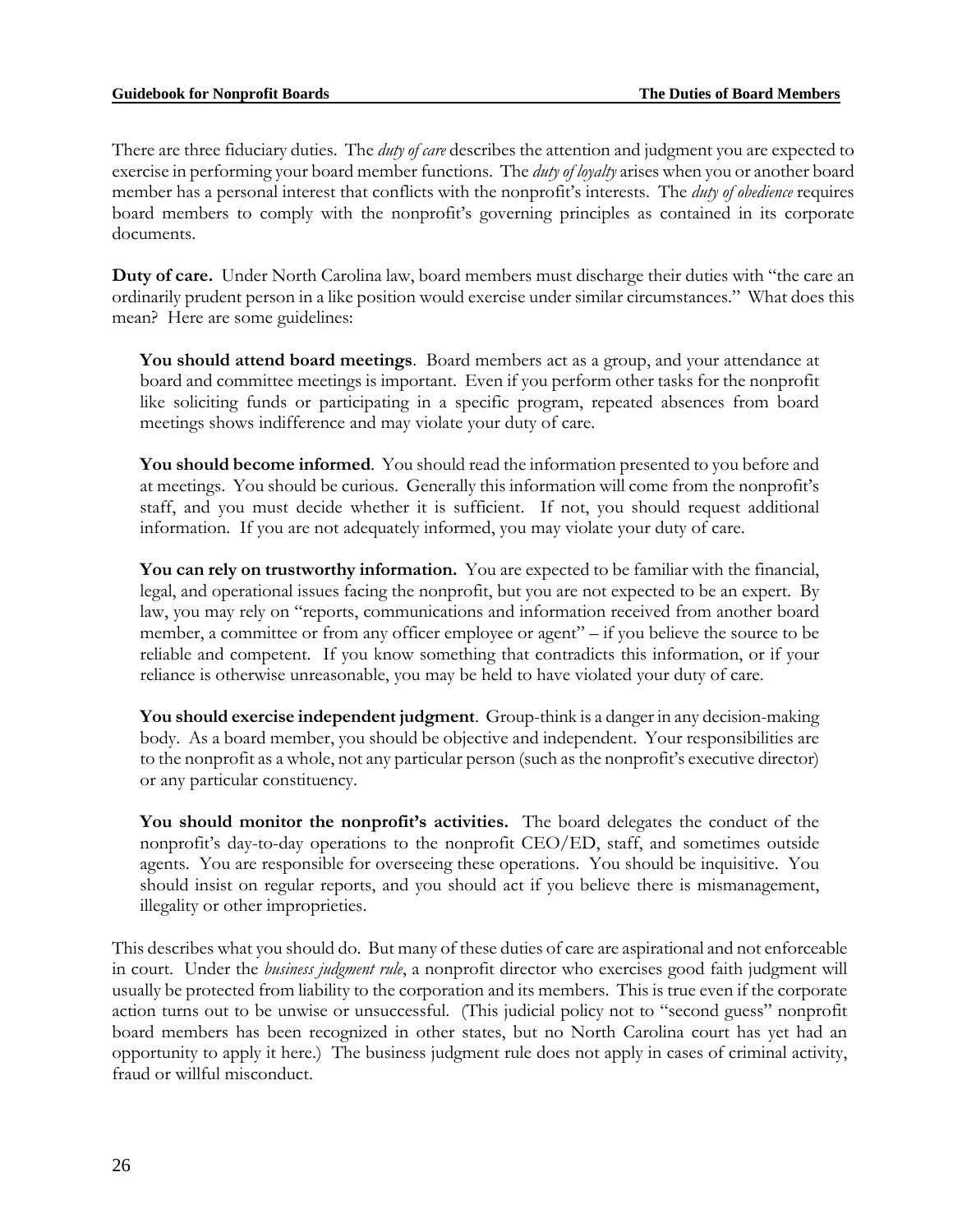### **"Good Practices" Pointer**

Some courts have said that the business judgment rule depends on board members making *informed* decisions. To get the protection of the rule, welladvised boards insist on receiving written reports and professional advice before making important decisions. This creates a record of responsible, attentive decision-making.

Your duty of oversight includes ensuring the nonprofit complies with the law – such as health and safety standards, mandatory insurance coverage, and tax reporting rules. If you believe the nonprofit is not in compliance or is engaged in illegal activities, you should point this out to the nonprofit's chief executive and demand an investigation and action. If this does not happen, you should bring the issue to the full board. If the board fails to act, you should have your dissent recorded in the minutes and you should consider resigning from the board.

#### **"Good Practices" Pointer**

If you become aware of illegal activity that is not corrected, you may have legal obligations to disclose the matter to government authorities. You should consult an attorney on your obligations and your options.

In addition to monitoring for legal compliance, you are also obligated to monitor for improper management activities. If you suspect activities such as embezzlement of nonprofit funds, financial misreporting, undisclosed self-dealing transactions, unauthorized activities, or other improper behavior by the nonprofit's CEO/ED or staff (or other board members), you should bring the matter to the chief executive or the full board. This will often present an uncomfortable situation, but your role as "watchdog" for the nonprofit is one of the most important you have. If the matter is not resolved, you should consider resigning.

Nonprofits, particularly private foundations, often oversee the investment and disbursement of large amounts of money. Under what standard are the nonprofit's investment policies judged? Under North Carolina law, as of 2007, educational, religious, and charitable organizations may:

- invest in any property deemed advisable by the board of directors, whether or not it produces a current return
- retain contributed property for as long as the board of directors deems advisable
- include contributed funds in any pooled or common fund maintained by the nonprofit corporation
- invest all or part of the funds in any pooled or common fund available for investment (such as mutual funds) maintained by another entity, in which funds are co-mingled and investment determinations are made by persons other than the board of directors of the nonprofit corporation.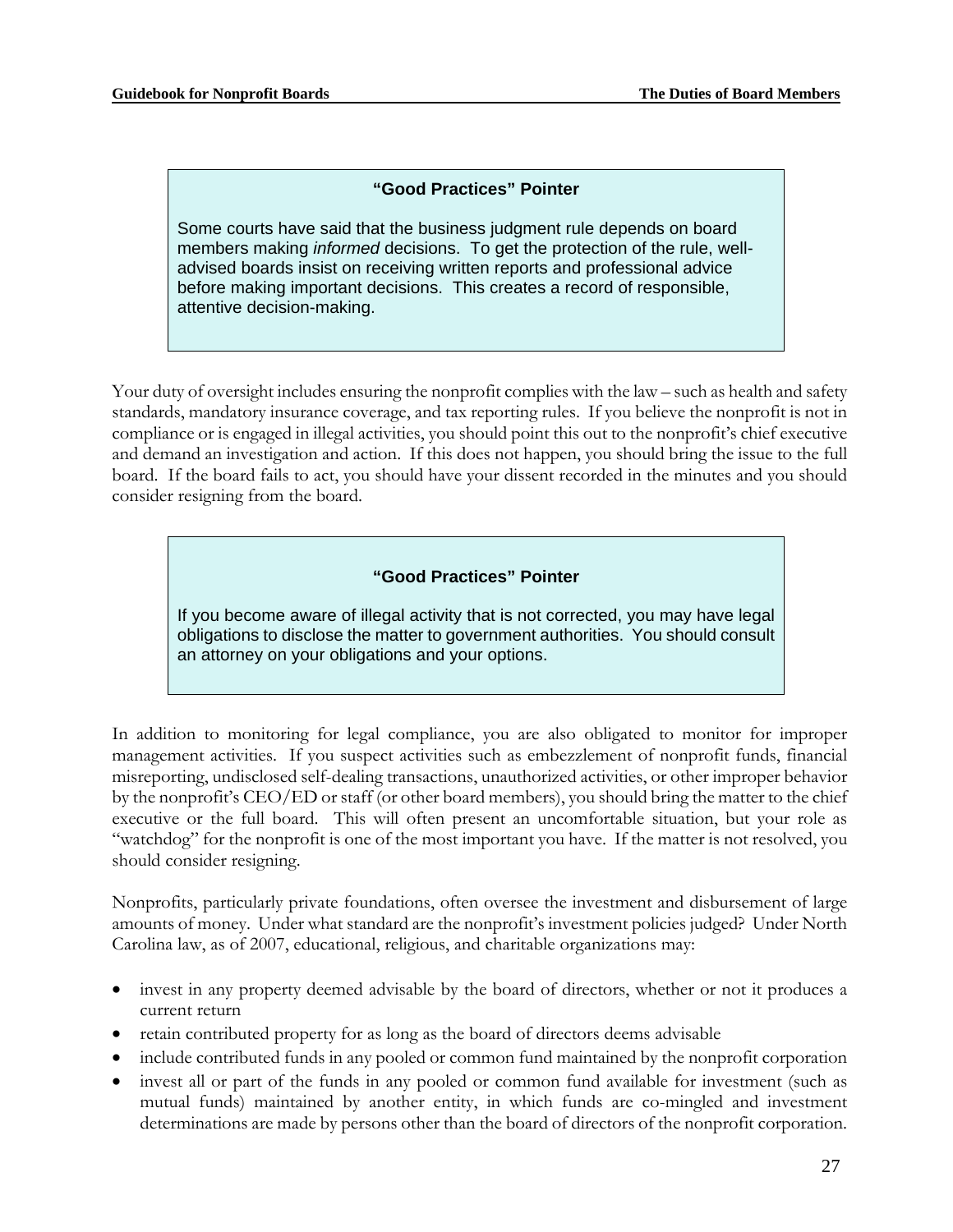The board of directors has significant discretion to delegate management and oversight of the nonprofit's investments. Under North Carolina law, the board may:

- delegate to its committees, officers, employees, or agents the authority to act in place of the board of directors in investment of contributed funds
- contract with independent investment advisors, investment counsel or managers, banks, or trust companies, with regard to management and investment of contributed funds
- authorize the payment of reasonable compensation for investment advisory or management services.

#### **"Good Practices" Pointer**

In making investment management decisions (including delegation), the board should consider the nonprofit's long- and short-term needs in carrying out its purposes, its present and anticipated financial requirements, expected total return on its investments, price level trends, and general economic conditions.

In addition, the nonprofit's investment authority and the board's exercise of discretion with respect to funds are both subject to any restrictions in a gift instrument under which the nonprofit received those funds.

**Duty of loyalty**. As a nonprofit director, you must act in the best interests of the nonprofit – not for your own advantage. The *duty of loyalty* arises in a number of situations:

**Self-dealing transactions.** If the nonprofit enters into a transaction (such as a contract or lease) in which you have an interest, the nonprofit's interests come first. (In some nonprofits, such as private foundations, such a transaction is absolutely prohibited.) In most nonprofits, conflict-ofinterest transactions are not prohibited so long as you disclose your interest so that other disinterested board members can pass on the fairness of the transaction to the nonprofit. Under North Carolina law, you are deemed to have an interest in a transaction if the other party to the transaction is a related person or a business in which you have a position or financial interest. For example, if you (or a related person) supplies goods to the nonprofit, the conflict of interest carries the risk that the nonprofit may be overcharged. You have a duty to put the nonprofit's interests first and disclose your conflict. This is so even if you personally receive no monetary or other tangible benefit in the transaction.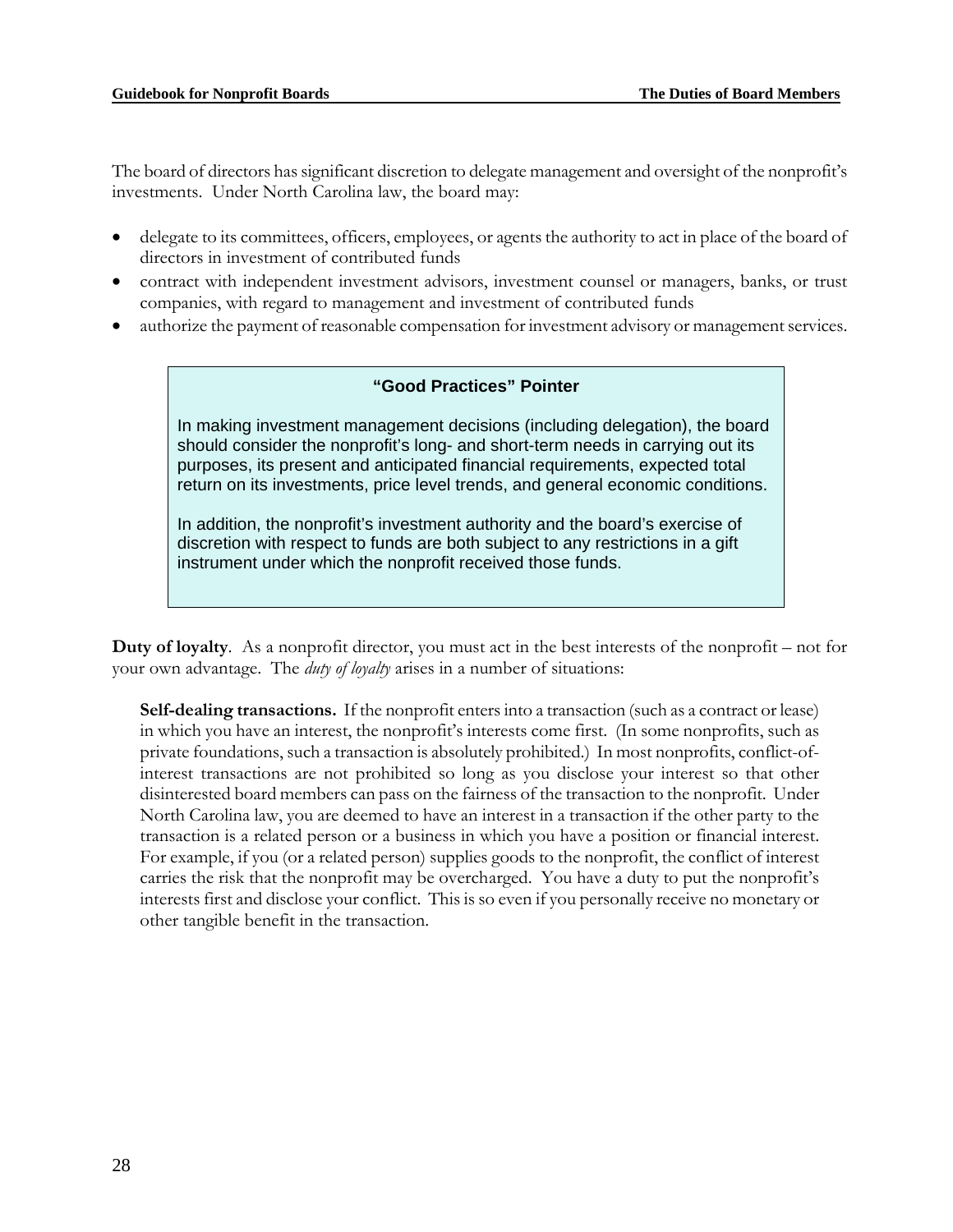#### **Example**

Consider these conflicts: (1) Director A holds a significant investment in Furniture Inc. which sells office furniture to the nonprofit. (2) Director A's spouse applies to become the nonprofit's head of personnel. (3) Director A is an accountant who works in an accounting firm, which offers to provide financial advice to the nonprofit. In each case, there is a conflict between A's personal, financial, or professional allegiance and the interests of the nonprofit.

**Corporate opportunities**. If you become aware of a business transaction or other opportunity offered by an outside party that you believe the nonprofit would be interested in taking for itself – such as office space that the nonprofit has been looking for – you cannot take the opportunity yourself. Instead, you must first offer the opportunity to the nonprofit if it fits within its current or future plans, and disclose your interest. This gives the nonprofit board a chance to take the deal or reject it. Only after disinterested board members have rejected it can you take the outside opportunity for yourself.

#### **Example**

Board member B is on the board of the local country club. Landowner Z owns two lots adjacent to the country club's golf course and asks B if the club would want to buy. B purchases the lots without informing the board. This usurps a corporate opportunity, because B received the offer in her status as a board member. B should have disclosed the offer to the board. The nonprofit corporation may be able to treat the lots as having been purchased by B for the nonprofit.

**Confidential information**. In your role as a board member, you may become aware of nonpublic information whose confidentiality is valuable to the nonprofit – such as the possibility the nonprofit qualifies for a government grant or that the nonprofit's endowment has identified a lucrative investment opportunity. You may not use this information for your own benefit. Only if the board approves your use may you use information that belongs to the nonprofit.

#### **Example**

The board of a private university solicits bids for construction of a new library annex. When the bid of Builders Corporation wins, board member C secretly buys stock of Builders Corporation. This use of confidential information to buy stock is a breach of C's duty to the private university – and may also be insider trading, a violation of federal securities laws.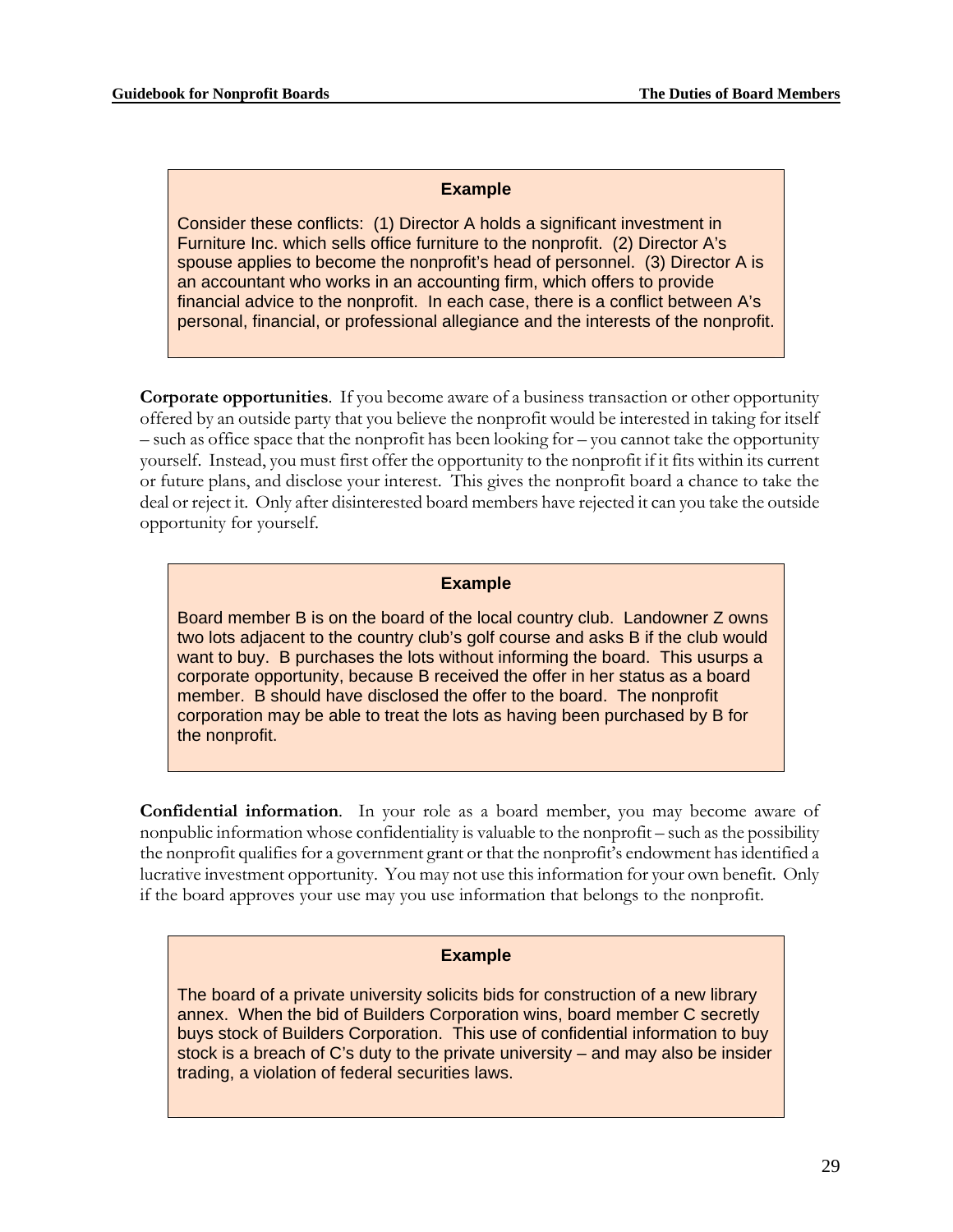In each situation, notice that the first step is for you to recognize the conflict. This will not always be obvious. Being aware that the nonprofit's interests may conflict with your own requires a special sensitivity and astuteness. Once you recognize the conflict, it is your duty to disclose it. This is so even if you believe the transaction with the nonprofit is on fair terms, or the opportunity is one the nonprofit would not want, or the information is not valuable.

## **"Good Practices" Pointer**

Many nonprofits have a policy statement about conflicts of interest, which board members sign on joining the board. Typically, the statement calls on board members to disclose any "dual" interest and not to vote or use any influence in the matter. The statement describes particular conflicts that might arise in the nonprofit – for example, in an art museum, board members who collect or deal in art for themselves or who use the art museum's facilities for personal events. The board should be sure that the nonprofit's policy statement is readable and used consistently. If not, it will only serve as evidence in litigation of what the board failed to do.

Under North Carolina law, a majority of disinterested board members (not less than two) can approve a conflict transaction if they believe the transaction is in the nonprofit's best interests. If you have a conflict, can you participate in board deliberations or any vote concerning the matter? North Carolina law says that your presence or vote does not affect the validity of the board's action. But to bolster the appearance of disinterested approval, once you have identified your interest and described your relationship to the transaction, you should leave that part of a meeting at which the matter is discussed. This will not affect the meeting's quorum, which is deemed to be satisfied if a majority of *disinterested* board members approve the transaction.

#### **"Good Practices" Pointer**

If the board passes on a board member's conflict of interest, it is imperative that the minutes of the meeting reflect the interested director's disclosure and the board's response. If the board approves a transaction in which the board member has an interest, the nonprofit may also be required to disclose it to the IRS as a "related party transaction."

In some situations, self-dealing is flatly prohibited – regardless of motives or fairness. For example, the board's responsibility toward endowment funds or employee benefit plans are as a "trustee," which means that self-dealing with these funds is strictly forbidden. Private foundations are expressly prohibited from engaging in self-dealing, and this prohibition is enforced by an excise tax. In addition, under North Carolina statutory law, a nonprofit corporation cannot make loans to a board member, unless the board member is a full time employee and the board (with the interested board member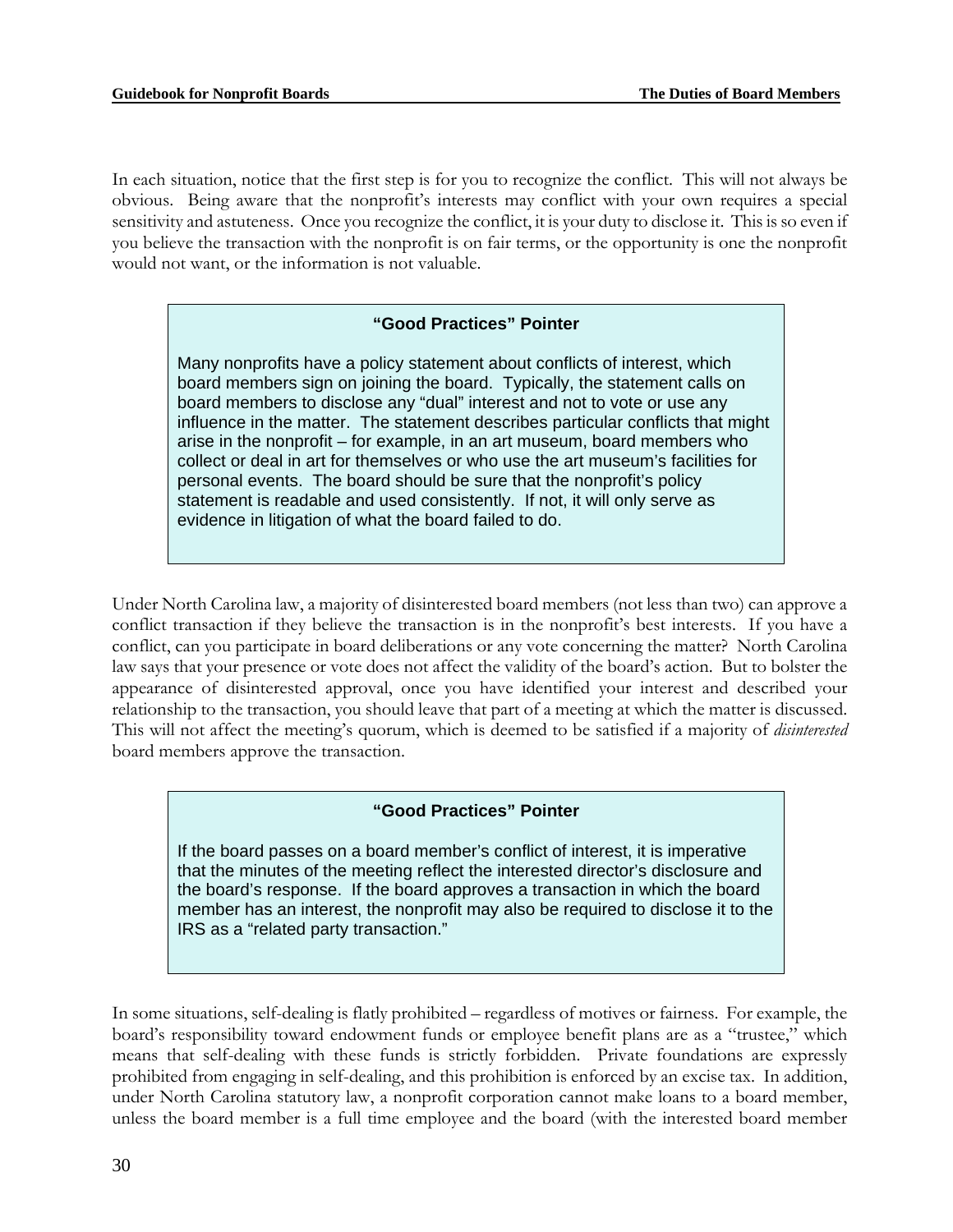abstaining from voting) approves the loan by majority vote. Board members who approve loans to other board members become personally liable to repay the loan.

What happens if the board becomes aware of a conflict of interest only after approving a transaction or taking other action? The board should re-examine the matter, by seeking appropriate disclosure from the interested board member and then creating a record of its scrutiny. The board may be within its rights to reverse its prior approval and cancel the transaction.

#### **"Good Practices" Pointer**

In a membership nonprofit, the board can ask the members to ratify the board's approval of a conflict of interest transaction. If so, the notice of the members' meeting must describe this matter.

**Duty of obedience.** The board must be true to the organization's purposes and goals, as stated in the articles of incorporation and bylaws. In addition, many nonprofits (unlike business corporations) are charged with carrying out specific instructions. They may come from the terms of gifts or bequests, or from purpose statements describing how the nonprofit's funds are to be used. As a board member, you must abide by these instructions.

#### **Example**

In 1975, Beryl Buck bequeathed \$10 million worth of oil company stock to a trust for the benefit of Marin County, California, one of the richest counties in the country. Ten years later, when the stock's value had risen to \$400 million, the trustee sought court approval to spend some of the income to benefit the San Francisco Bay area. The California attorney general opposed on the ground that the original restriction was still possible to effectuate. The court agreed and denied the trustee's request.

Do you have a duty of obedience to represent a particular constituency if they chose you for the board? For example, perhaps you are on the board of a statewide environmental association and you represent environmental groups in the eastern region. Remember that the law imposes common responsibilities and powers on all board members. Although you can bring your constituency's concerns and perspectives to the attention of the board, your duty is to advance the nonprofit's mission and overall interests, not the interests of the sub-group that elected you.

**The Sarbanes-Oxley Act.** The passage of the federal Sarbanes-Oxley Act in 2003 has implications for nonprofit board members' oversight duties. Although the law focuses on for-profit corporations, two aspects of the law also apply to nonprofits. First, nonprofits must provide protection for "whistleblowers," individuals (generally staff) who report possible illegal activity on the part of directors, management, or other staff. Many nonprofits have developed whistleblower protection policies. Second,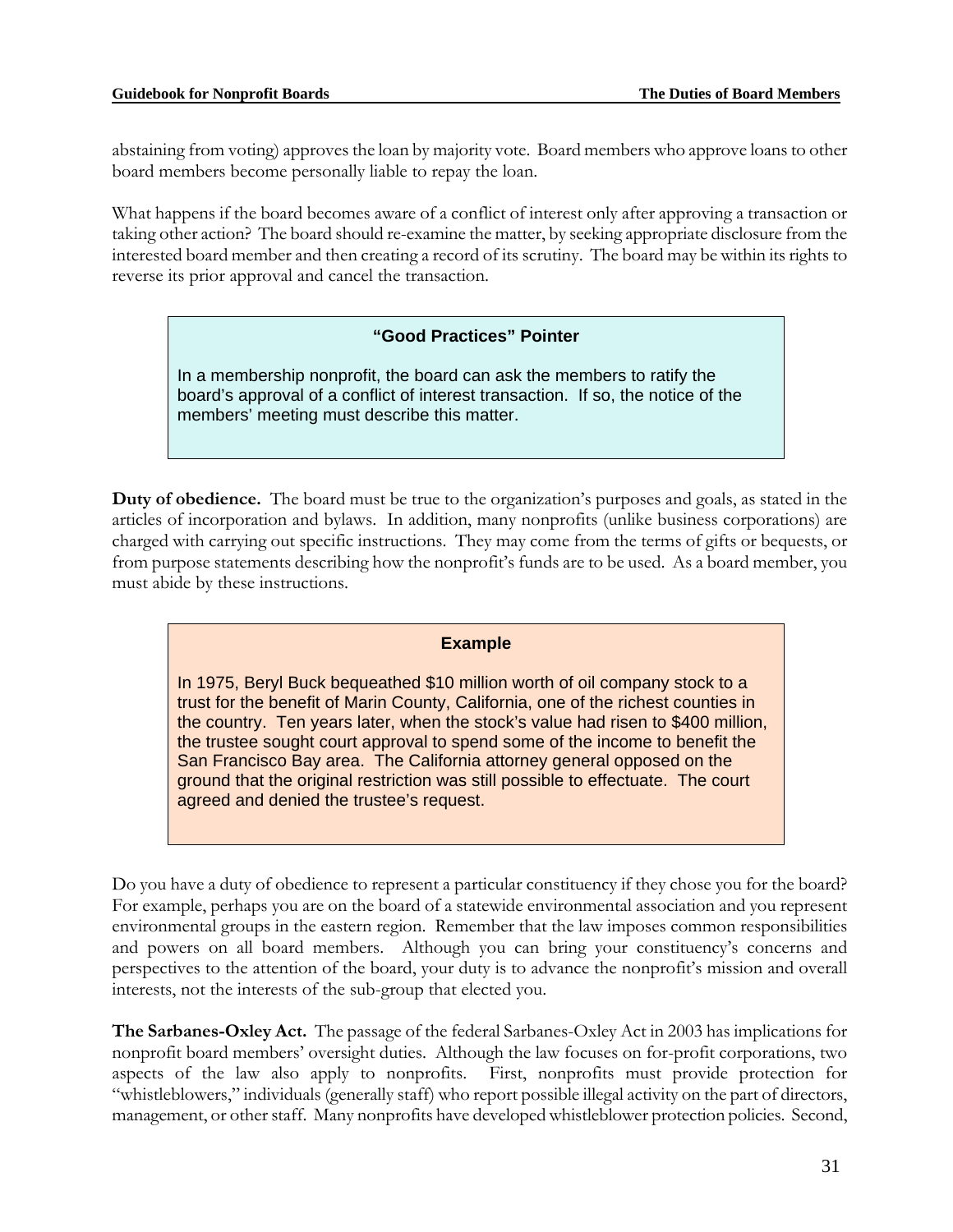Sarbanes-Oxley makes it illegal to modify, conceal, falsify, or destroy documents to prevent their use in an official proceeding such as litigation or a federal investigation. As a result, nonprofits have begun to craft internal document retention and destruction policies. Samples of these policies are available in the N.C. Center *for* Nonprofits Frequently Asked Questions.

In addition, many nonprofits have taken additional steps ranging from creating separate audit committees to drafting internal codes of ethics. Nonprofit board members should be aware of these developments and ensure that their organization takes reasonable steps to ensure that it meets the highest standards of accountability and integrity. An excellent resource is "The Sarbanes-Oxley Act and Implications for Nonprofit Organizations," published by Independent Sector.

## **3.3 Who can enforce fiduciary duties?**

Board members owe fiduciary duties to the nonprofit corporation. A board member who breaches his or her fiduciary duties may be sued either by the nonprofit corporation or by somebody acting on its behalf.

**Suit by the nonprofit corporation.** If the board authorizes the lawsuit, the nonprofit corporation can sue directly. Any recovery will be to the corporation.

#### **Example**

The North Carolina nonprofit statute specifically imposes liability on board members who approve:

- unlawful distributions of assets in violation of corporate documents
- loans to board members or officers of the nonprofit who are not employees
- distributions in liquidation without discharging all reasonably known debts.

In each case, the board members who voted or assented to the transaction become fully and personally liable for the improper payments.

**Suit on behalf of the corporation.** If the corporation does not sue, who can sue on its behalf? The answer depends on the type of nonprofit. In a membership nonprofit, members may sue board members much like stockholders may sue board members in a for-profit corporation. A member suit on behalf of the nonprofit is known as a *derivative suit.* 

In many nonprofit corporations, there are no members to hold board members accountable. To fill the legal vacuum, North Carolina law authorizes the N.C. Secretary of State to investigate and the N.C. Attorney General to enforce compliance with nonprofit corporate norms. Historically, this authority was meant to ensure that nonprofits were using their funds for proper, specified purposes. Lately, this authority has been used to enforce board members' fiduciary duties. To investigate noncompliance, the Secretary of State is authorized to send written questions to the nonprofit and its board members and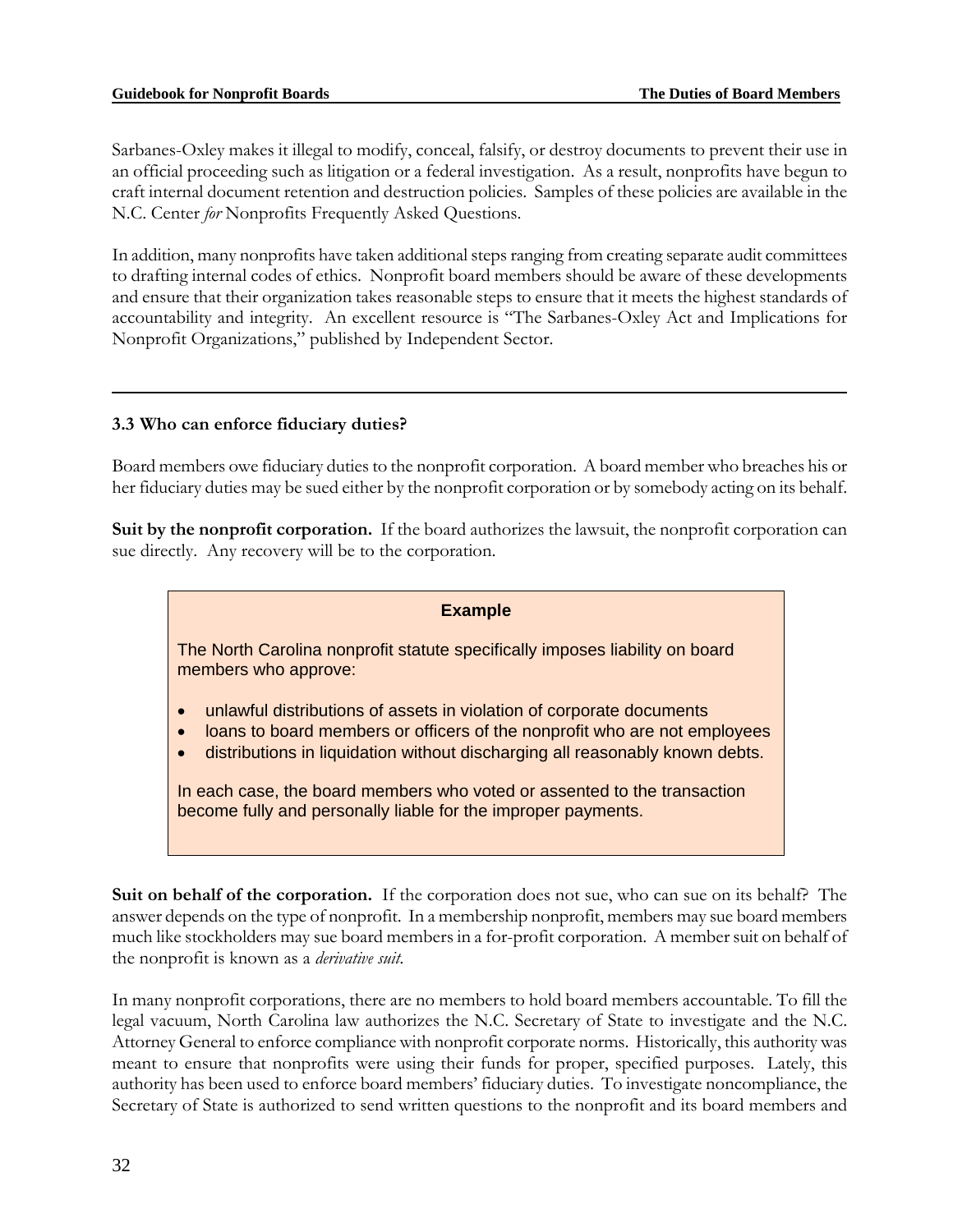officers, who must answer within 30 days. If the answers indicate noncompliance, the Secretary of State can turn the information over to the Attorney General. Although unusual, such suits have become more common as government functions have been shifted to the nonprofit sector.

#### **Example**

In the early 1990s the Connecticut attorney general (responding to public complaints) brought a suit to have state hospitals account for \$45 million in "free bed trust funds" that had accumulated over the years. Most of the hospitals had assumed they were immune from suit and had devoted the funds to purposes different from those intended by the donors. Eventually, the hospitals agreed to restore the money to an endowment for free care and publicize its availability to needy patients.

**Suits by a nonprofit's stakeholders.** You might wonder whether donors to the nonprofit can sue board members for misusing contributions. The North Carolina nonprofit corporations statute does not explicitly authorize donors to sue. For a long time, the assumption has been that assets donated to a nonprofit without contractual stipulations are not subject to donors' control. In non-member nonprofits this has meant legal accountability exists only if the Attorney General takes action. Lately, as nonprofits have grown in importance, some courts have questioned this weak system of accountability and have allowed nonprofit constituents of non-religious nonprofits to sue the nonprofit and its board members directly. (Lawsuits involving religious nonprofits are more problematic since they raise constitutional issues of government intrusion, by the court, in religious affairs.)

#### **Example**

In Connecticut, a state court permitted a class action brought by students, alumni, and donor representatives against Yale University. The class claimed that funds meant for the Yale Divinity School had been applied to other purposes. On appeal, a state appeals court overturned the decision and said that the students and alumni had no vested interest, and that the donor representatives lacked standing (could not bring the matter to court) because the original donor had not retained the right to sue when the gift was made.

One thing you might notice is that even though nonprofit board members have duties similar to those as directors of for-profit corporations, there are fewer mechanisms of accountability in the nonprofit setting. This is particularly so for a board that chooses its own successors.

**What is the future of director liability?** Over the last decade, as government has shrunk and the nonprofit sector has filled the void, nonprofit governance has moved to center stage. Should nonprofits continue to be self-regulating, should they become more democratic, should they become more representative? Accountability, more than ever, is an important issue. It is incumbent on board members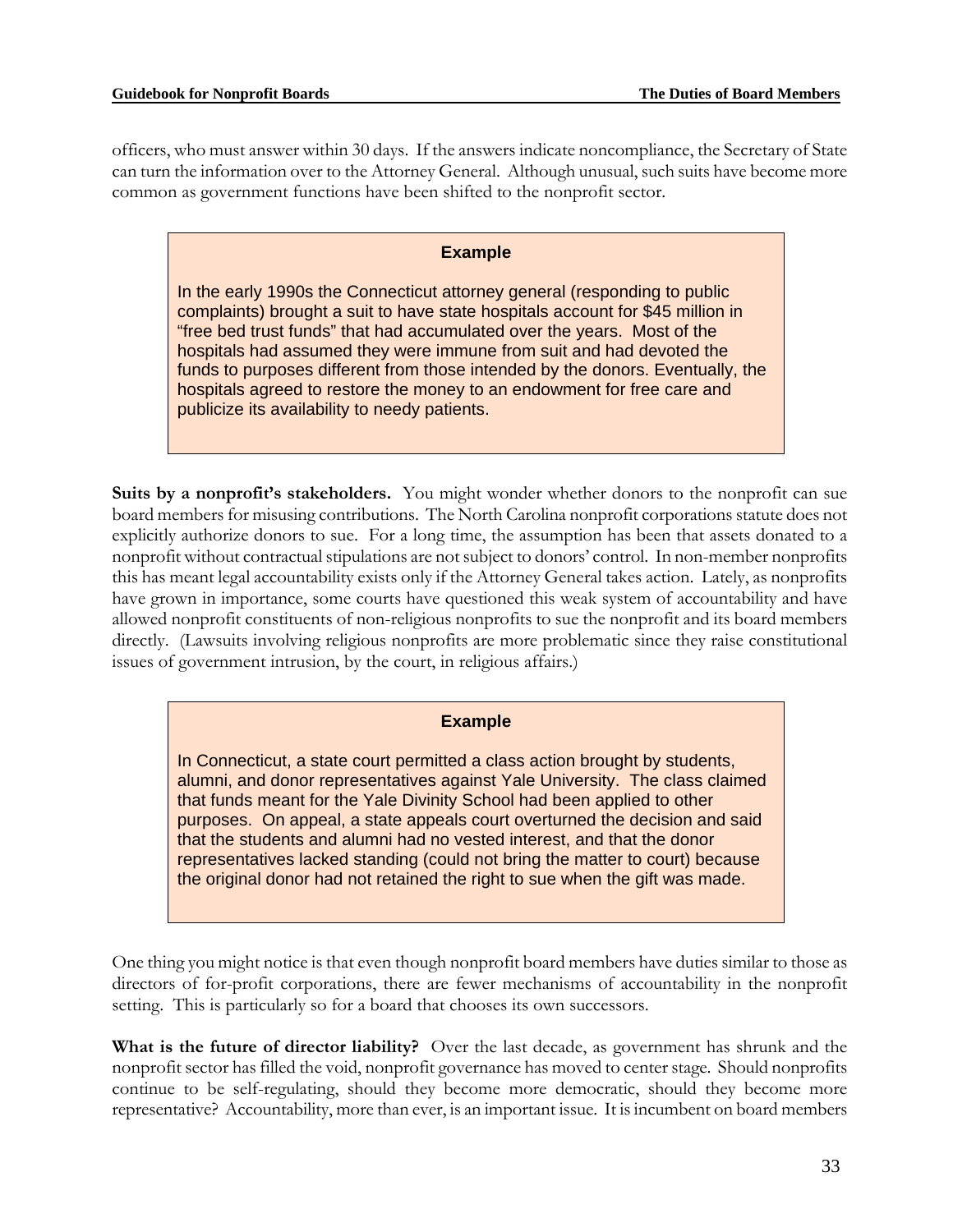to promote effective and accountable practices and to advocate for transparency in the nonprofits they serve.

## **3.4 What protections are there for a director who is sued?**

Board members may find protection from personal liability in five different ways, each requiring some planning. In addition, these protections can often be extended to corporate officers and members of advisory boards.

**Business judgment rule**. Board members are not personally liable for breaching their duty of care if they acted in good faith and exercised informed judgment. This can be shown if the board members reasonably rely on independent advisers or consultants in making their decisions. For important decisions, nonprofit boards should consider seeking (and documenting) outside advice.

In cases involving the duty of loyalty (conflicts of interest), board members should seek outside advice in making their decision to pursue a self-dealing transaction involving a director who has a conflicting interest or to reject a business opportunity brought to the corporation by an interested director. Outside advice and valuations that support the board's decision provide evidence the transaction was fair and that the board could have made the same decision absent the conflict of interest.

**Exculpation (limits on liability).** North Carolina is among the states that allows nonprofits to limit the liability of board members in lawsuits brought by the corporation or on its behalf. Under this limitation, which must be stated in the articles of incorporation, a director's personal liability for monetary damages can be limited or eliminated in any suit for breach of fiduciary duties. Exculpation does not apply if the board member knowingly acted contrary to the best interests of the nonprofit, received or approved improper loans from the nonprofit, or derived an improper personal financial benefit.

## **"Good Practices" Pointer**

There is a tendency to believe that if you are sued along with the nonprofit or your fellow board members that there should be a joint defense and joint legal representation. This may be a mistake. Your legal position may be different from that of the nonprofit and the other board members. You may be entitled to protection that the nonprofit may want to deny, or you may have been unaware of information that other board members knew. If in doubt, seek your own legal counsel.

An exculpation provision, even if properly added to the articles of incorporation, leaves significant gaps. A director still can be sued and be forced to pay for legal costs to defend himself or herself. The exculpation does not apply to suits by outside parties, particularly by government regulators. Thus, corporate indemnification and "directors and officers" liability insurance remain appropriate tools for protecting board members.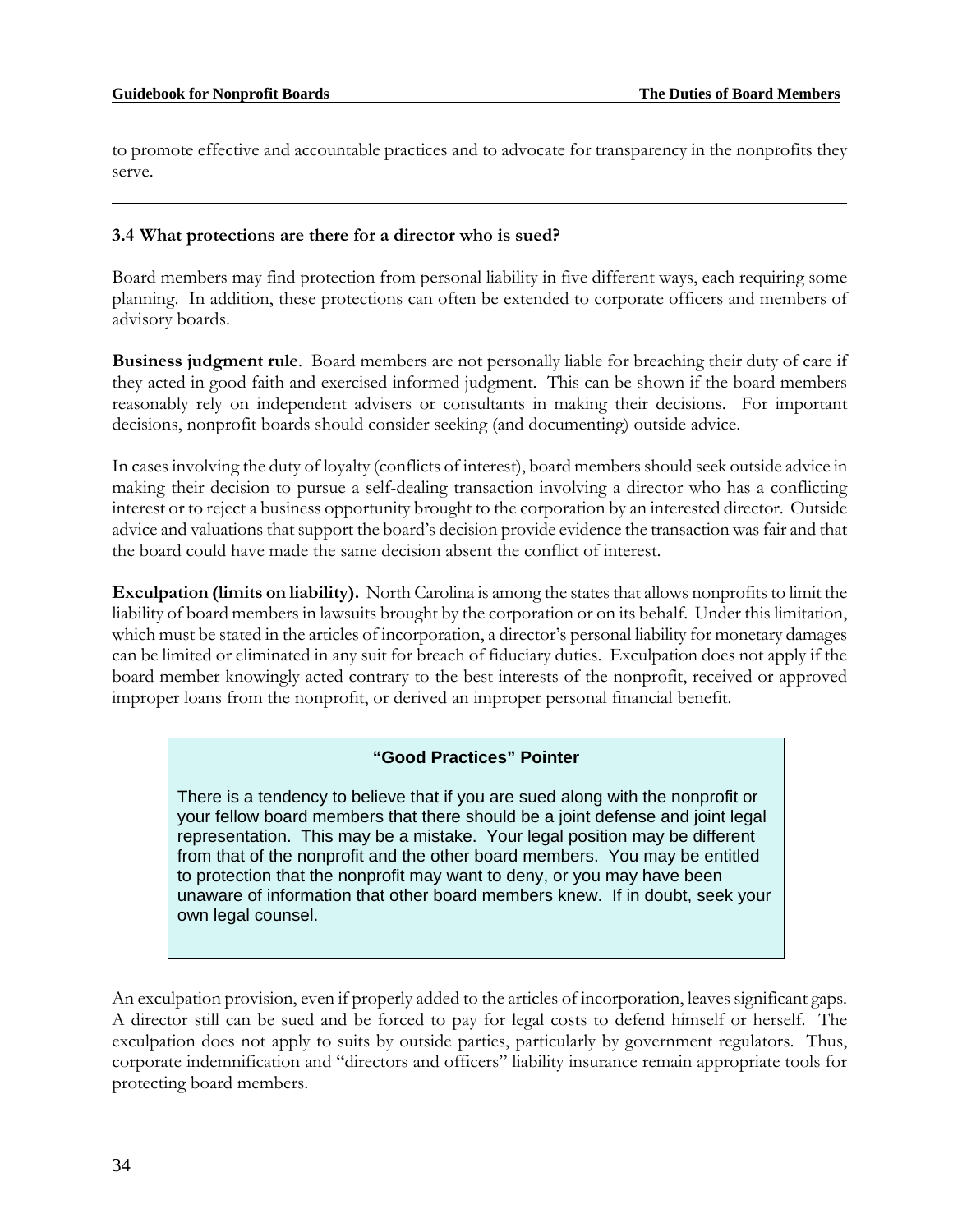**Statutory immunity for nonprofit board members and officers.** North Carolina's nonprofit corporations statute provides a special immunity for nonprofit board members and officers. The statute reads:

"... a person serving as a director or officer of a nonprofit corporation shall be immune individually from civil liability for monetary damages, except to the extent covered by insurance, for any act or failure to act arising out of this service, except where the person:

- (1) Is compensated for his services beyond reimbursement for expenses;
- (2) Was not acting within the scope of his official duties;
- (3) Was not acting in good faith;
- (4) Committed gross negligence or willful or wanton misconduct that resulted in the damage or injury;
- (5) Derived an improper personal financial benefit from the transaction;
- (6) Incurred the liability from the operation of a motor vehicle; or
- (7) Is a defendant in an action [for unlawful director loans or improper distribution of assets]."

In some ways, the statute restates the business judgment rule and the exculpation that can be added to the articles. A board member who acts responsibly and in good faith is protected. But sometimes what constitutes proper behavior will not be clear, and a lawsuit can drag on before it becomes clear there was immunity. Further, unfair self-dealing, gross negligence, and approving improper payments are not covered. Notice also the immunity statute does not apply to director liability covered by insurance, including "directors and officers" liability insurance.

**Indemnification**. Even if a board member becomes liable, North Carolina law allows the nonprofit corporation to indemnify (hold the board member harmless) by paying for the costs of defense and sometimes the costs of any legal judgments or fines. The nonprofit may also pay, in advance, the attorney fees and litigation costs incurred for the board member's defense.

There are two types of indemnification: mandatory and permissive. Indemnification is mandatory (required by law) when board members are wholly successful in their defense of any proceeding where they are parties as a result of being a board member of the nonprofit. Unless this right is limited in the articles of incorporation, the corporation must pay the successful board member for the "reasonable expenses" of the defense.

#### **Example**

A nonprofit hospital engages in research that involves the disposal of biohazard material. The state environmental agency brings a lawsuit against the hospital and its board members for the hospital's biohazard disposal practices. After protracted and costly court proceedings, the court rules for the hospital and its board. Individual board members can compel the hospital to pay their defense costs, including attorney fees, as a matter of mandatory indemnification.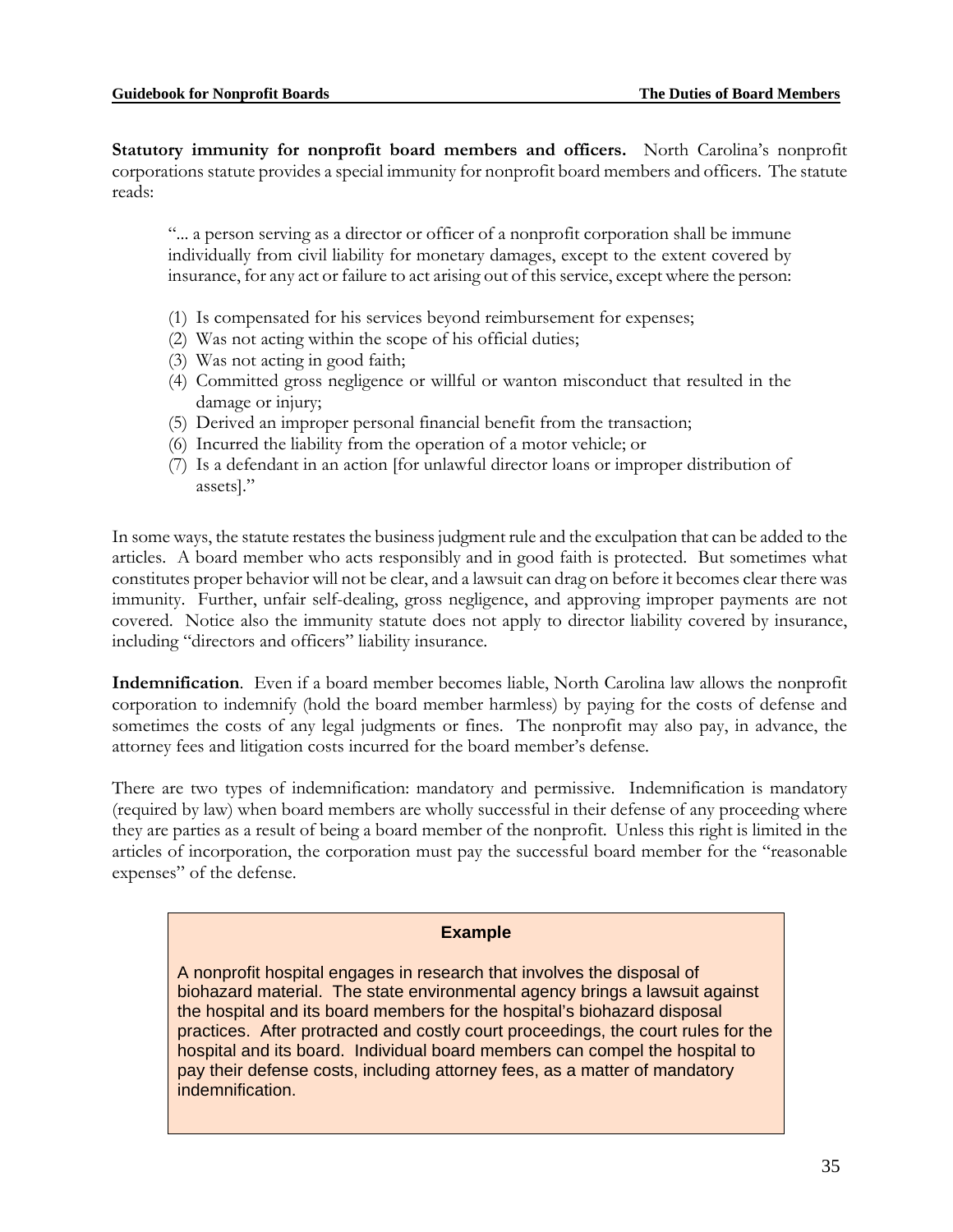Indemnification is permissive (at the discretion of the nonprofit) if payment to the board member is consistent with state statutes and the nonprofit's articles of incorporation and bylaws. The nonprofit must determine that the board member acted in good faith and with a reasonable belief that the his or her actions were in the best interests of the nonprofit. This determination can be made by the board or by members in a membership nonprofit. If the lawsuit was brought by the nonprofit, permissive indemnification can only cover reasonable litigation expenses. In other lawsuits, permissive indemnification can cover both reasonable litigation expenses and settlement amounts.

#### **Example**

In the same example before involving a hospital biohazard disposal, assume the state agency successfully sues to compel the hospital to change its disposal practices. An individual board member who had defended against the suit could request the hospital to indemnify his defense costs and individual fines. This would have to be approved by disinterested board members or hospital members, only on a finding the board member had acted in good faith reasonably believing the challenged practices were in the hospital's best interests. Indemnification need not be approved.

A board member who has been sued can ask the nonprofit to advance legal fees and other litigation expenses. The board member must affirm in writing that he or she believes he or she meets the standard for permissive indemnification (see above) and that the board member undertakes to repay any amounts advanced if he or she is later not entitled to indemnification. The nonprofit must then determine that advancing fees is not precluded.

#### **"Good Practices" Pointer**

Many board members insist that indemnification rights, though generally described in the North Carolina's nonprofit corporation statute, be detailed in the corporation's articles or bylaws. The statute allows for this, and a written and detailed indemnification program may avoid questions of interpretation. Moreover, the board members may want to be certain that they will receive the maximum protection permitted by the statute. Absent corporate action, board members are not assured of having defense costs advanced or of having any amount paid to or for them if they are not entirely successful on the merits of the action against them. Also, some board members insist that the nonprofit purchase insurance to fund its indemnification obligations. After all, a duty to indemnify is useless if the nonprofit has no net worth.

**"Directors and officers" (D&O) insurance.** D&O insurance, according to North Carolina law, can provide greater coverage than the other protections. (Remember that the business judgment rule and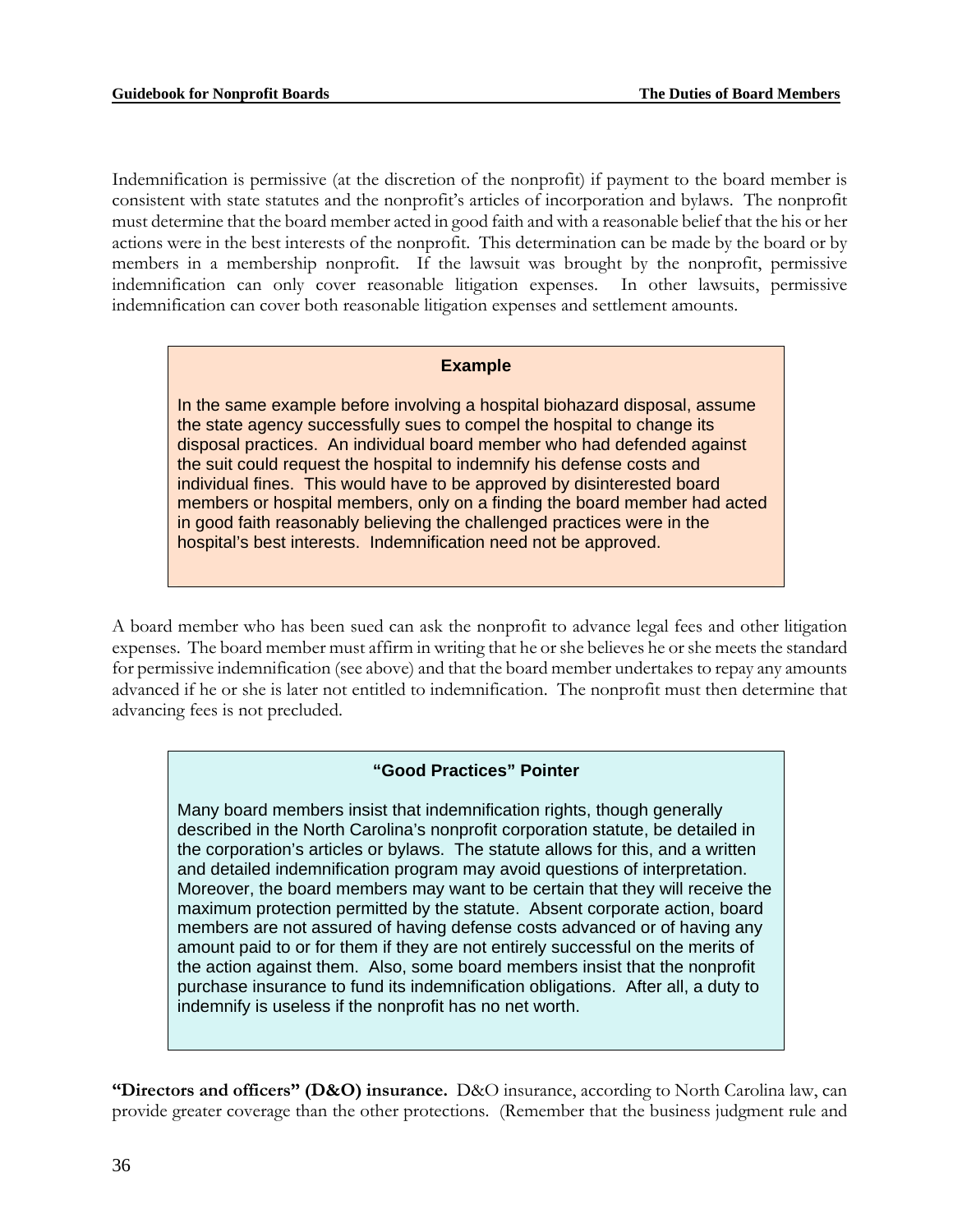exculpation provisions only protect against suits by the nonprofit, and indemnification for liability to outside parties is only permissive.) Serving on a nonprofit board without D&O insurance can be risky – especially if the organization works with vulnerable populations and has employees. If D&O insurance is available at reasonable cost, it often provides some "peace of mind" for board members who agree to serve on a nonprofit board.

## **"Good Practices" Pointer**

The board should have an independent consultant (or legal counsel) review its D&O coverage, deductibles, and exclusions, and then report back to the board. Any application for D&O coverage should be carefully reviewed for accuracy and fairness. The coverage should be updated if new subsidiaries are created or whenever any significant changes are made in the way the nonprofit does its business. It's a good practice to add the names of new directors and officers upon renewal of the coverage.

D&O insurance has two aspects: (1) reimbursement of individual board member's liability to the corporation or outside parties, if the board member is not indemnified; and (2) funding of the corporation's indemnification obligations, if the board member is indemnified. Thus, D&O insurance can cover liability (and settlements) of cases alleging board members' misconduct in performing their functions on the board.

#### **"Good Practices" Pointer**

Attorneys who serve on nonprofit boards can get caught between a rock and a hard place with regard to insurance coverage. D&O coverage may not extend to an attorney director who acts as legal counsel, whether paid or volunteer. The attorney's legal malpractice coverage may not cover this service as a director of outside organizations. A specific endorsement should be added to one policy or the other.

D&O policies are indemnity (not liability) policies, which means that the insurer makes payments only after the insured is required to make payments. As a result, the insurer has no obligation to provide legal representation if you are sued. Instead, you must wait for reimbursement once there is a final determination of liability.

D&O policies also have significant exclusions. Pollution and environmental claims are typically excluded, as well as claims involving intentional conduct (employment discrimination claims, defamation actions, securities fraud claims) and payment of fines, penalties and punitive damages.

Most D&O policies are issued on a "claims made" basis – the policy must be in effect when the claim is made, even if the event leading to the claim occurred before. For this reason, new policies sometimes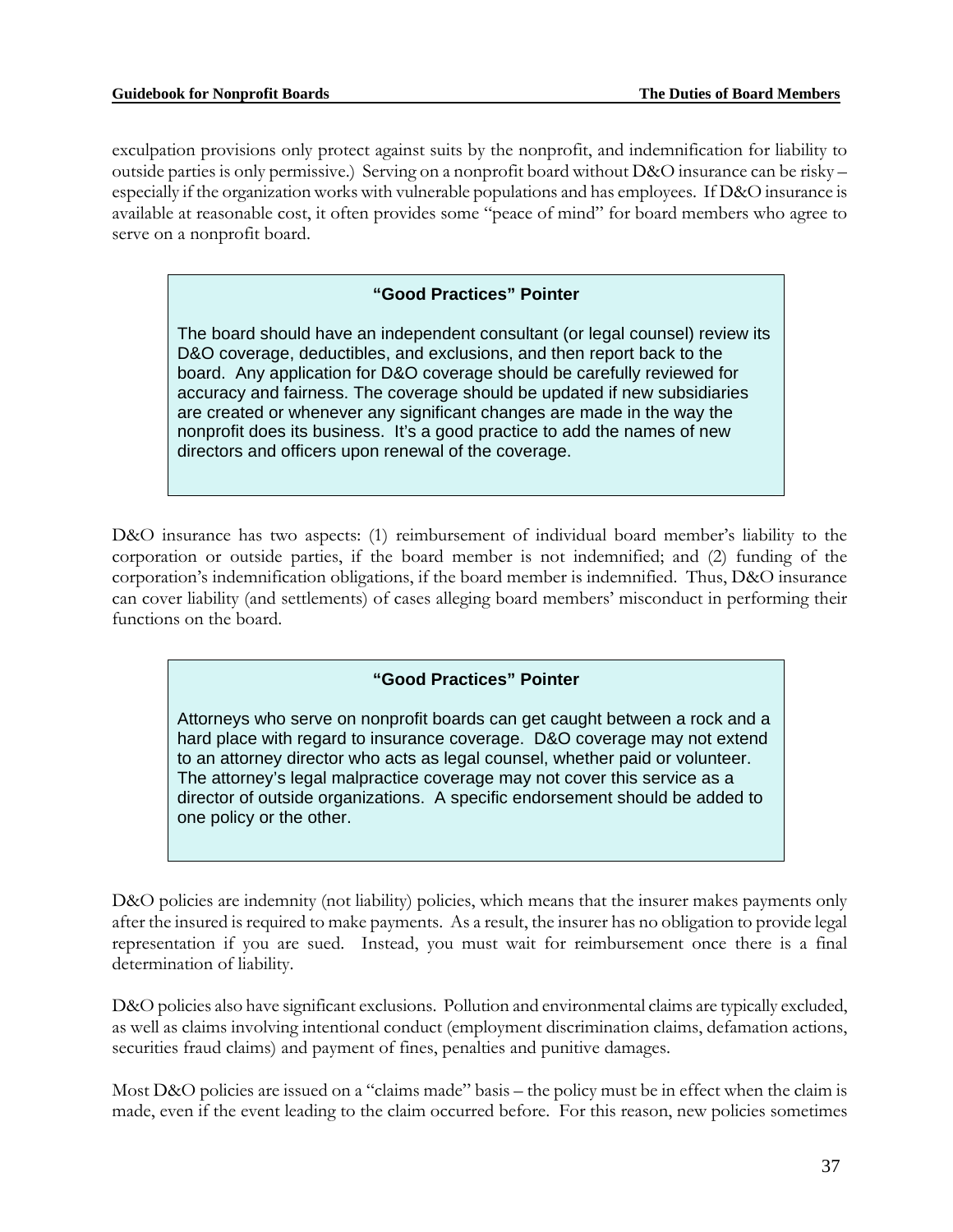deny coverage for events that happened before the policy started. This means that you may not be covered if you are sued for events that occurred before the policy began or if a lawsuit is brought after the policy ends. Also, it is always important to notify your insurance provider immediately when you think an event could possibly lead to a claim on your D&O policy.

**Note on coverage under "umbrella policies."** Many individual directors carry their own umbrella or excess liability coverage. If so, *some* policies cover liability (and provide for a defense) arising out of acts or omissions as a board member or officer of a nonprofit corporation, provided the individual receives no compensation other than reimbursement of expenses. You might want to check!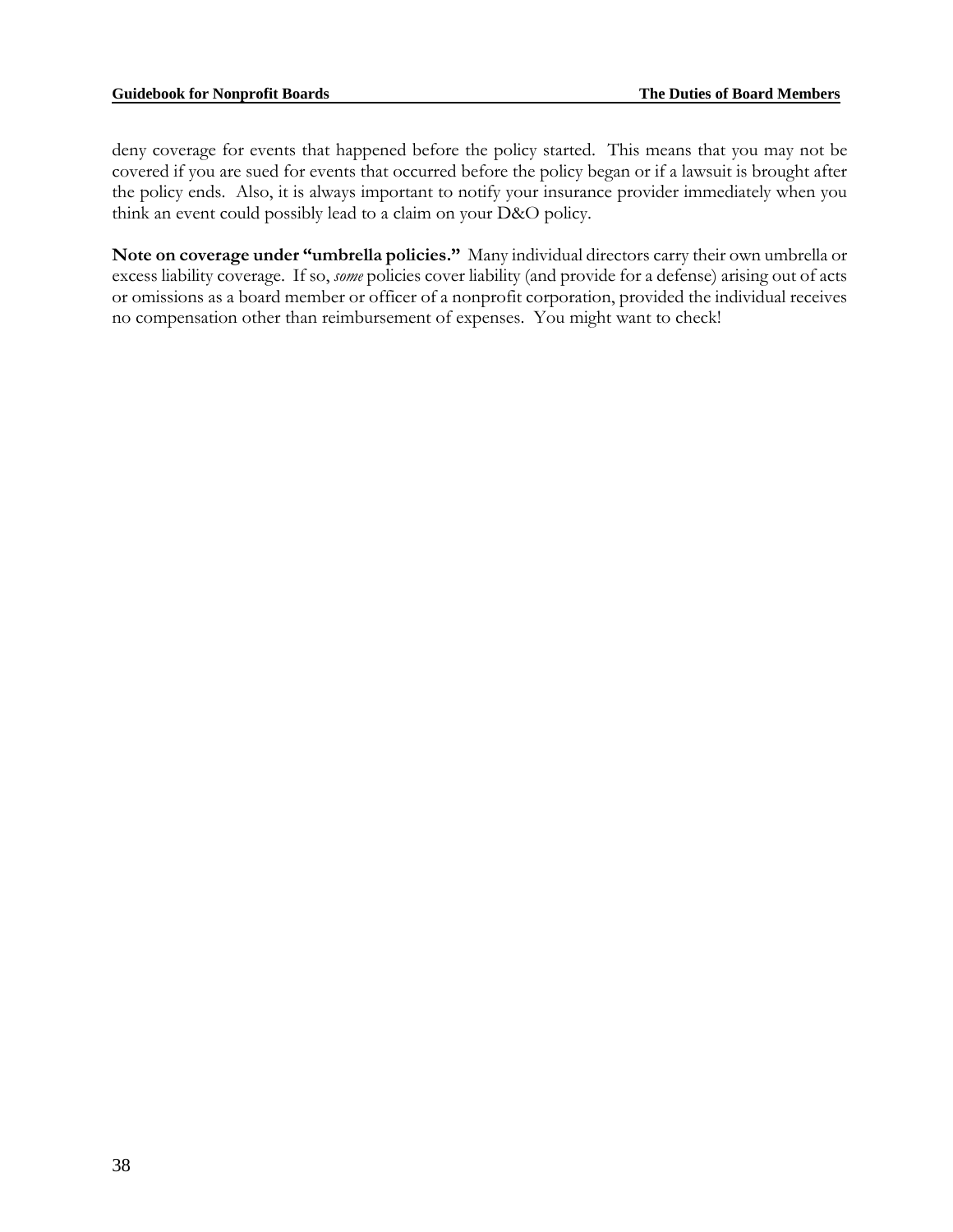### **Part 4 Tax Exemptions for Nonprofits - "Need-to-Know" Basics**

This part summarizes:

- the federal tax exemptions, particularly the  $501(c)(3)$  exemption for charitable organizations
- keeping  $501(c)(3)$  tax-exempt status
- exemption from state and local taxes
- the disclosure obligations of nonprofits (tax and non-tax obligations)

Contrary to popular belief, not all nonprofit organizations are tax-exempt. As a nonprofit board member, you should have a general understanding of the tax status of your nonprofit. Is it exempt from federal (and state) income tax? From state sales and use tax? From local property tax? Are contributions to the nonprofit tax-deductible?

Besides a general understanding of the nonprofit's tax status, you should know what is required to maintain any exemptions. This part will guide your decision making and help you with your oversight responsibilities of the staff, accountants, and attorneys responsible for the nonprofit's tax status and reporting.

## **4.1 How does a nonprofit qualify for a 501(c)(3) tax exemption?**

The federal Internal Revenue Code specifies various categories of tax-exempt nonprofits. Each category contains restrictions and rules with which the organization must comply to qualify for and maintain taxexempt status. Only one category, however, entitles its contributors to deduct their gifts – nonprofits that fall under section  $501(c)(3)$  of the Code.

#### **"Good Practices" Pointer**

This summary of nonprofit tax law focuses on 501(c)(3) organizations. You should keep in mind that many federal tax rules are subject to exceptions. If there are particular donations or activities that raise doubts about their tax implications, the board should seek professional legal or tax advice.

**Federal tax-exempt organizations.** Nine major types of nonprofits are exempt from federal income tax:

- Charitable organizations (charitable, religious, educational, scientific, literary, etc.)  $501(c)(3)$
- Social welfare organizations (community groups, civic leagues, etc.) 501(c)(4)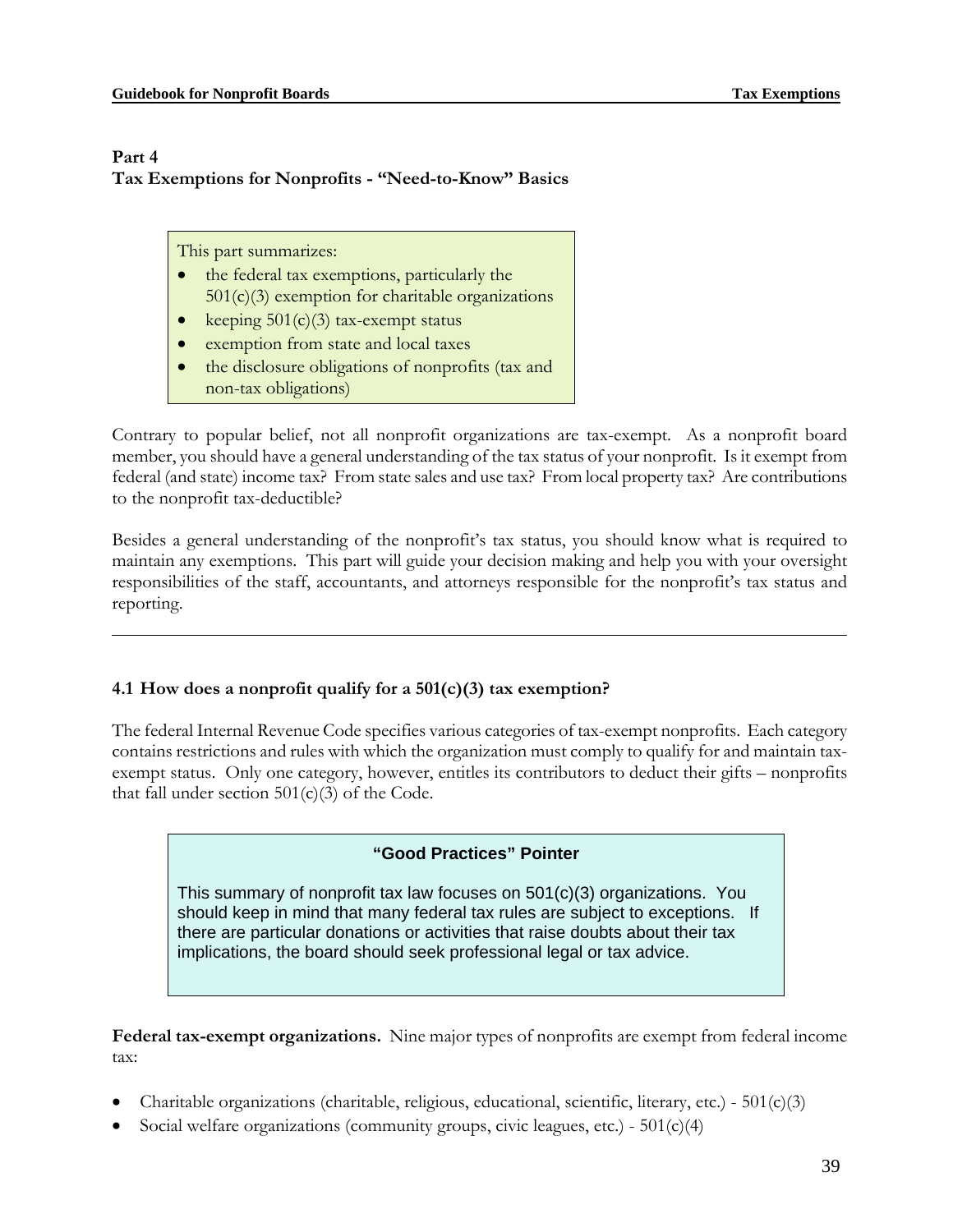- Labor and agricultural organizations (labor unions, farm bureaus, etc.)  $501(c)(5)$
- Business leagues (trade associations, chambers of commerce, real estate boards, etc.) 501(c)(6)
- Social clubs (hobby clubs, country clubs, etc.)  $501(c)(7)$
- Fraternal societies (lodges and similar orders and associations)  $501(c)(8)$
- Veterans organizations (posts of past or present members of U.S. armed forces) 501 (c)(19)
- Employees associations (voluntary employees' benefit associations)  $501(c)(9)$
- Political organizations (campaign committees, political parties, and political action committees) 527.

Which category does your nonprofit fall into? Even if you don't find it on the list above, the nonprofit may still fall within one of the 27 categories of exempt nonprofits – all listed under section 501(c) of the Internal Revenue Code. The IRS has a useful and comprehensive publication entitled *Tax-Exempt Status for Your Organization* that describes filing for tax-exempt status and the types of nonprofit organizations that can qualify. Publication 557 is available on the IRS's website ( www.irs.gov/pub/irs-pdf/p557.pdf).

For most types of tax-exempt nonprofits, contributions by donors to the nonprofit are not taxdeductible. Charitable contribution deductions are permitted only for gifts to  $501(c)(3)$  nonprofits. (For some nonprofits such as trade associations, donor payments may be deductible as trade or business expenses.)

**Qualification for 501(c)(3) status.** To qualify for 501(c)(3) status, the nonprofit must be organized and operated exclusively for charitable, religious, educational, literary or scientific purposes. In addition, the nonprofit may not have earnings that inure to private individuals; it cannot carry on *substantial* activities to influence legislation (although 501(c)(3) nonprofits that aren't private foundations *are* permitted to lobby); and it may not participate *at all* in political campaigns. For this reason, it is important that the corporation's articles of incorporation (and any amendments) state and limit the nonprofit's purposes, activities, use of assets, and disposition of assets on dissolution.

#### **"Good Practices" Pointer**

Amending a nonprofit's articles of incorporation or bylaws, or changing the activities of the nonprofit, should be done with caution. Changes that affect the purposes of the nonprofit or that make the nonprofit more politically active risk the nonprofit's tax-exempt status, and may even subject the corporation and its directors to penalties. If in doubt, the board should seek legal or tax advice.

**IRS recognition.** As a general rule, to obtain  $501(c)(3)$  status, the organization must apply (on Form 1023) for formal IRS recognition. There are two types of organizations that do not have to request an IRS determination: churches (or church-related corporations) and nonprofit corporations with annual gross receipts not more than \$5,000. In addition, nonprofits that are part of a larger organization may be covered by a group exemption letter already issued to the main organization.

If the organization is structured as a public charity, it should request IRS determinations that the organization: (1) qualifies as a  $501(c)(3)$  organization; and (2) qualifies as a non-private foundation, thus avoiding various restrictions and excise taxes applicable to "private foundations." To qualify as a public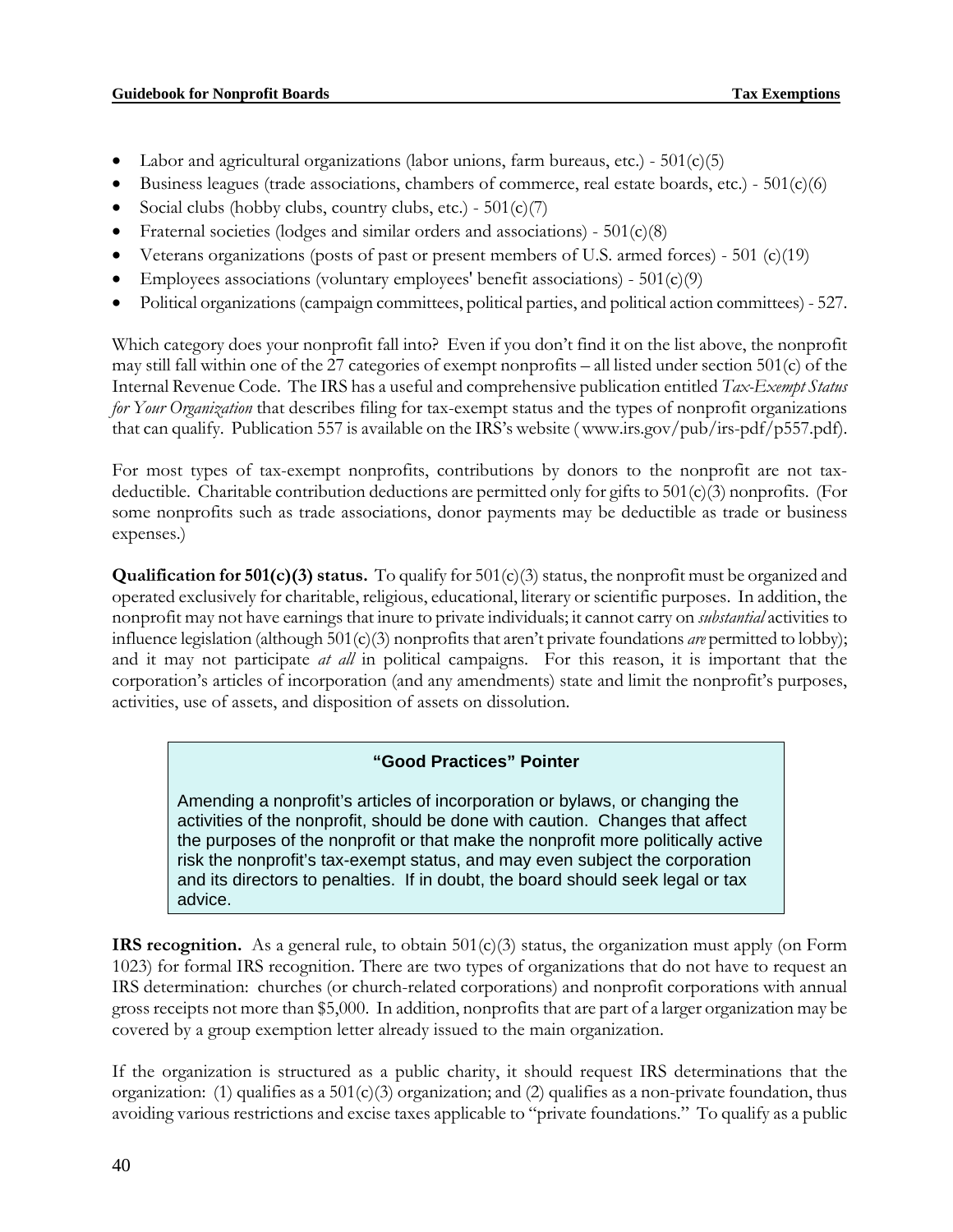charity, a nonprofit generally must either demonstrate that it regularly receives significant support from the government or the general public or that it is organized and operated in support of another nonprofit.

Nonprofits must file Form 1023 by the end of the  $27<sup>th</sup>$  month after incorporation for their  $501(c)(3)$  taxexempt status to apply retroactively to the beginning of their existence.

## **"Good Practices" Pointer**

Obtaining a tax exemption is a long and complicated process. The organization's structure and organizational documents must comply with IRS rules and expectations. If your nonprofit does not have tax-exempt status, it is wise to seek competent legal assistance.

For most other tax-exempt organizations that claim tax-exempt status under a non-501(c)(3) category, application and formal recognition are not required, though often advisable.

**Restrictions on 501(c)(3) "private foundations."** Private foundations are 501(c)(3) organizations that do not qualify as so-called "public charities." Not being categorized as a "public charity" means the nonprofit is subject to restrictions and taxes applicable to "private foundations," including –

- restrictions on self-dealing between the private foundation and substantial contributors, directors, and trustees, and other "disqualified persons" (whether or not the transaction is "fair" to the nonprofit)
- minimum requirements for distribution of income and principal for charitable purposes (roughly 5% of investment assets annually)
- limits on the ownership interest in another business entity, such as a corporation, LLC or partnership (to prevent the private foundation from becoming a business holding company)
- prohibition on investments that jeopardize the organization's ability to fulfill its charitable purposes and activities
- excise taxes if the private foundation engages in unlawful lobbying or terminates private foundation status.

Failure to comply with the rules applicable to private foundations can result in excise taxes, which can be imposed on the foundation's directors, managers, and substantial contributors, and in cases of selfdealing transaction on "disqualified persons." The idea behind these rules is to prevent wealthy individuals from setting up a foundation that serves their private interests, rather than the purported public interests that warranted giving the tax advantages of  $501(c)(3)$  status.

**Unrelated business income**. A tax-exempt nonprofit that carries on a trade or business that is "unrelated" to its exempt purpose may be subject to unrelated business income tax (UBIT). If its unrelated business activity is substantial, compared to the nonprofit's exempt activities, the nonprofit may lose its tax exemption.

UBIT generally does not apply to passive income – such as rents, royalties, research income, capital gains,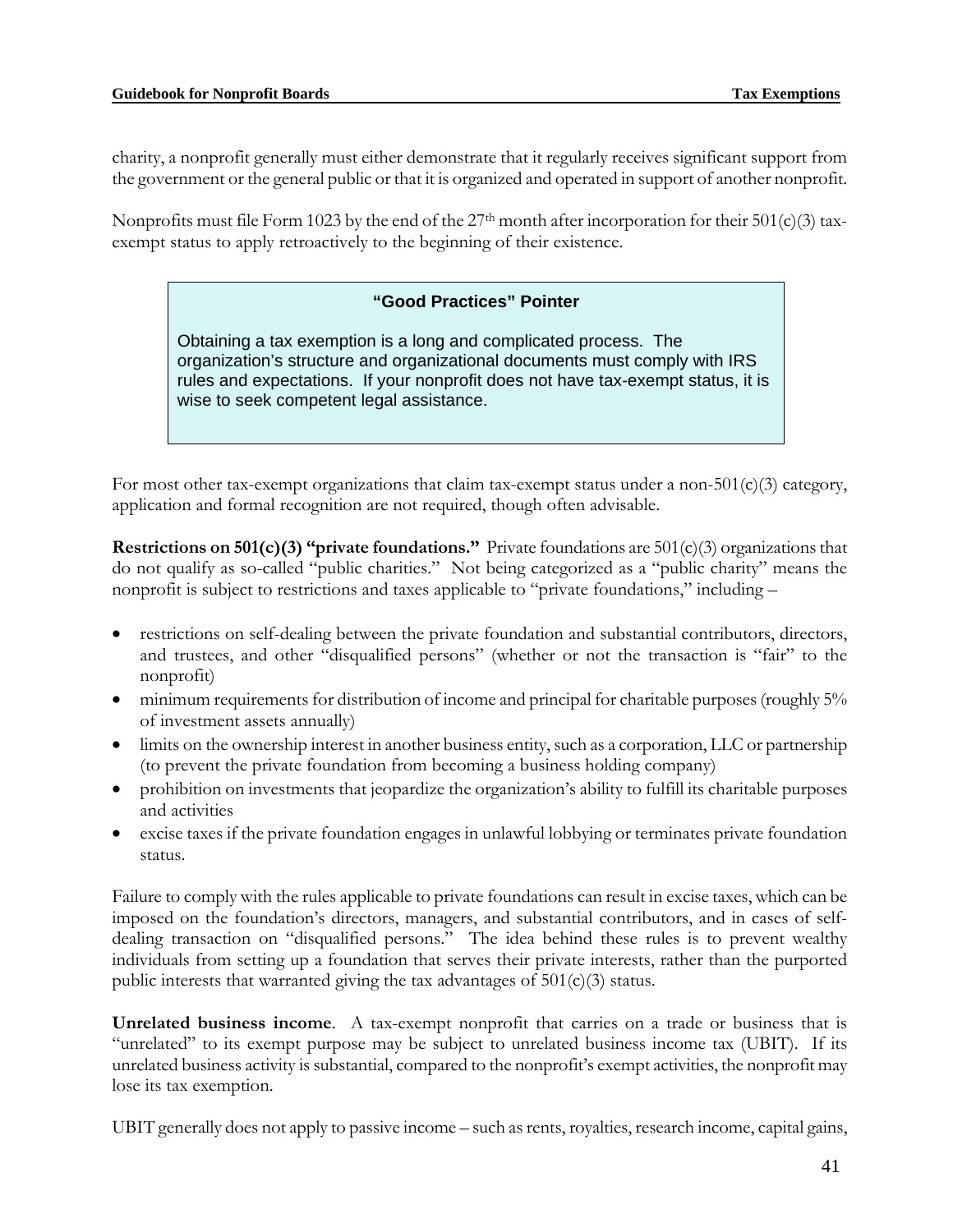dividends, and interest. Instead, it applies to any trade or business that the nonprofit regularly carries on that is substantially *unrelated* to its exempt purposes. For example, an educational nonprofit that operates an amusement park may incur UBIT. Even though these activities generate income used for educational purposes, they are still substantially unrelated to the nonprofit's exempt purposes.

There are some important exclusions from UBIT, if either --

- most of the work is done by volunteers
- the business is carried on primarily to benefit the nonprofit's members, students, patients, officers or employees
- the business consists of selling merchandise, substantially all donated
- the business involves distributing token goods in connection with charitable solicitations
- the business is a legal bingo operation, in a state where bingo is not conducted commercially.

Can a nonprofit establish a for-profit, taxable subsidiary to conduct unrelated activities? This may be a good idea, especially if such activities would be substantial and would otherwise jeopardize the corporation's exempt status. Separate incorporation may also be a good idea if the nonprofit wants to limit its risk exposure. Although the subsidiary will be subject to federal corporate income tax, any dividends it pays the parent nonprofit generally will not be subject to UBIT.

#### **"Good Practices" Pointer**

Setting up a taxable subsidiary requires careful tax planning. Some decisions will be irrevocable. If the subsidiary transfers property to the nonprofit or liquidates, there may be adverse tax consequences. Make sure the nonprofit is advised by competent legal or tax counsel before adopting this structure.

**Comparison of 501(c)(3) organizations to other tax-exempt nonprofits.** Here is a description of taxexempt organizations that share some characteristics with  $501(c)(3)$  organizations. Even if you are director of a  $501(c)(3)$  organization, it is worth knowing about its cousins.

**Social welfare 501(c)(4) organizations.** A nonprofit corporation operated exclusively for the promotion of social welfare may qualify as a tax-exempt  $501(c)(4)$  organization. The nonprofit must be operated to further the general welfare of a community. Examples include civic associations, volunteer fire companies, or crime prevention groups. A  $501(c)(4)$  cannot conduct a public business in a commercial manner, and any earnings must go exclusively to charitable, educational, or recreational purposes.

One significant disadvantage of a  $501(c)(4)$  organization is that contributions to it are not taxdeductible. But 501(c)(4) status has some advantages: it may serve a smaller constituency, carry out lobbying as a substantial part of its activities, support or oppose political candidates, and avoid the "private foundation" restrictions.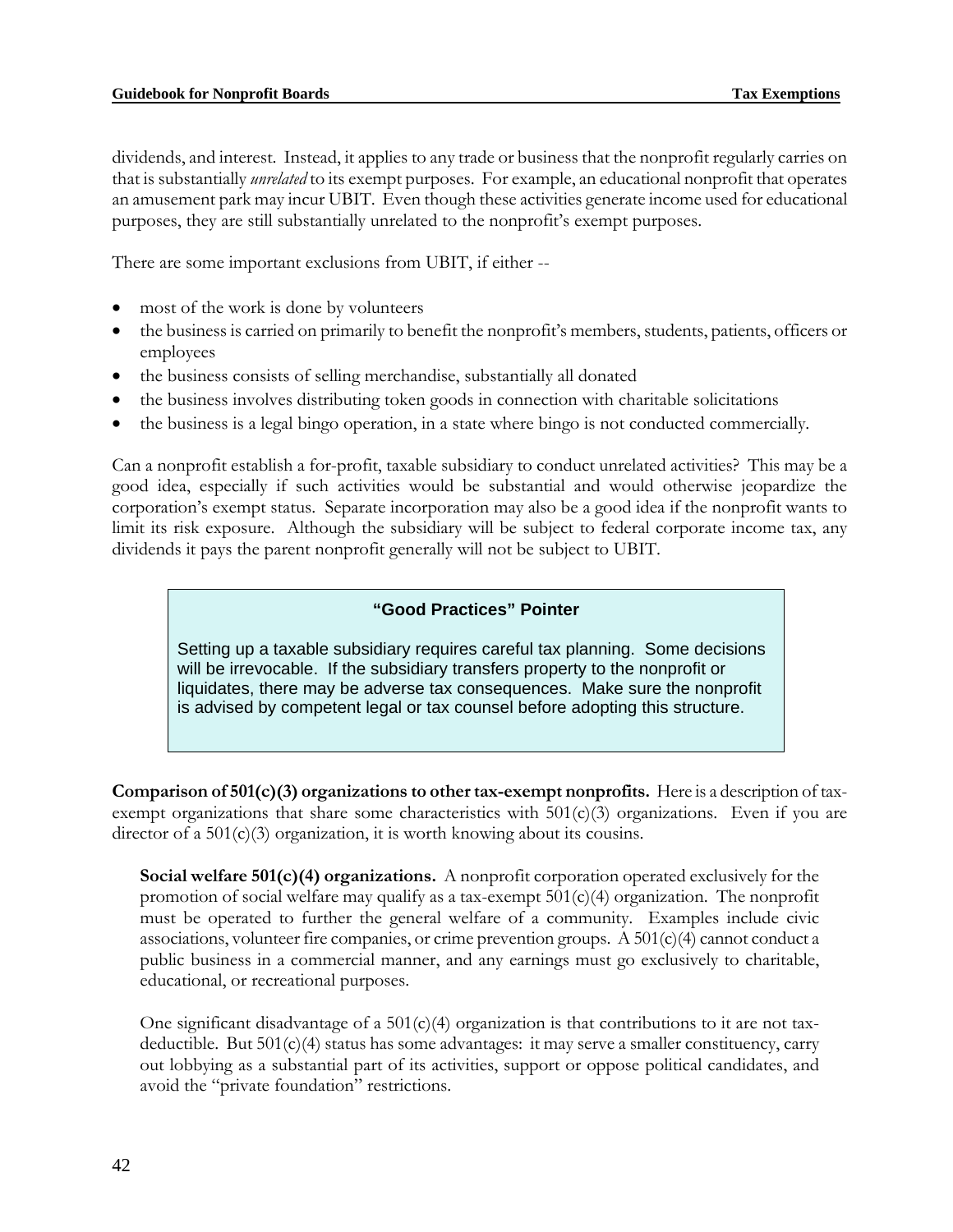**501(c)(6) trade associations.** A nonprofit corporation that promotes the general interests of persons with common business interests qualifies for 501(c)(6) tax-exempt status. The nonprofit's purpose must be to benefit an industry or line of business in general, not any particular members. Examples include business leagues, chambers of commerce, professional associations (like the N. C. Bar Association), boards of trade, standard-setting boards, and professional sports leagues.

When are activities of a  $501(c)(6)$  trade association general rather than individual? For example, a tax-exempt trade association can publish a trade newsletter for the benefit of the industry generally, but could not operate a real estate multiple listing service that benefited members individually. A 501(c)(6) organization can engage in some business activities, so long as it complies with the rules for unrelated business income.

Contributions or dues paid to a  $501(c)(6)$  organization may be deductible as trade or business expenses, unless they are used for political campaigning or lobbying. Contributions to a  $501(c)(6)$ organization are not deductible as charitable contributions.

#### **4.2 How does a 501(c)(3) organization keep its tax-exempt status?**

Status as a  $501(c)(3)$  tax-exempt organization provides significant tax benefits, but comes with significant conditions.

**Limitations on unrelated business activities**. A 501(c)(3) organization cannot conduct substantial business activities unrelated to its exempt purposes. But "nonsubstantial" business activities are permitted. What is substantial? There are no fixed limitations on how much is "too much." Determinations are made on the basis of all the facts and circumstances.

#### **Example**

A nonprofit preschool owns and operates a commercial car wash on the side – as a money-making venture. The car wash looks just like another for-profit car wash down the street. The net income that the nonprofit earns from the commercial car wash is subject to UBIT. If the nonprofit makes "too much" income from this unrelated business, the IRS can revoke its tax-exempt status. Among other things, the IRS will consider how much time the nonprofit devotes to this commercial operation.

**Limitation on private benefit.** A 501(c)(3) organization cannot permit any part of its net earnings to inure to the benefit of a private individual. Besides forbidding dividend checks to individuals, the limitation has more subtle meanings. If a  $501(c)(3)$  organization pays excessive compensation to its executives, the excess is treated as a distribution of profits, not compensation. If a nonprofit buys goods or services from a director (or even a non-insider) at above fair market value, private inurement results to that individual. The same is true if the nonprofit permits persons to use corporate assets, like vehicles or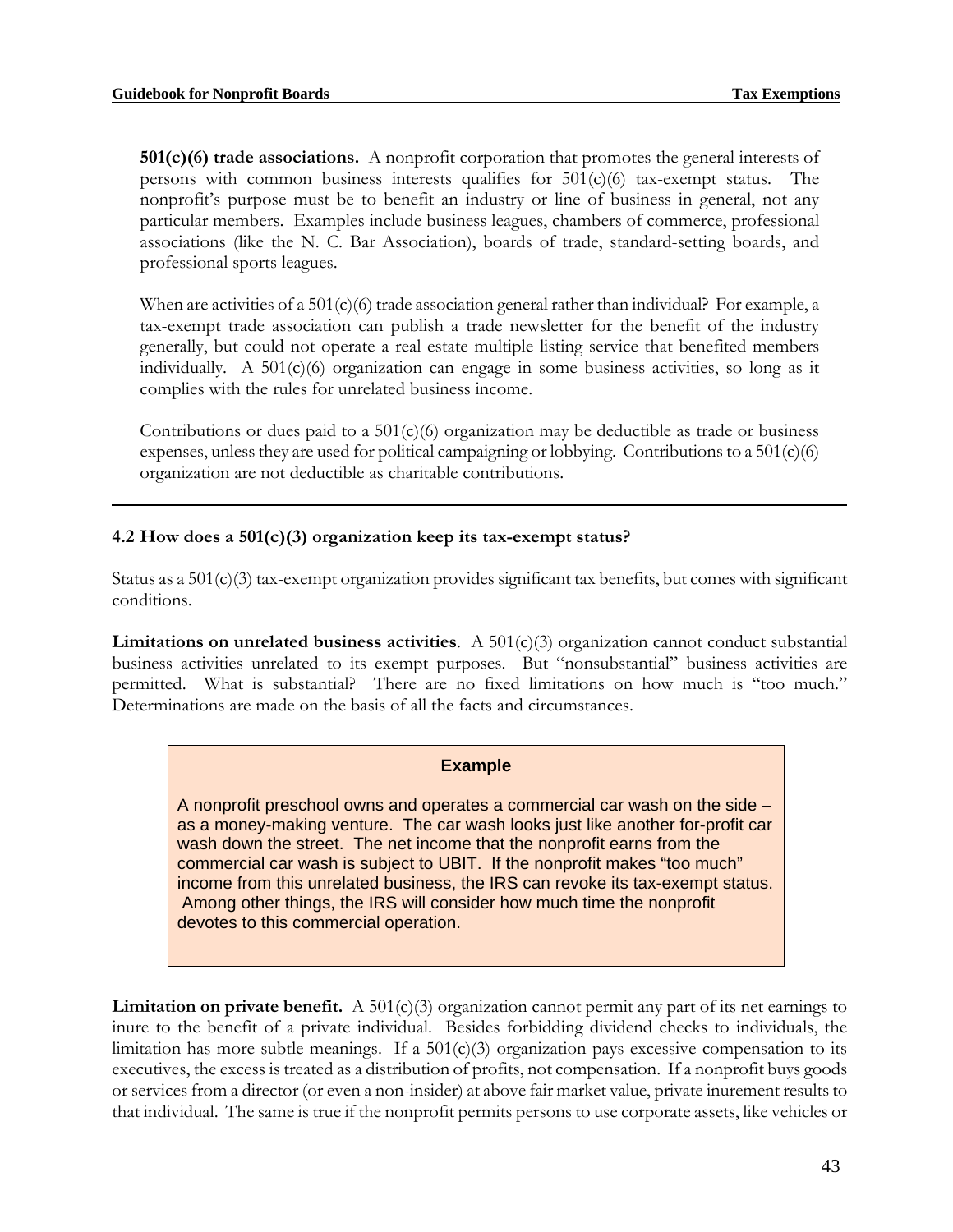office equipment, for private purposes without paying for their use.

#### **"Good Practices" Pointer**

The board's policy statement on conflicts of interest should reflect these tax rules. The statement should point out the possibility of *individual* liability for penalty taxes if there are "excess benefit transactions" – that is, a transaction where the value received by the nonprofit insider is greater than the value received by the nonprofit. For any transaction that might be treated as an "excess benefit transaction," the board should create a checklist that describes the parties, how fair value was calculated, and the board members' vote on the transaction – and these decisions should be recorded in board and/or committee meeting minutes.

Rather than revoking a  $501(c)(3)$  nonprofit's tax-exempt status, the IRS can impose "intermediate" sanctions" or penalty taxes on "excess benefit transactions" involving board members, officers, and major donors (or related persons or entities). The taxes are imposed not on the organization, but rather on the individuals involved. The recipient of the excess benefit must pay a 25% penalty tax, and those who knowingly approved the excess benefit must pay a tax equal to 10% of the excess benefits. If the situation is not corrected, the recipient becomes responsible for a 200% tax.

**Limitation on lobbying**. A 501(c)(3) that isn't a private foundation *can* engage in lobbying, propaganda or attempts to influence legislation – but these activities must an *insubstantial* part of its overall activities. This includes urging people to contact legislators or to attempt to sway public opinion on legislative matters. What is substantial? Under the default rule, the IRS will look at the time, money and effort expended on lobbying. If lobbying activities constitute more than 5% of a charitable organization's activities, they are likely to be considered substantial.

In 1976, Congress created a clearer and more generous rule for nonprofits that engage in significant advocacy. Nonprofits engaged in lobbying can elect under section 501(h) of the Internal Revenue Code to have lobbying expenditures measured solely as a percentage of their total budget. See www.ncnonprofits.org/faq/ elect501h.asp for more information on how to make this election. Penalty taxes are imposed on those responsible for the nonprofit engaging in impermissible lobbying, and the nonprofit's tax exemption could be revoked if it hasn't taken the 501(h) election.

**Prohibition on political campaign activities.** Political campaign intervention is *strictly* prohibited for 501(c)(3) organizations, no matter how insignificant. The organization jeopardizes its tax-exempt status by participating in a political campaign for or against any candidate for public office. There is an excise tax of 10% of any political expenditures, and there are severe penalties against the nonprofit and even board members if the political activities continue.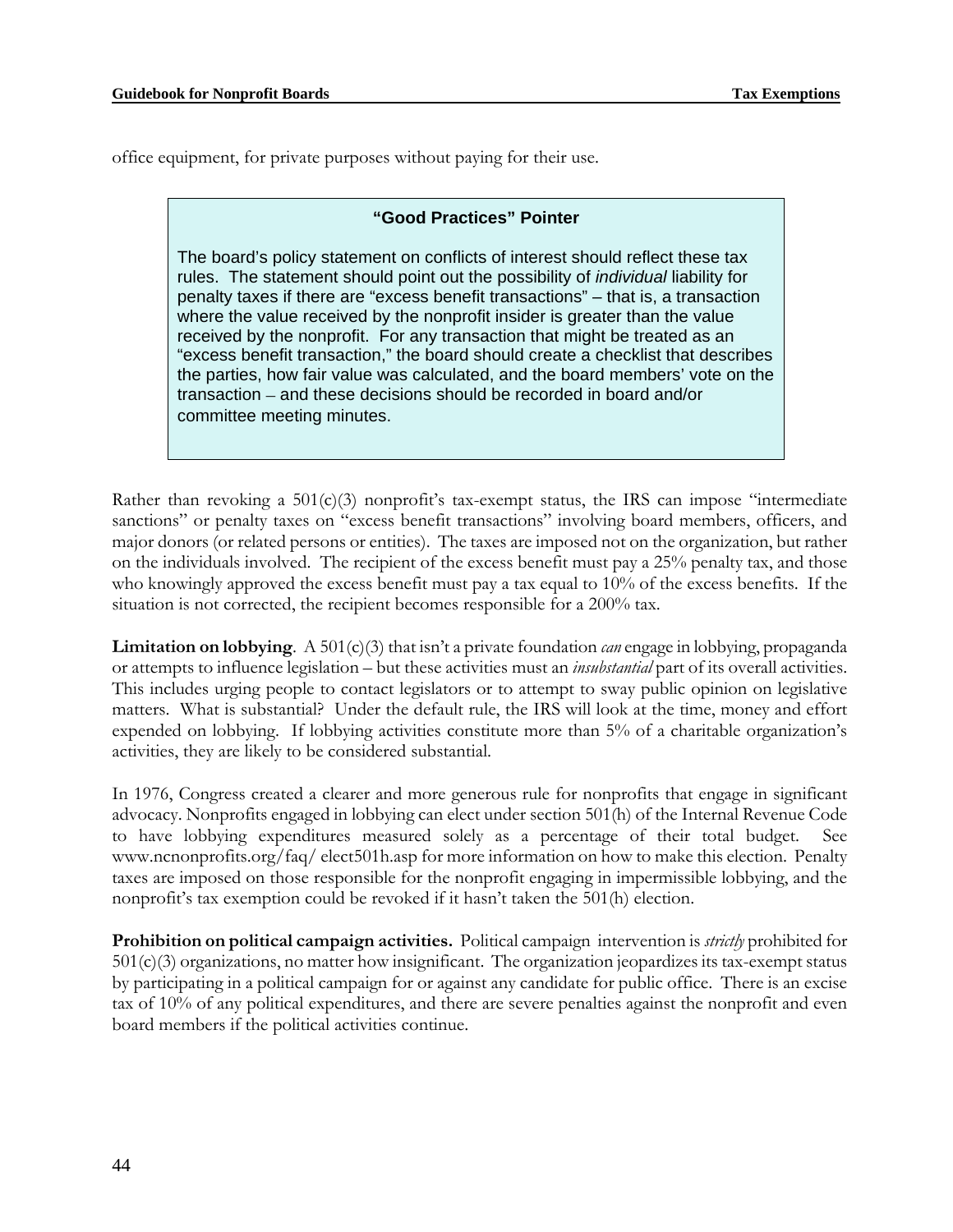#### **Example**

In 1991, the IRS settled a claim with the Jimmy Swaggart Ministries arising from that religious organization's endorsement of Pat Robertson in his 1988 presidential campaign. The organization paid \$170,000 in taxes and interest, and agreed to a reorganization.

#### **4.3 What are the state and local tax exemptions?**

**State income tax.** North Carolina, unlike other many other states, does not automatically recognize a nonprofit's federal tax status. Instead, the Department of Revenue makes an independent determination of tax-exempt status. Nonetheless, under North Carolina law, an organization exempt from federal income tax is exempt from North Carolina corporate income tax. The state exemption, once granted, applies to both state income and state franchise taxes.

**State sales and use tax**. Unlike many states, North Carolina does not exempt nonprofits from paying sales and use taxes on their purchases. But some nonprofit organizations are entitled to refunds of sales and use taxes paid in North Carolina. Not all  $501(c)(3)$  nonprofits are eligible for sales and use tax refunds, and in recent years, the N.C. Department of Revenue has rejected the requests for refunds of some nonprofits that it deems aren't serving a sufficiently charitable class.

The refunds are obtainable for sales and use taxes paid on purchases of tangible personal property used in carrying out the nonprofit's work. These purchases include purchases by contractors of building materials incorporated into a building used by the nonprofit. (The refund provisions do not apply to taxes on the purchase, lease, or rental of motor vehicles; state sales tax on electricity, piped gas, and intrastate telecommunications; local occupancy taxes for lodging and local taxes on prepared food and beverages; scrap tire and white goods disposal taxes; other states' sales and use taxes; and sales tax paid by employees or others and reimbursed by the nonprofit.) Regardless, the nonprofit must still collect and pay the sales tax on any products it sells. Refunds are claimed by furnishing information on forms provided by the Sales and Use Tax Division of the N.C. Department of Revenue by October 15 for taxes paid January-June and by April 15 for taxes paid July-December.

**Local property tax**. Nonprofits may qualify for local property tax exemptions, but you must file your application with the local county tax assessor and await determination. The decision of a local board may be appealed to the state Property Tax Commission. Contact your local county tax assessor or county tax office, or the N.C. Department of Revenue at www.dornc.com.

#### **4.4 What are the disclosure obligations of tax-exempt organizations?**

**Informational filings.** Most tax-exempt organizations must file annual tax information returns with the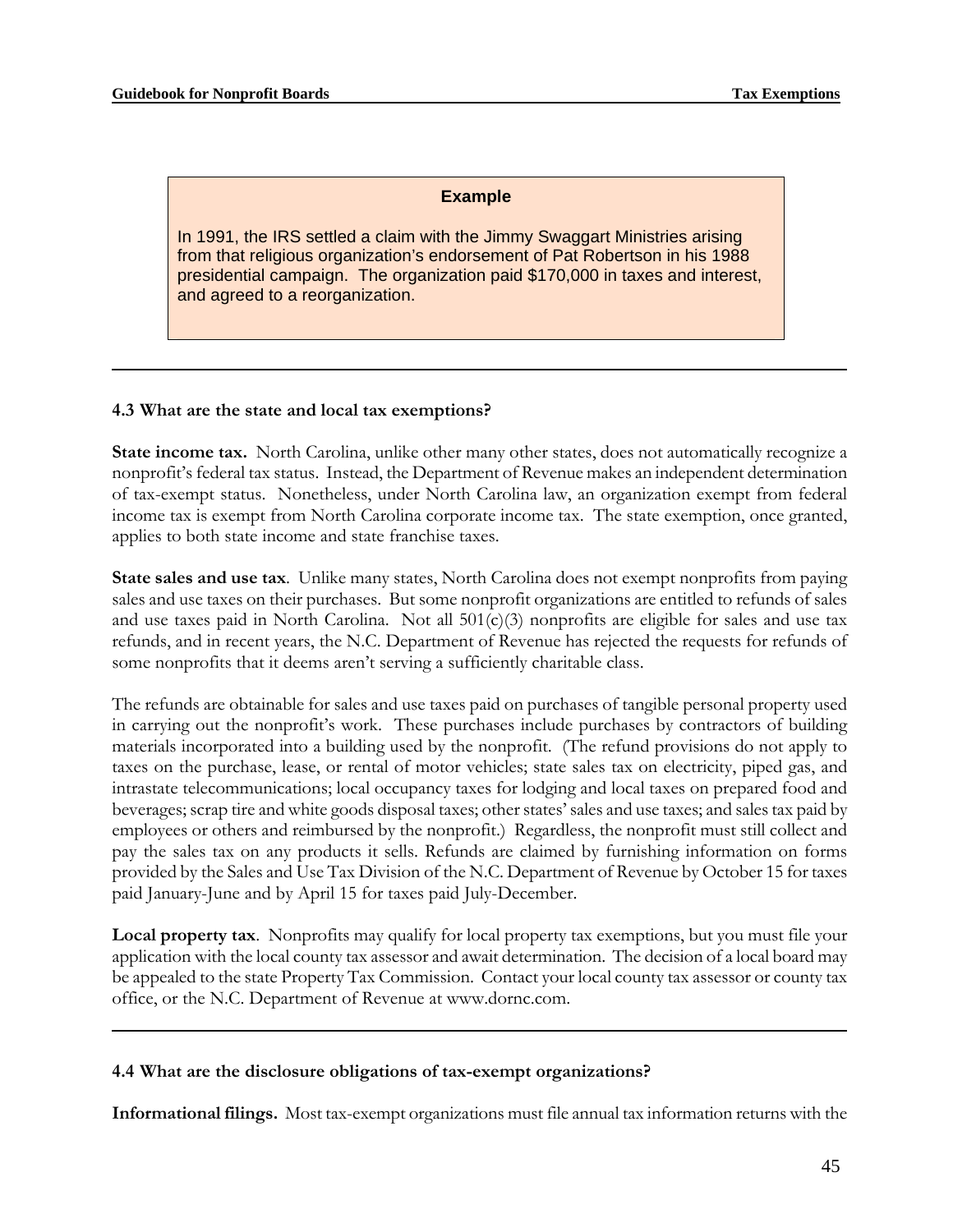IRS. The annual tax information return (Form 990 for public charities) includes the nonprofit's balance sheet (assets and liabilities), income statement (revenues and expenses), list of officers, board of directors, key employees, and the compensation of the five highest-paid employees.

Some nonprofits need not file Form 990, including some churches, mission societies, state institutions, and public charities with gross receipts normally not more than \$25,000 per year. (Tax-exempt private foundations file on Form 990-PF, and charities with gross receipts of less than \$100,000 may file on Form 990-EZ through 2010.) The IRS tax determination letter will indicate whether one of these filing exemptions or categories applies. Beginning in 2008, tax-exempt organizations with gross receipts normally not more than \$25,000 per year are required to file Form 990-N, an annual electronic notice known as the "e-postcard." Nonprofits that have unrelated business income must also file Form 990-T, even if they aren't otherwise required to file an annual report with the IRS.

In North Carolina, nonprofit corporations (other than hospitals) are not required to file annual reports. The only disclosure requirement arises in membership corporations where members have rights to inspect records of member or board action, as well as financial statements if the corporation has them. Charitable and religious corporations, however, can limit or deny inspection rights in the articles or bylaws.

**Public disclosure.** Nonprofits that qualify as  $501(c)(3)$  organizations must make certain documents available to the public:

- Application for Recognition of Exemption, supporting documents and related correspondence (including the IRS determination letter)
- Copies of any federal information returns (such as Form 990) filed within the last three years (including amended returns), as well as all schedules, attachments and supporting documents.

These documents must be available for public inspection and copying during regular business hours at the organization's principal office and any regional office, and must be mailed within 30 days to anyone requesting a copy. The organization's returns are also available from the IRS for public inspection and copying, and many are now available online at www.guidestar.org.

There are penalties for not complying with these public inspection requirements. In addition, any person (including a nonprofit board member) who willfully and knowingly furnishes false or fraudulent information is subject to criminal penalties.

**Disclosure of donors.** Generally, the nonprofit need not disclose the names of its contributors. There is an exception for private foundations, which must disclose contributors of \$5,000 or more.

**Notice to donors.** When a donor to a 501(c)(3) organization receives a "free gift" or other goods or services, the donor can only deduct the difference between the contribution amount and the fair market value of the gift, unless its value is insignificant. The IRS has said that the nonprofit is obligated to inform its donors that the full contribution amount is not deductible and indicate the fair market value of the gift.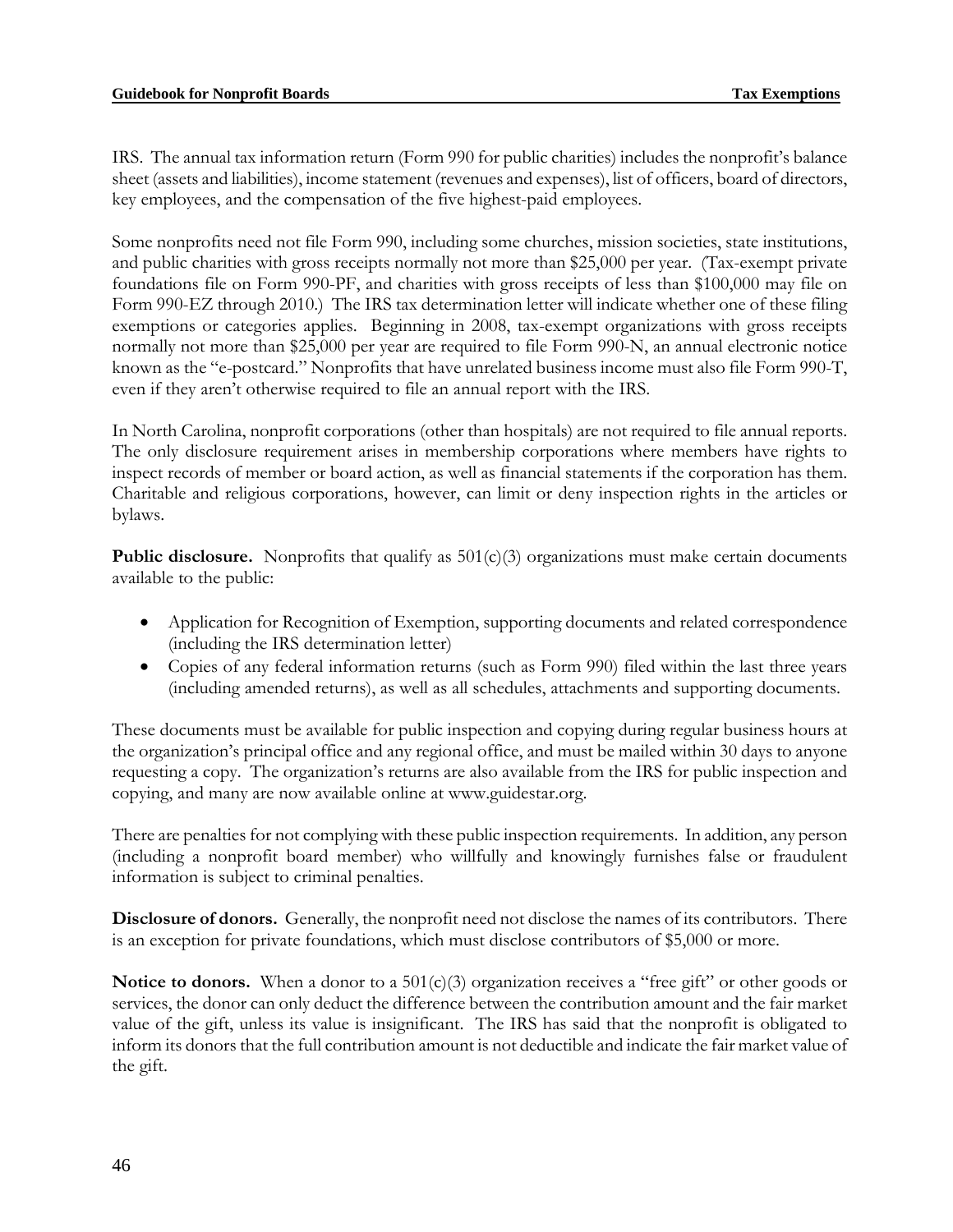#### **Example**

If the nonprofit has a website that solicits contributions, the website (just like any other written materials) will be subject to the tax and other rules on charitable solicitations. (See page 6 on "State licensing of charitable solicitations.") The board should be aware of how the nonprofit is raising money on the Internet and be sure that the nonprofit's management team has reviewed issues of legal compliance.

The nonprofit is also subject to state solicitation and contribution rules if it has arranged to raise funds through the websites of other organizations. The board should make sure the nonprofit's management team has reviewed these arrangements and regularly checks the websites. For example, if a nonprofit has links to other websites that constitute involvement in a political campaign, its tax-exempt status could be jeopardized.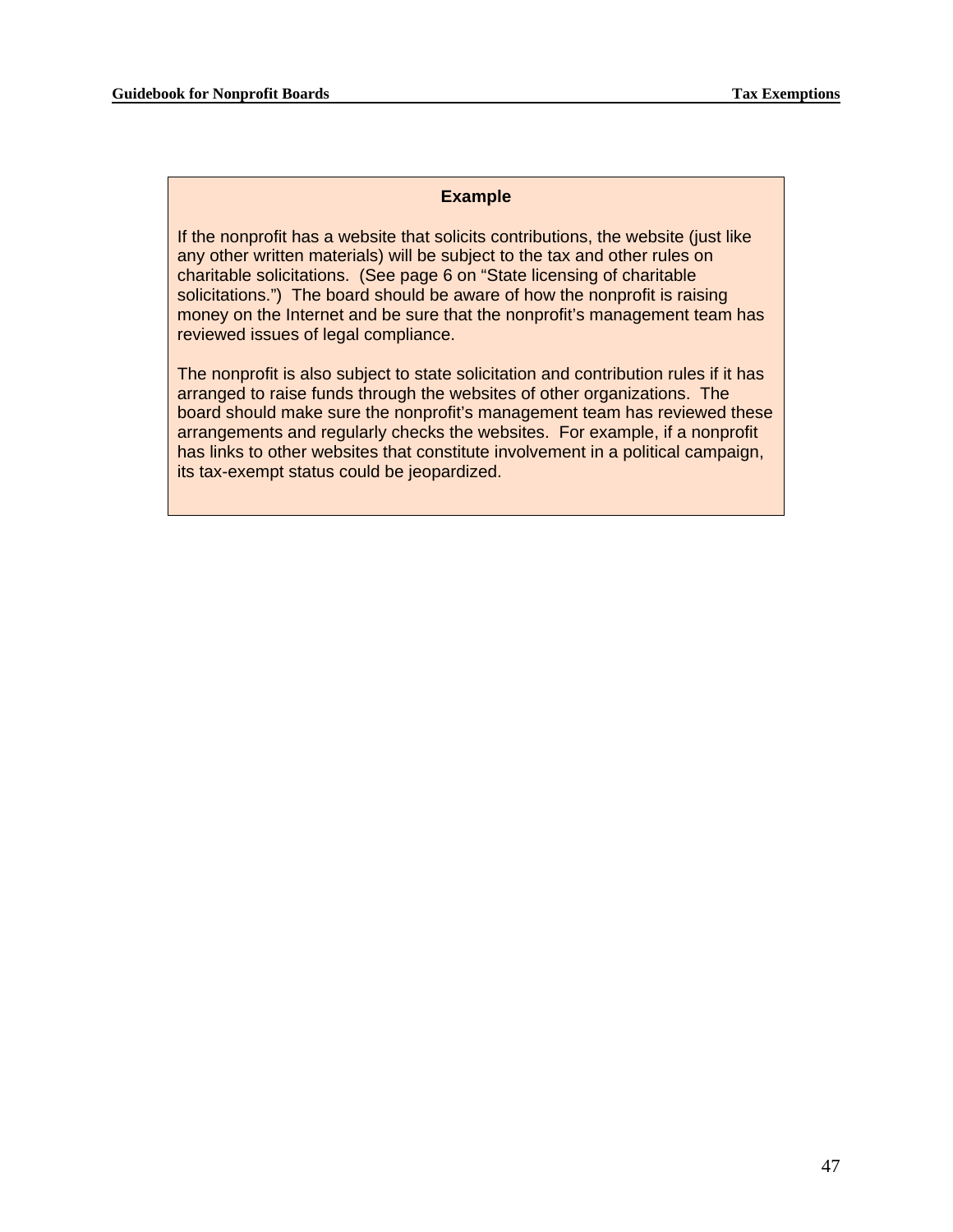## **ADDITIONAL SOURCES OF INFORMATION**

## **Management Assistance Program for Nonprofits**

- Organizational overview (for-profits and nonprofits) www.mapnp.org/library/org\_thry/new\_forms.htm
- Management library (including checklist for nonprofit boards) www.managementhelp.org/ and www.managementhelp.org/org\_eval/uw\_brd.htm
- Basic responsibilities of nonprofit boards www.managementhelp.org/boards/brdrspon.htm
- Support Center for Nonprofit Management www.supportctr.org
- Lobbying and Advocacy Alliance for Justice www.afj.org
- Charity Lobbying in the Public Interest www.clpi.org

## **Nonprofit Corporate Law**

- Mancuso, Anthony. How to Form a Nonprofit Corporation (4th ed. 2002) www.nolo.com
- N.C. Statutes and Nonprofit Corporation Act www.ncga.state.nc.us/Statutes/Statutes.html (N.C. Nonprofit Corporation Act - search chapter 55A)
- N.C. Secretary of State www.secretary.state.nc.us/Corporations/

## **Nonprofits - General Information**

- BoardSource (formerly National Center for Nonprofit Boards) www.boardsource.org
- Federal government information (links) www.usa.gov/Business/Nonprofit.shtml
- Guidestar National Database of Nonprofit Organizations www.guidestar.org/index.jsp
- National Center for Charitable Statistics www.nccs.urban.org/
- Nonprofit Management Education Center (University of Wisconsin list of nonprofit web sites) www.uwex.edu/ces/cced/nonprofits/management/index.cfm

#### **Nonprofit Management**

- Alliance for Nonprofit Management (FAQ) www.allianceonline.org
- BoardSource (formerly National Center for Nonprofit Boards) www.boardsource.org
- **Internet Nonprofit Center** www.nonprofits.org/

#### **Tax Issues**

- Internal Revenue Service www.irs.gov/charities/index.html
- N.C. State Tax Office www.dor.state.nc.us